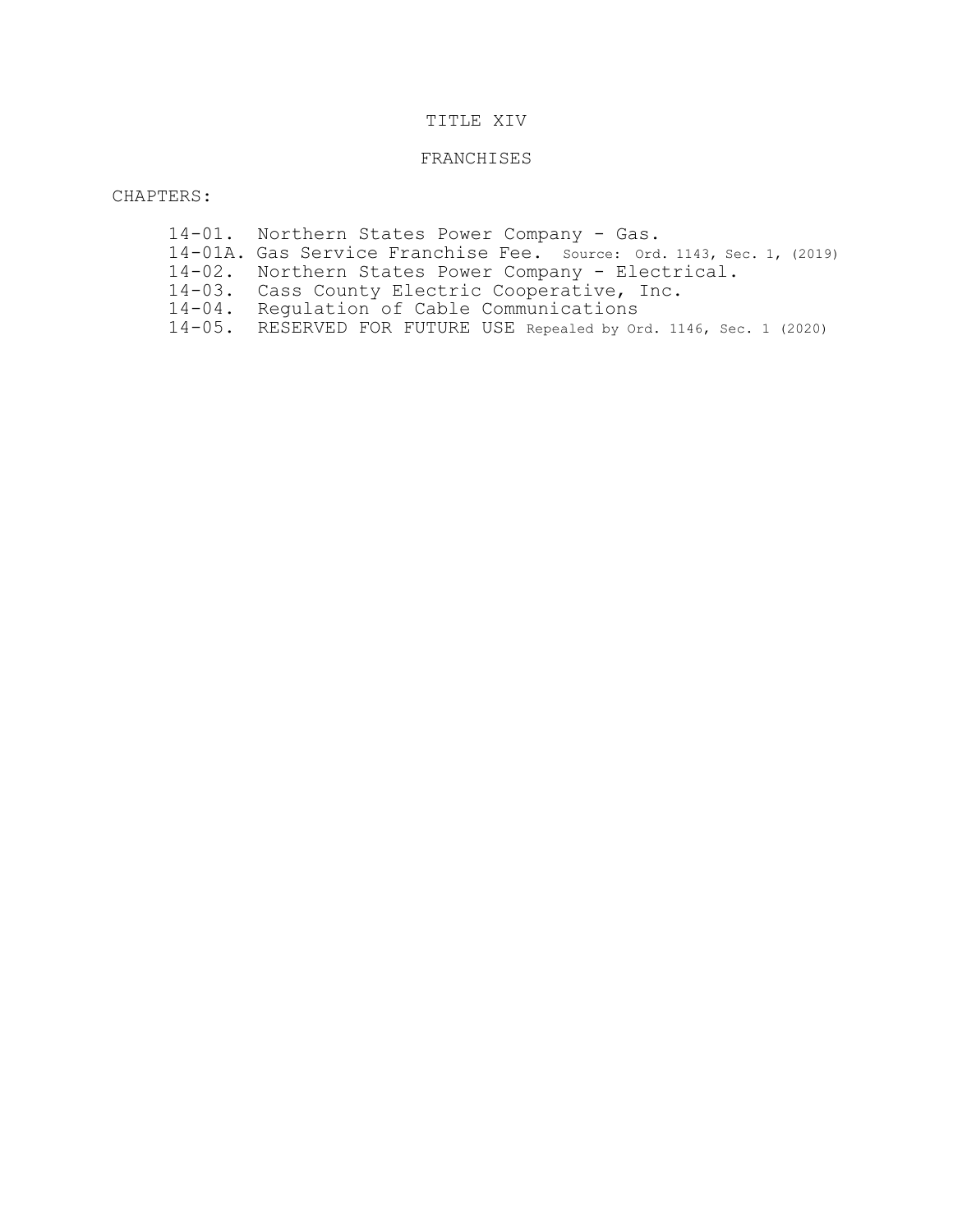### CHAPTER 14-01

NORTHERN STATES POWER COMPANY - GAS Source: Ord. 1140, Sec.1 (2019)

SECTIONS:

| Definitions.                    |
|---------------------------------|
| Adoption of Franchise.          |
| Location, Other Requlations.    |
| $14 - 0104$ .<br>Relocations.   |
| Tree Trimming.                  |
| Indemnification.                |
| Vacation of Public Ways.        |
| Change in Form of Government.   |
| Provisions of Ordinance.        |
| Amendment Procedure.            |
| Previous Franchises Superseded. |
| 14-0112. Franchise Fee.         |
|                                 |

#### 14-0101. Definitions.

1. City. The City of West Fargo, County of Cass, State of North Dakota.

 $\mathcal{L}_\text{max}$ 

- 2. City Utility System. Facilities used for providing non-energy related public utility service owned or operated by City or agency thereof, including sewer and water service, but excluding facilities for providing heating, lighting or other forms of energy.
- 3. Commission. The North Dakota Public Service Commission, or any successor agency or agencies, including an agency of the federal government which preempts all or part of the authority to regulate Gas retail rates now vested in the North Dakota Public Service Commission.
- 4. Company. Northern States Power Company, a Minnesota corporation, its successors and assigns.
- 5. Gas. "Gas" as used herein shall be held to include natural gas, manufactured gas, or other form of gaseous energy.
- 6. Gas Facilities. Pipes, mains, regulators, and other facilities owner or operated by Company for the purpose of providing gas service for public use.
- 7. Notice. A written notice served by one party on the other party referencing one or more provisions of this Ordinance. Notice to Company shall be mailed to the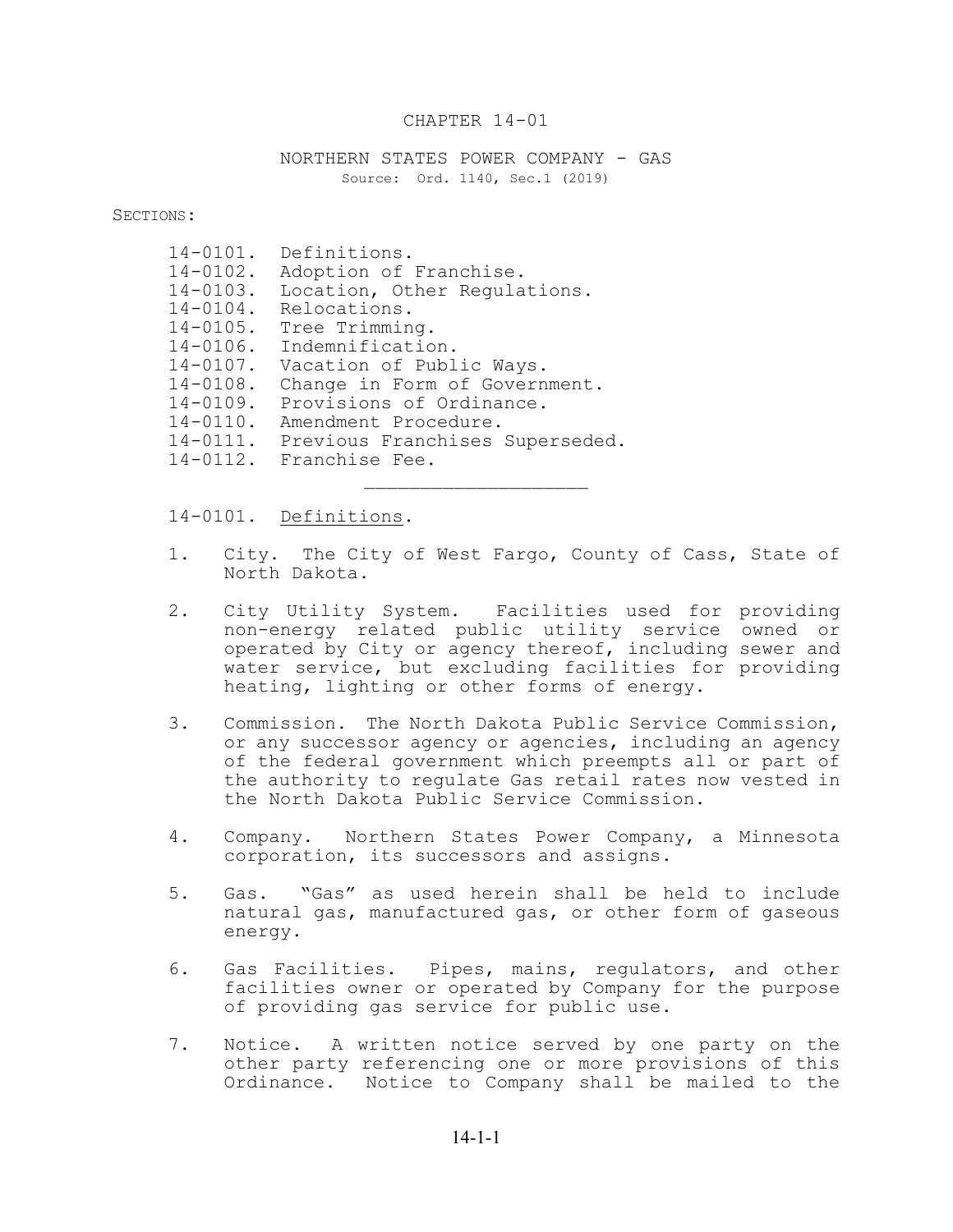General Counsel, 401 Nicollet Mall, 8<sup>th</sup> Floor, Minneapolis, MN 55401. Notice to the City shall be mailed to the City Administrator, 800 Fourth Avenue East, Suite 1, West Fargo, ND 58078. Either party may change its respective address for the purpose of this Ordinance by written notice to the other party.

- 8. Public Ground. Land owned by the City for park, open space or similar purpose, which is held for use in common by the public.
- 9. Public Way. Any street, alley, walkway or other public right-of-way within the City.

## 14-0102. ADOPTION OF FRANCHISE.

- 1. Grant of Franchise. City hereby grants Company, for a period of 20 years from the date passed and approved by the City, the right to transmit and furnish Gas energy for light, heat, power and other purposes for public and private use within and through the limits of the City as its boundaries now exist or as they may be extended in the future. For these purposes, Company may construct, operate, repair and maintain Gas Facilities in, on, over, under and across the Public Ways and Public Grounds of City, subject to the provisions of this Ordinance. Company may do all reasonable things necessary or customary to accomplish these purposes, subject, however, to such reasonable regulations as may be imposed by the City pursuant to ordinance and to the further provisions of this franchise agreement.
- 2. Effective Date; Written Acceptance. This franchise agreement shall be in force and effect from and after passage of this Ordinance, its acceptance by Company, and its publication as required by law. The City by resolution may revoke this franchise agreement if Company does not file a written acceptance with the City within 90 days after publication.
- 3. Service and Rates. The service to be provided and the rates to be charged by Company for Gas service in City are subject to the jurisdiction of the Commission.
- 4. Publication Expense. The expense of publication of this Ordinance will be paid by City and reimbursed to City by Company.
- 5. Dispute Resolution. If either party asserts that the other party is in default in the performance of any obligation hereunder, the complaining party shall notify the other party of the default and the desired remedy.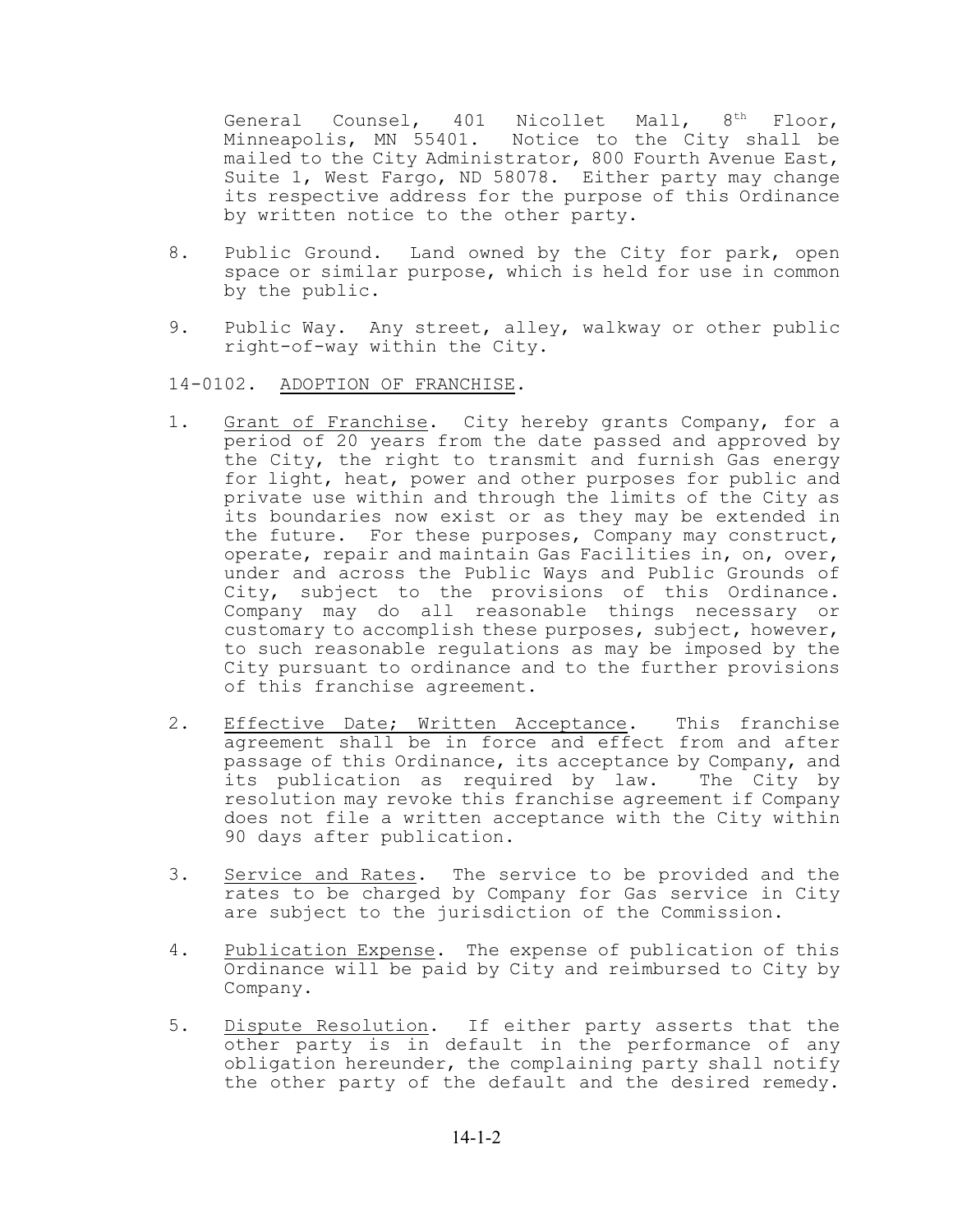The notification shall be written. Representatives of the parties must promptly meet and attempt in good faith to negotiate a resolution of the dispute. If the dispute is not resolved within 30 days of the written notice, the parties may jointly select a mediator to facilitate further discussion. The parties will equally share the fees and expenses of this mediator. If a mediator is not used or if the parties are unable to resolve the dispute within 30 days after first meeting with the selected mediator, either party may commence an action in District Court to interpret and enforce this franchise or for such other relief as may be permitted by law or equity for breach of contract, or either party may take any other action permitted by law.

14-0103. LOCATION, OTHER REGULATIONS.

- 1. Location of Facilities. Gas Facilities shall be located, constructed and maintained so as not to interfere with the safety and convenience of ordinary travel along and over Public Ways and so as not to disrupt normal operation of any City Utility System previously installed therein. Gas Facilities shall be located on Public Grounds as determined by the City. Company's<br>construction, reconstruction, operation, repair, reconstruction, operation, repair, maintenance and location of Gas Facilities shall be subject to permits if required by separate ordinance and to other reasonable regulations of the City to the extent not inconsistent with the terms of this franchise agreement. Company may abandon underground gas facilities in place, provided, at City's request, Company, at Company's sole cost and expense, will remove abandoned metal pipe interfering with a City improvement project, but only to the extent such metal pipe is uncovered by excavation as part of the City's improvement project.
- 2. Street Openings. Company shall not open or disturb any Public Way or Public Ground for any purpose without first having obtained a permit from the City, if required by a separate ordinance, for which the City may impose a reasonable fee. Permit conditions imposed on Company shall not be more burdensome than those imposed on other utilities for similar facilities or work. Company may, however, open and disturb any Public Way or Public Ground without permission from the City where an emergency exists requiring the immediate repair of Gas Facilities. In such event Company shall notify the City by telephone to the office designated by the City as soon as practicable. Not later than the second working day thereafter, Company shall obtain any required permits and pay any required fees.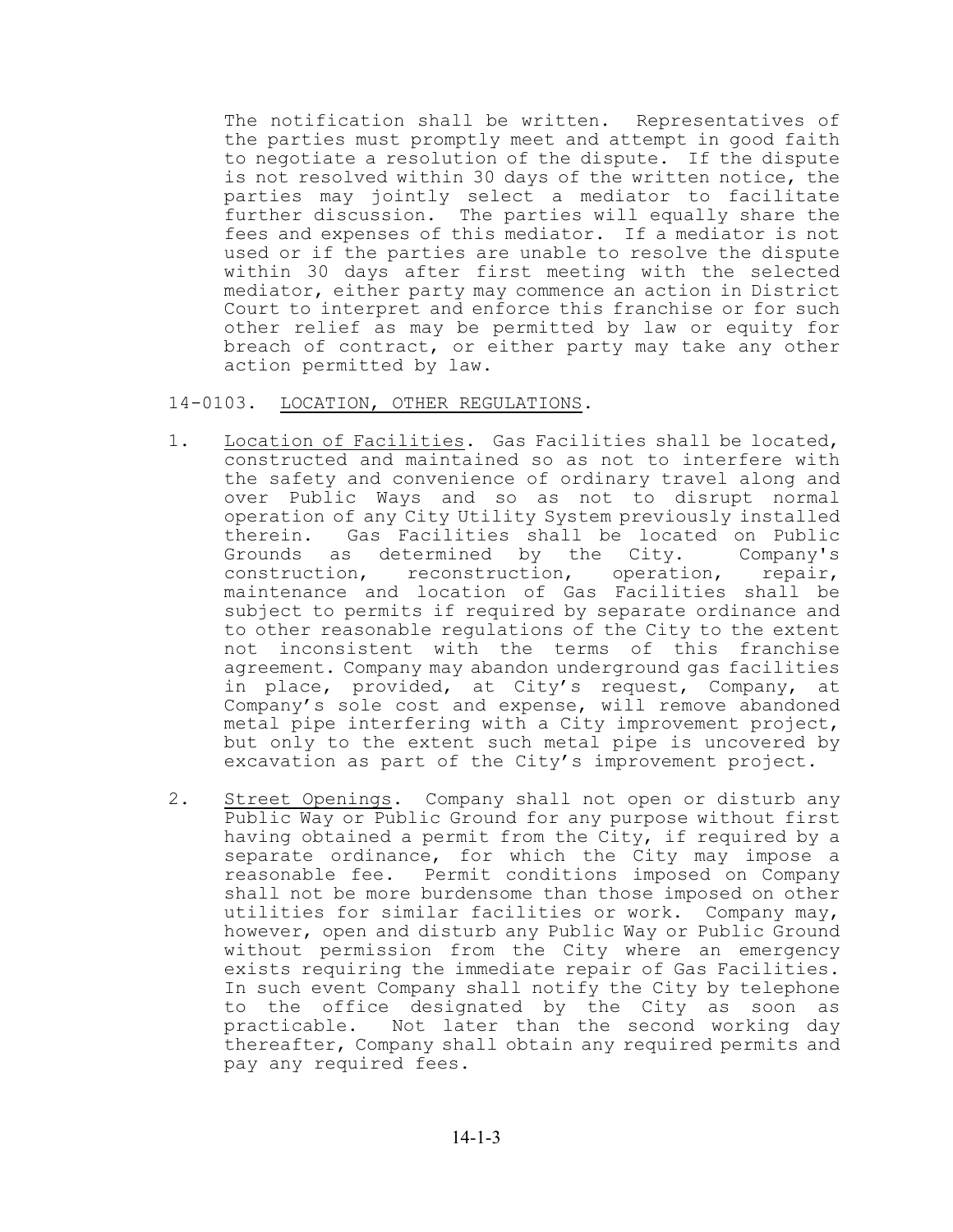- 3. Restoration. After undertaking any work requiring the opening of any Public Way or Public Ground, Company, at Company's sole cost and expense, shall restore the same, including paving and its foundation, to as good a condition as formerly existed, and shall maintain any paved surface in good condition for two years thereafter. The work shall be completed as promptly as weather permits, and if Company shall not promptly perform and complete the work, remove all dirt, rubbish, equipment and material, and put the Public Way or Public Ground in the said condition, the City shall have, after demand to Company to cure and the passage of a reasonable period of time following the demand, but not to exceed five days, the right to make the restoration at the expense of Company. Company shall pay to the City the cost of such work done for or performed by the City. This remedy shall be in addition to any other remedy available to the City for noncompliance with this Section 3.4, but the City hereby waives any requirement for Company to post a construction performance bond, certificate of insurance, letter of credit or any other form of security or assurance that may be required, under a separate existing or future ordinance of the City, of a person or entity obtaining the City's permission to install, replace or maintain facilities in a Public Way.
- 4. Avoid Damage to Gas Facilities. Nothing in this Ordinance relieves any person from liability arising out of the failure to exercise reasonable care to avoid damaging Gas Facilities while performing any activity.
- 5. Notice of Improvements. The City must give Company reasonable notice of plans for improvements to Public Ways or Public Ground where the City has reason to believe that Gas Facilities may affect or be affected by the improvement. The notice must contain: (i) the nature and character of the improvements, (ii) the Public Ways and Public Grounds upon which the improvements are to be made, (iii) the extent of the improvements, (iv) the time when the City will start the work, and (v) if more than one Public Way or Public Ground is involved, the order in which the work is to proceed. The notice must be given to Company a sufficient length of time in advance of the actual commencement of the work to permit Company to make any necessary additions, alterations or repairs to its Gas Facilities.
- 6. Franchise Fee.
	- 6.1 Fee Schedule. During the term of the franchise hereby granted, and in lieu of any permit or other fees being imposed on Company, the City may impose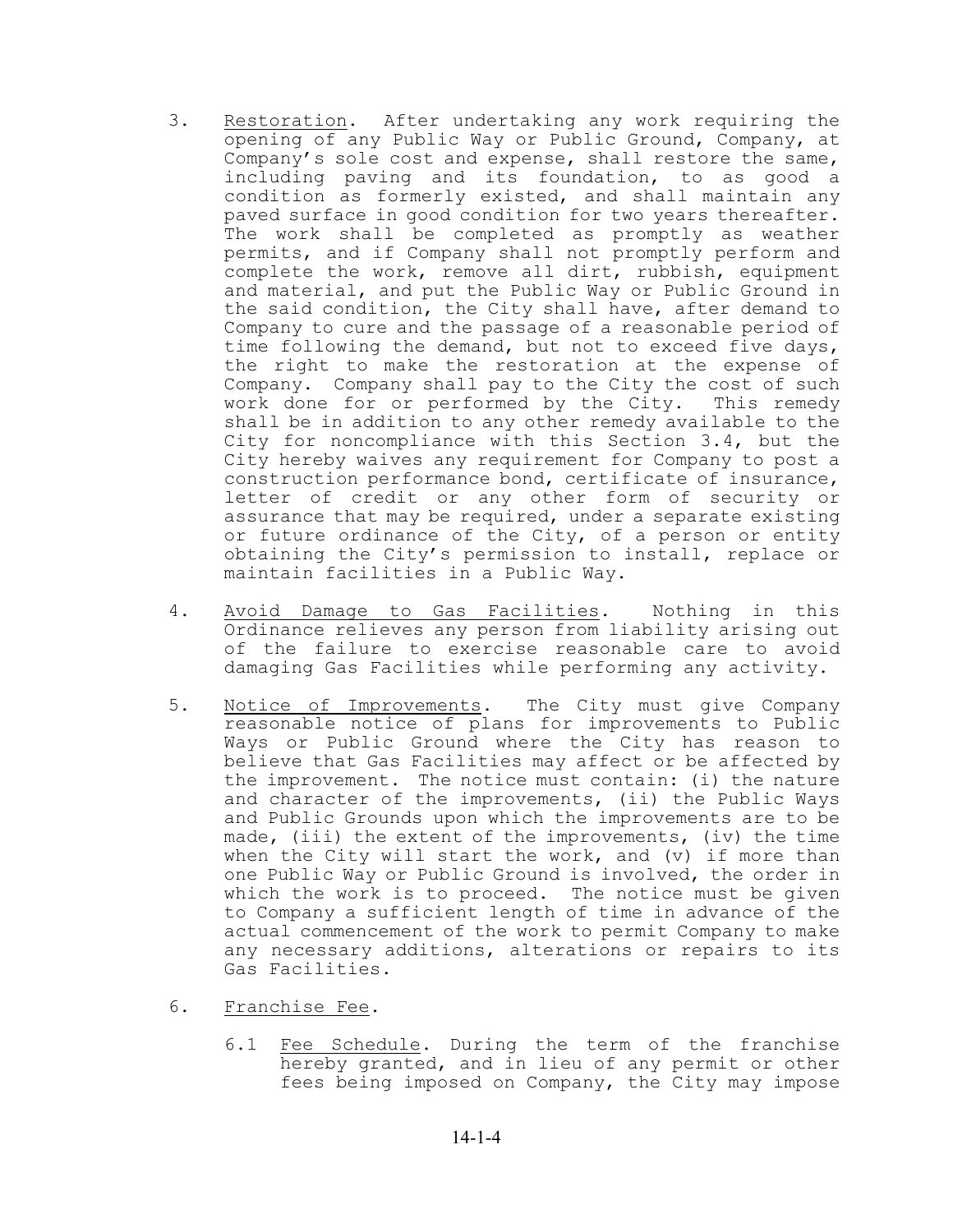on Company a franchise fee by collecting the amounts indicated in a Fee Schedule set forth in a separate ordinance from each customer in the designated Company Customer Class. The parties have agreed that the franchise fee collected by the Company and paid to the City in accordance with this Section 9 shall not exceed two percent (2%) of the Company's Gross Revenues, as hereinafter defined.

- 6.2 Separate Ordinance. The franchise fee shall be imposed by a separate ordinance duly adopted by the City Council, which ordinance shall not be adopted until at least 90 days after written notice enclosing such proposed ordinance has been served upon Company by certified mail. The fee shall not become effective until the beginning of a Company billing month at least 90 days after written notice enclosing such adopted ordinance has been served upon Company by certified mail. Section 2.5 shall constitute the sole remedy for solving disputes between Company and the City in regard to the interpretation of, or enforcement of, the separate ordinance. No action by the City to implement a separate ordinance will commence until this Ordinance is effective. A separate ordinance which imposes a lesser franchise fee on the residential class of customers than the maximum amount set forth in Section 6.1 above shall not be effective against Company unless the fee imposed on each other customer classification is reduced proportionately in the same or greater amount per class as the reduction represented by the lesser fee on the residential class.
- 6.3 Terms Defined*.* For the purpose of this Section 9, the following definitions apply:
	- 6.3.1 "Customer Class" shall refer to the classes listed on the Fee Schedule and as defined or determined in Company's electric tariffs on file with the Commission.
	- 6.3.2 "Fee Schedule" refers to the schedule in Section 9.1 setting forth the various customer classes from which a franchise fee would be collected if a separate ordinance were implemented immediately after the effective date of this franchise agreement. The Fee Schedule in the separate ordinance may include new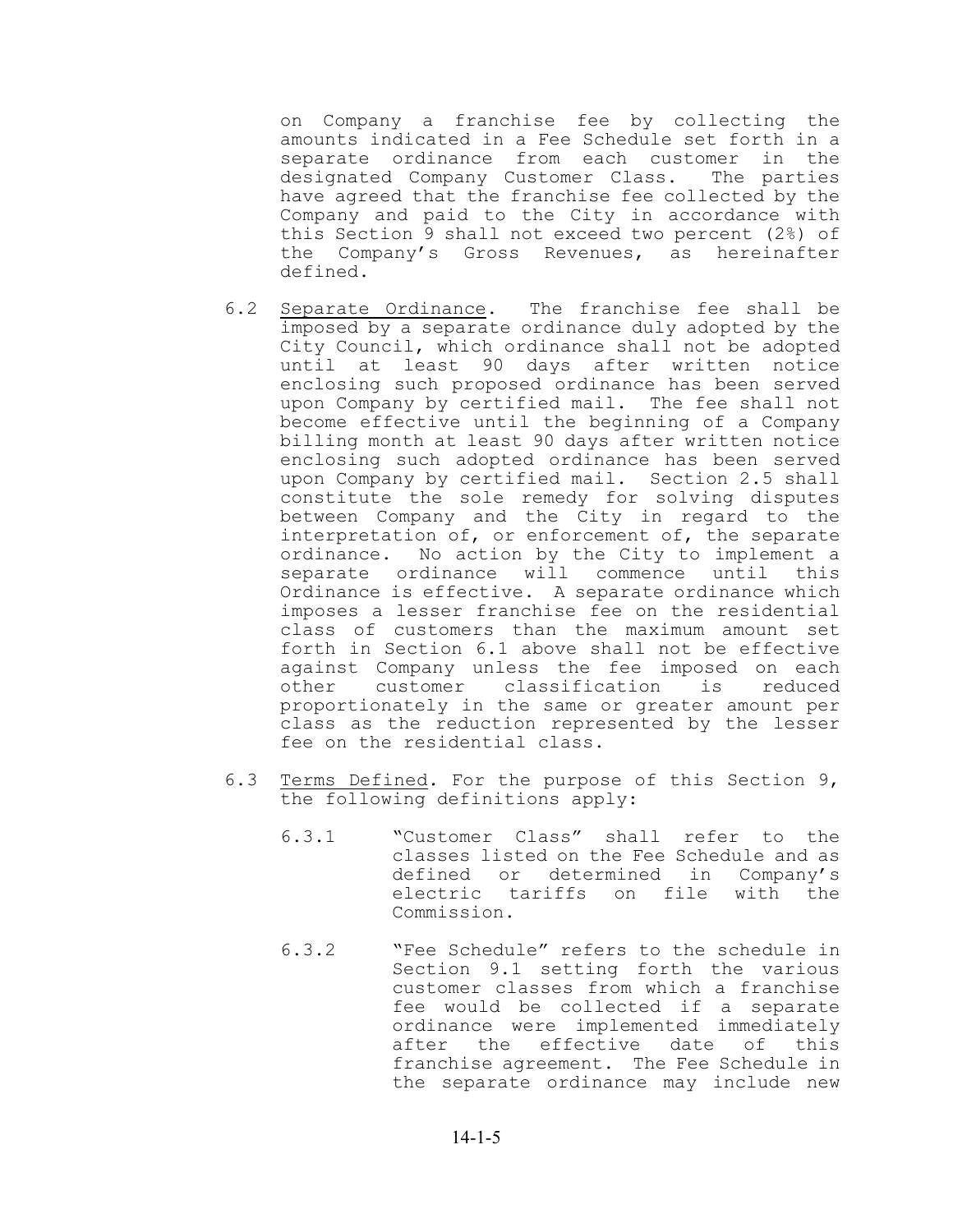Customer Class added by Company to its electric tariffs after the effective date of this franchise agreement.

- 6.3.3 "Gross Revenues" means all sums, excluding the added charge, received during the term of this franchise by Company from the sale of electricity within the corporate limits of the City provided, however, that there shall be expressly excluded from the computation of gross revenues all sums received by the Company for electricity sold for municipal street and highway lighting, municipal water pumping, municipal sewage pumping, municipal traffic signal, and municipal fire siren services.
- 6.4 Collection of the Fee. The franchise fee shall be payable quarterly and shall be based on the amount collected by Company during complete billing months during the period for which payment is to be made by imposing a surcharge equal to the designated franchise fee for the applicable customer classification in all customer billings for electric service in each class. The payment shall be due the last business day of the month following the period for which the payment is made. The franchise fee may be changed by ordinance from time to time; however, each change shall meet the same notice requirements and not occur more often than annually and no change shall require a collection from any customer for electric service in excess of the amounts specifically permitted by this Section 6. The time and manner of collecting the franchise fee is subject to the approval of the Commission. No franchise fee shall be payable by Company if Company is legally unable to first collect an amount equal to the franchise fee from its customers in each applicable class of customers by imposing a surcharge in Company's applicable rates for electric service. Company may pay the City the fee based upon the surcharge billed subject to subsequent reductions to account for uncollectibles, refunds and correction of erroneous billings. Company agrees to make its records available for inspection by the City at reasonable times provided that the City and its designated representative agree in writing not to disclose any information which would indicate the amount paid by any identifiable customer or customers or any other information regarding identified customers.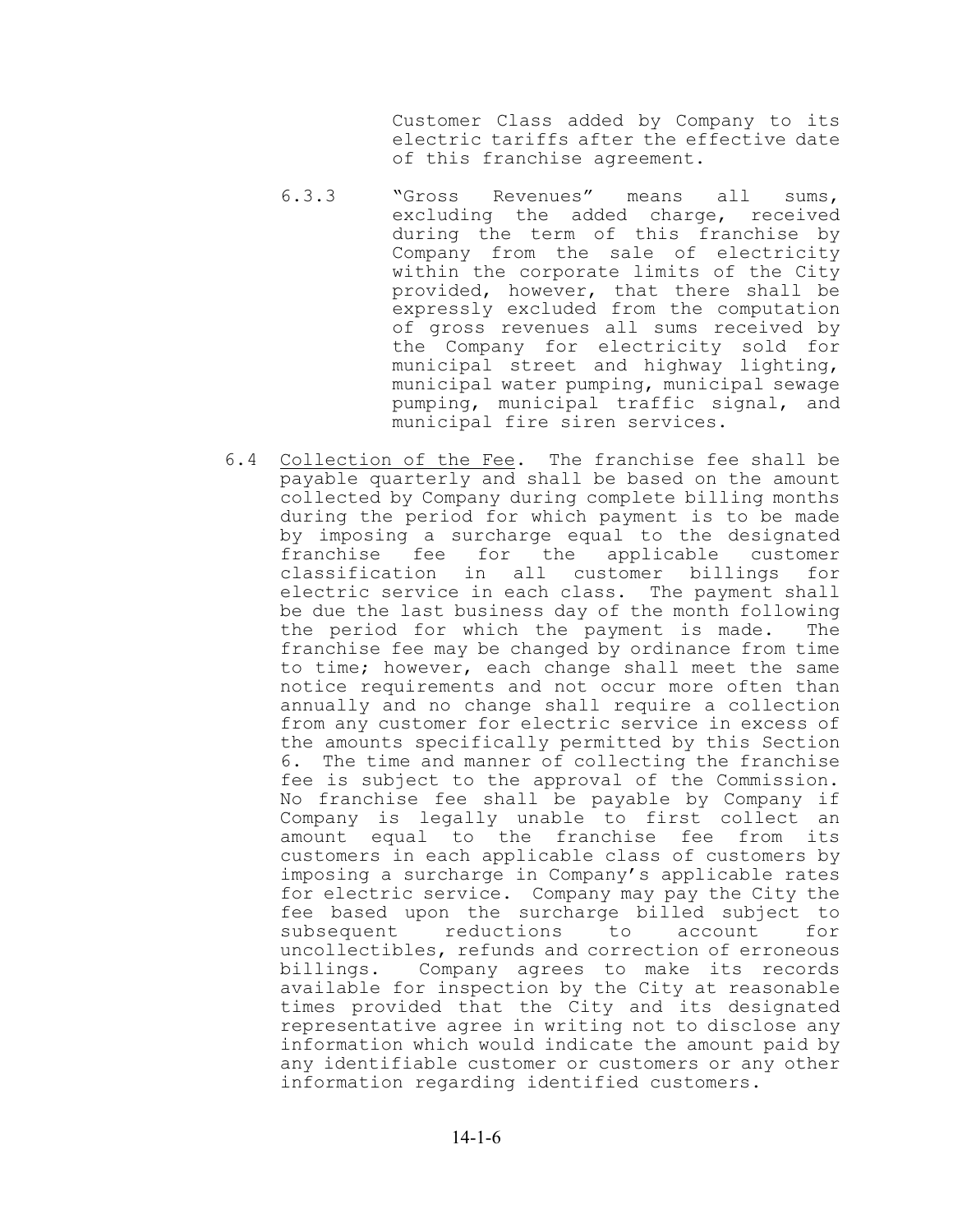6.5 Equivalent Fee Requirement. The separate ordinance imposing the fee shall not be effective against Company unless it lawfully imposes and the City monthly or more often collects a fee or tax of the same or greater equivalent amount on the receipts from sales of energy within the City by any other energy supplier, provided that, as to such a supplier, the City has the authority to require a franchise fee or to impose a tax. The "same or greater equivalent amount" shall be measured, if practicable, by comparing amounts collected as a franchise fee from each similar customer, or by comparing, as to similar customers the percentage of the annual bill represented by the amount collected for franchise fee purposes. The franchise fee or tax shall be applicable to energy sales for any energy use related to heating, cooling or lighting, or to run machinery and appliances, but shall not apply to energy sales for the purpose of providing fuel for vehicles. If the Company specifically consents in writing to a franchise or separate ordinance collecting or failing to collect a fee from another energy supplier in contravention of this Section 9.5, the foregoing conditions will be waived to the extent of such written consent.

## 14-0104. RELOCATIONS.

1. Relocation of Gas Facilities in Public Ways. If the City determines to vacate a Public Way for a City improvement project, or at City's cost to grade, regrade, or change the line of any Public Way, or construct or reconstruct any City Utility System in any Public Way, it may order Company to relocate its Gas Facilities located therein if relocation is reasonably necessary to accomplish the City's proposed public improvement. Except as provided in paragraph 3 below, Company shall relocate its Gas Facilities at its own expense. The City shall give Company reasonable notice of plans to vacate for a City improvement project, or to grade, regrade, or change the line of any Public Way or to construct or reconstruct any City Utility System. If a relocation is ordered within five years of a prior relocation of the same Gas Facilities, which was made at Company expense, the City shall reimburse Company for non-betterment costs on a time and material basis, provided that if a subsequent relocation is required because of the extension of a City Utility System to a previously unserved area, Company may be required to make the subsequent relocation at its expense. Nothing in this Ordinance requires Company to relocate, remove, replace or reconstruct at its own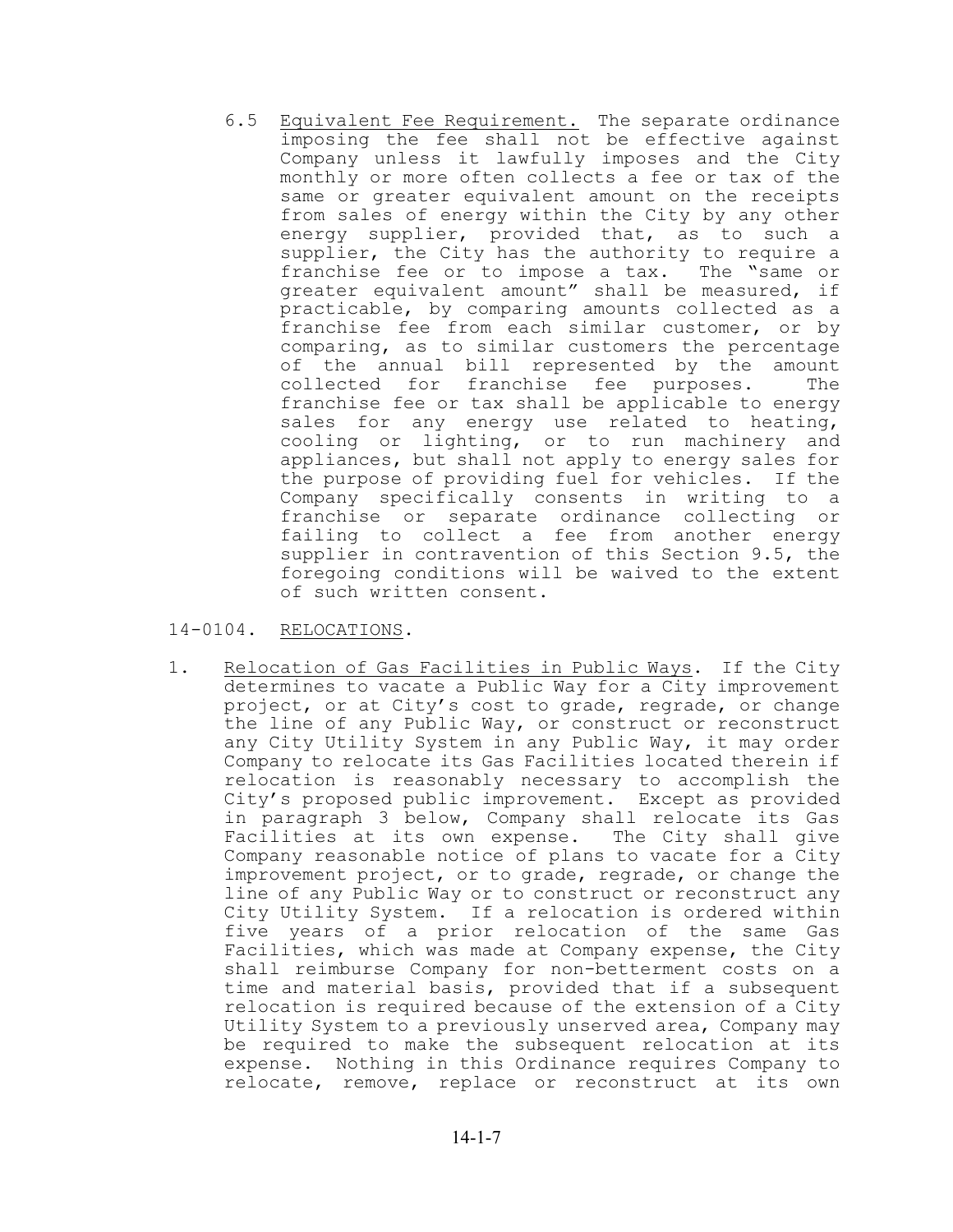expense its Gas Facilities where such relocation, removal, replacement or reconstruction is solely for the convenience of the City and is not reasonably necessary for the construction or reconstruction of a Public Way or City Utility System or other City improvement.

- 2. Relocation of Gas Facilities in Public Ground. City may require Company at Company's expense to relocate or remove its Gas Facilities from Public Ground upon a finding by City that the Gas Facilities have become or will become a substantial impairment to the existing or proposed public use of the Public Ground.
- 3. Projects with Federal Funding. Relocation, removal, or rearrangement of any Company Gas Facilities made necessary because of the extension into or through City of a federally-aided highway project shall be governed by the provisions of North Dakota Century Code, Chapter 24- 01-41, as supplemented or amended. It is understood that the right herein granted to Company is a valuable right. City shall not order Company to remove or relocate its Gas Facilities when a Public Way is vacated, improved or realigned because of a renewal or a redevelopment plan which is financially subsidized in whole or in part by the Federal Government or any agency thereof, unless the reasonable non-betterment costs of such relocation and the loss and expense resulting therefrom are first paid to Company, but the City need not pay those portions of such for which reimbursement to it is not available.
- 4. No Waiver. The provisions of this franchise apply only to facilities constructed in reliance on a franchise from the City and shall not be construed to waive or modify any rights obtained by Company for installations within a Company right-of-way acquired by easement or prescriptive right before the applicable Public Way or Public Ground was established, or Company's rights under state or county permit.
- 5. Failure to Relocate. Upon Company's receipt of notice from City to relocate its Gas Facilities, Company must respond to City regarding said notice within sixty (60) days and work with City on said relocation. Failure by Company to respond to the notice and work with City regarding relocation is punishable as an infraction. Each day following the sixty (60) day response requirement will constitute a separate violation.

14-0105. TREE TRIMMING. Company is also granted the permission and authority to trim all shrubs and trees, including roots, in the Public Ways of City to the extent Company finds necessary to avoid interference with the proper construction,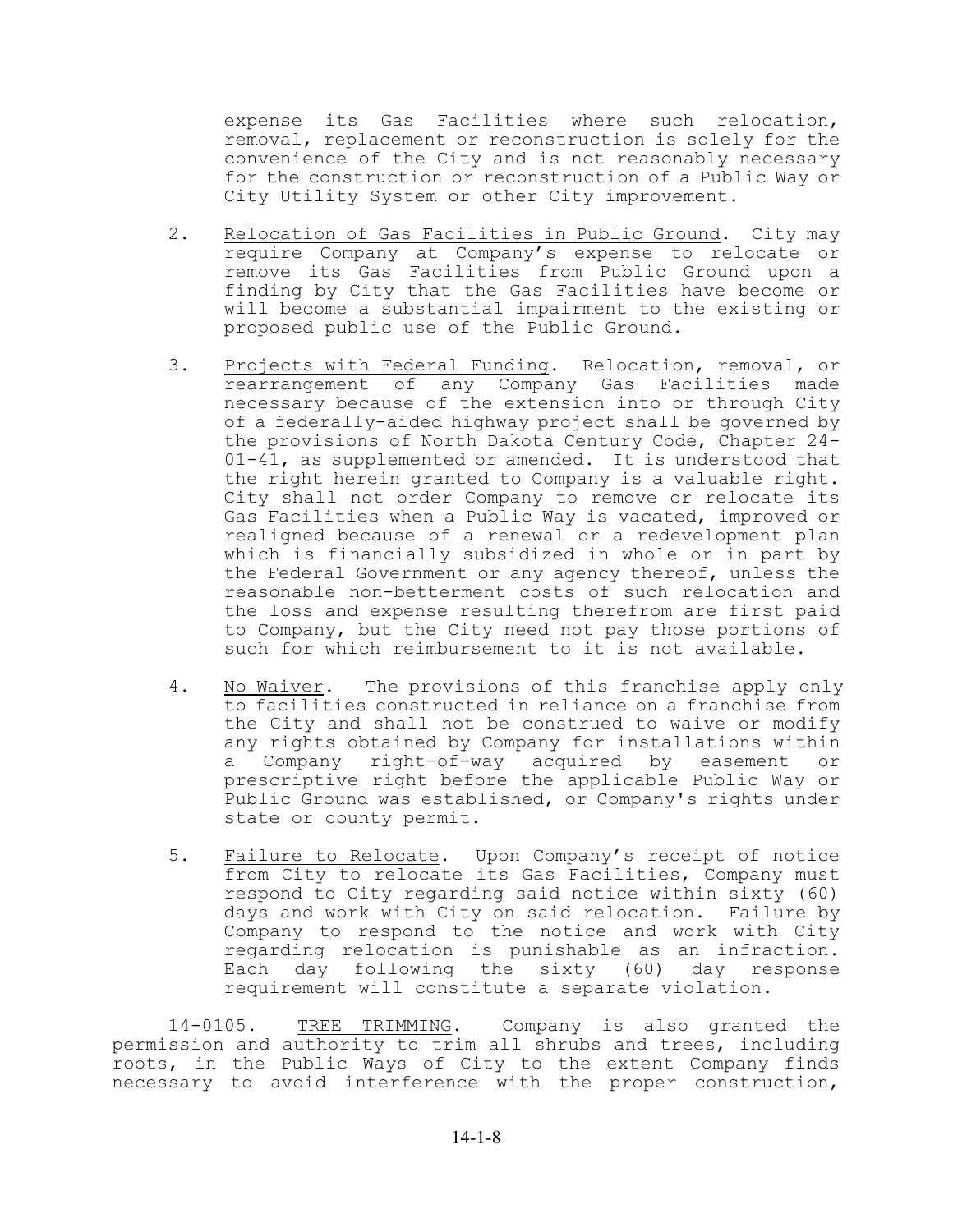operation, repair and maintenance of Gas Facilities, provided that Company shall save City harmless from any liability in the premises.

14-0106. INDEMNIFICATION.

- 1. Indemnity of City. Company shall indemnify, keep and hold the City free and harmless from any and all liability on account of injury to persons or damage to property occasioned by the construction, maintenance, repair, inspection, the issuance of permits, or the operation of the Gas Facilities located in the Public Ways and Public Grounds. The City shall not be indemnified for losses or claims occasioned through its own negligence except for losses or claims arising out of or alleging the City's negligence as to the issuance of permits for, or inspection of, Company's plans or work. The City shall not be indemnified if the injury or damage results from the performance in a proper manner of acts reasonably deemed hazardous by Company, and such performance is nevertheless ordered or directed by City after notice of Company's determination.
- 2. Defense of City. In the event a suit is brought against the City under circumstances where this agreement to indemnify applies, Company at its sole cost and expense shall defend the City in such suit if written notice thereof is promptly given to Company within a period wherein Company is not prejudiced by lack of such notice. If Company is required to indemnify and defend, it will thereafter have control of such litigation, but Company may not settle such litigation without the consent of the City, which consent shall not be unreasonably withheld. This section is not, as to third parties, a waiver of any defense or immunity otherwise available to the City; and Company, in defending any action on behalf of the City shall be entitled to assert in any action every defense or immunity that the City could assert in its own behalf.

14-0107. VACATION OF PUBLIC WAYS. The City shall give Company at least two weeks prior written notice of a proposed vacation of a Public Way. Except where required for a City improvement project, the vacation of any Public Way, after the installation of Gas Facilities, shall not operate to deprive Company of its rights to operate and maintain such Gas Facilities, until the reasonable cost of relocating the same and the loss and expense resulting from such relocation are first paid to Company. In no case, however, shall City be liable to Company for failure to specifically preserve a right-of-way under North Dakota Century Code, Chapter 40-39.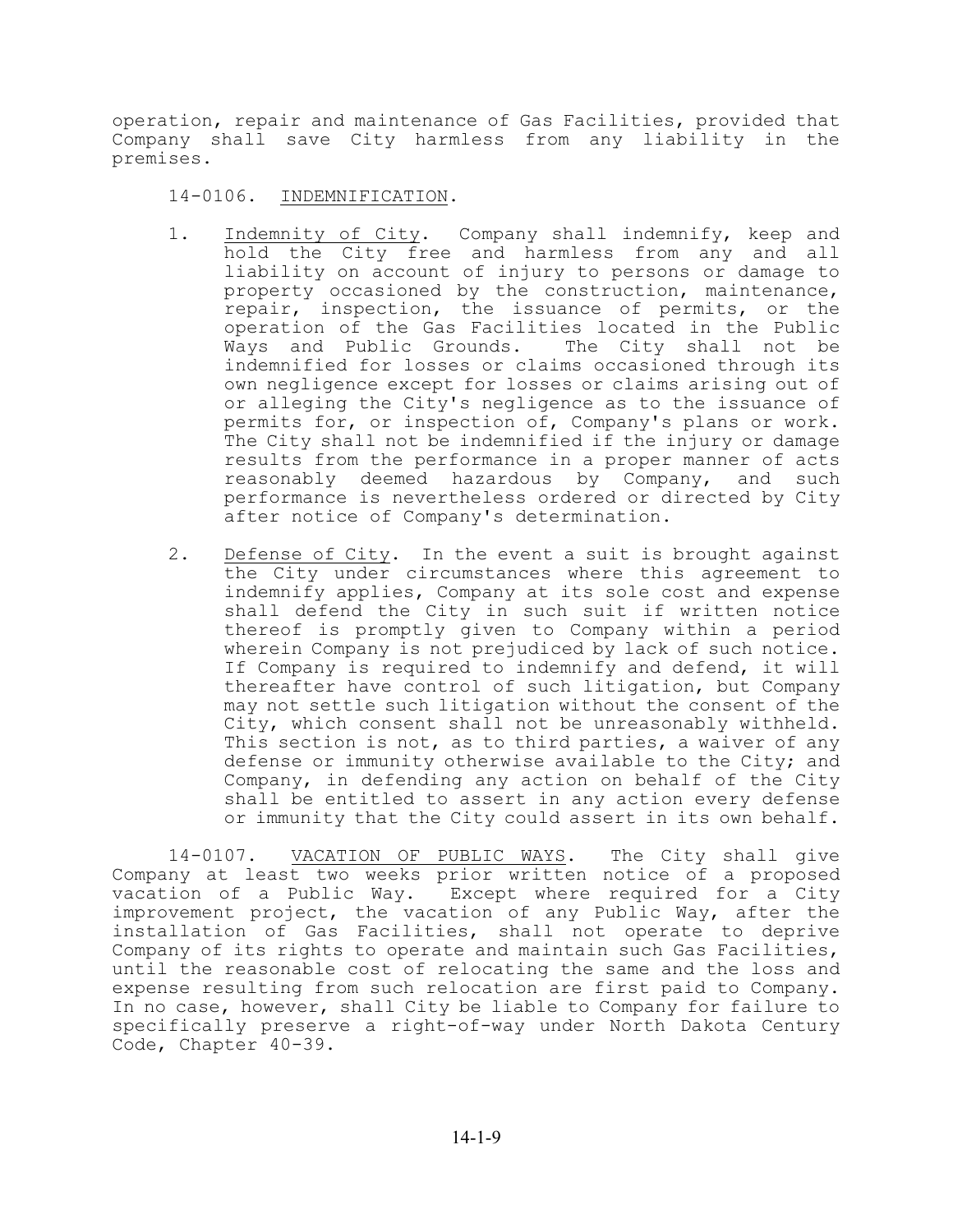14-0108. CHANGE IN FORM OF GOVERNMENT. Any change in the form of government of the City shall not affect the validity of this Ordinance. Any governmental unit succeeding the City shall, without the consent of Company, succeed to all of the rights and obligations of the City provided in this Ordinance.

14-0109. PROVISIONS OF ORDINANCE.

- 1. Severability. Every section, provision, or part of this Ordinance is declared separate from every other section, provision, or part; and if any section, provision, or part shall be held invalid, it shall not affect any other section, provision, or part. Where a provision of any other City ordinance conflicts with the provisions of this Ordinance, the provisions of this Ordinance shall prevail.
- 2. Limitation on Applicability. This Ordinance constitutes a franchise agreement between the City and Company as the only parties and no provision of this franchise shall in any way inure to the benefit of any third person (including the public at large) so as to constitute any such person as a third party beneficiary of the agreement or of any one or more of the terms hereof, or otherwise give rise to any cause of action in any person not a party hereto.

14-0110. AMENDMENT PROCEDURE. Either party to this franchise agreement may at any time propose that the agreement be amended to address a subject of concern and the other party will consider whether it agrees that the amendment is mutually appropriate. If an amendment is agreed upon, this Ordinance may be amended at any time by the City passing a subsequent ordinance declaring the provisions of the amendment, which amendatory ordinance shall become effective upon the filing of Company's written consent thereto with the City Clerk within 90 days after the date of final passage by the City of the amendatory ordinance.

14-0111. PREVIOUS FRANCHISES SUPERSEDED. This franchise supersedes any previous Gas franchise granted to Company or its predecessor.

Source: Ord. 277, Sec. 1-11 (1979); Ord. 572, Sec. 1 (1999); Ord. 1140, Sec. 1 (2019)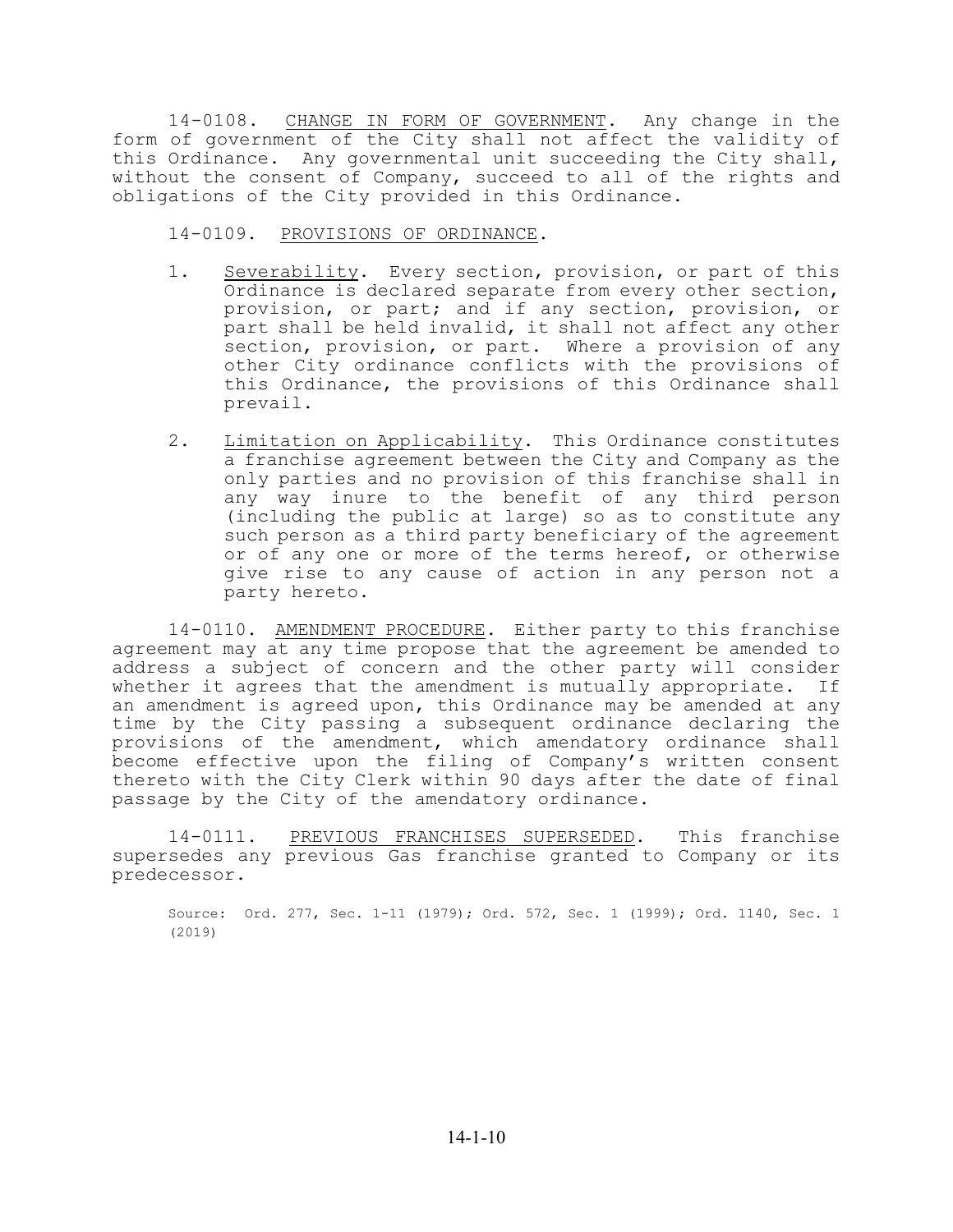### CHAPTER 14-01A

#### GAS SERVICE FRANCHISE FEE

SECTIONS:

14-0101A. Purpose. 14-0102A. Franchise Fee Statement. 14-0103A. Payment. 14-0104A. Enforcement. 14-0105A. Effective Date of Franchise Fee.

14-0101A. PURPOSE. The West Fargo City Commission has determined that it is in the best interest of the City to impose a franchise fee on those public utility companies that provide natural gas services within the City of West Fargo.

 $\mathcal{L}_\text{max}$ 

A. Pursuant to City Ordinance 1140, a Franchise Agreement between the City of West Fargo and Northern States Power Company, a Minnesota corporation, its successors and assigns, the City has the right to impose a franchise fee on Northern States Power Company, a Minnesota corporation (the "Company"), its successors and assigns, in an amount and fee design as set forth in Section 6 of the Northern States Power Company Franchise and in the fee schedule attached hereto as Schedule A.

14-0102A. FRANCHISE FEE STATEMENT. A franchise fee is hereby imposed on Northern States Power Company, a Minnesota Corporation, its successors and assigns, under its gas franchise in accordance with the schedule attached here to and made a part of this Ordinance, commencing with the Company's January 2020 billing month.

This fee is an account-based fee on each premise and not a meter-based fee. In the event that an entity covered by this ordinance has more than one meter at a single premise, but only one account, only one fee shall be assessed to that account. If a premise has two or more meters being billed at different rates, the Company may have an account for each rate classification, which will result in more than one franchise fee assessment for gas service to that premise. If the Company combines the rate classifications into a single account, the franchise fee assessed to the account will be the largest franchise fee applicable to a single rate classification for energy delivered to that premise. In the event any entities covered by this ordinance have more than one premise, each premise (address) shall be subject to the appropriate fee. In the event a question arises as to the proper fee amount for any premise, the Company's manner of billing for energy used at all similar premises in the city will control.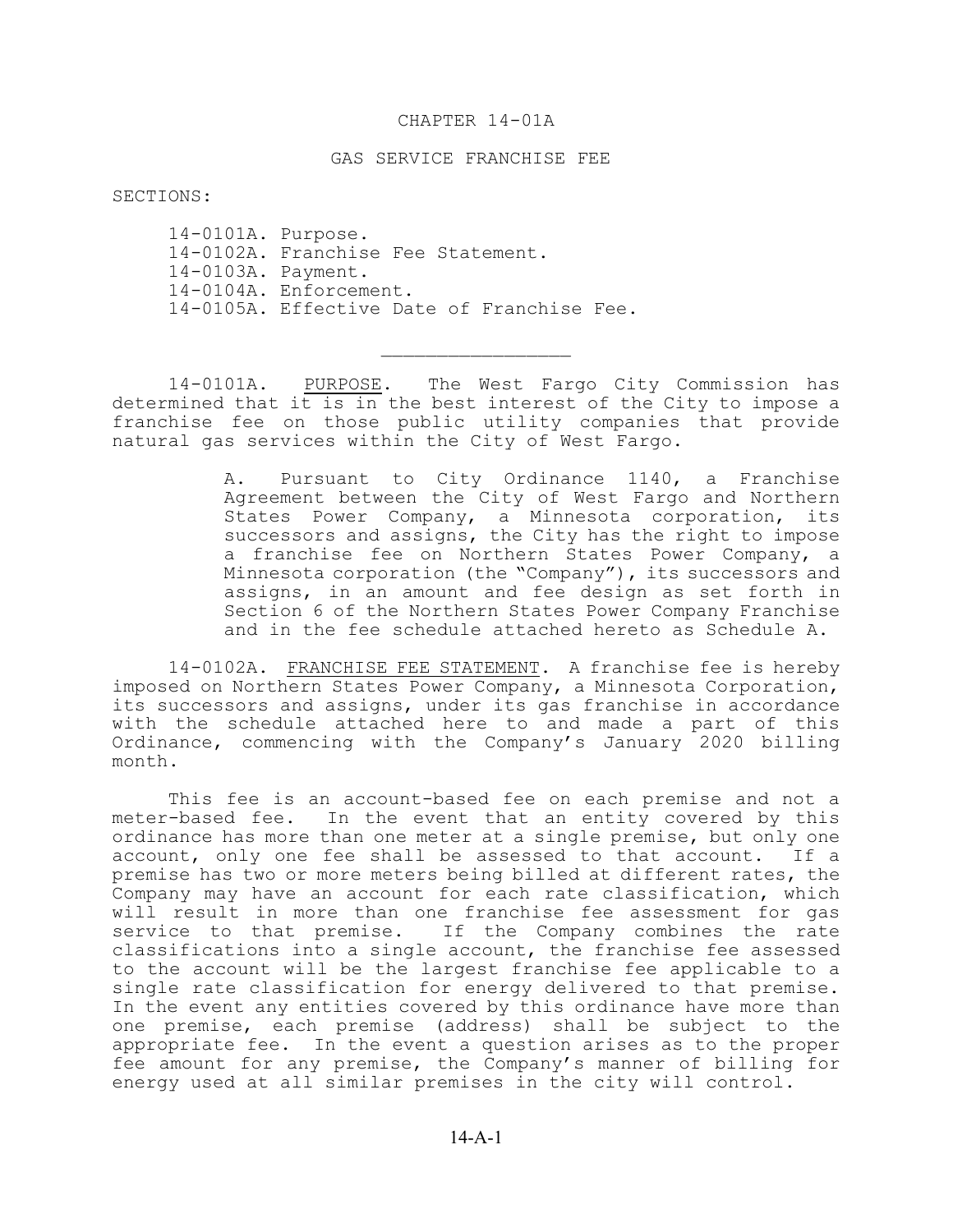14-0103A. PAYMENT. The said franchise fee shall be payable to the City in accordance with the terms set forth in the Franchise Agreement.

14-0104A. ENFORCEMENT. Any dispute, including enforcement of a default regarding this Ordinance will be resolved in accordance with the Franchise Agreement.

14-0105A. EFFECTIVE DATE OF FRANCHISE FEE. The effective date of this Ordinance shall be after its publication and ninety (90) days after the sending of written notice enclosing a copy of this adopted Ordinance to the Company by certified mail. Collection of the fee shall commence as provided above.

#### **SCHEDULE A**

### **Franchise Fee Rates:**

Gas Utility

The franchise fee shall be in the amount of two percent  $(2.0%)$  of NSPM's Gross Revenues, as defined in Chapter 14-01 of the Revised Ordinances of 1990 of the City of West Fargo, a Franchise Agreement between the City of West Fargo and Northern States Power Company, a Minnesota corporation, its successors and assigns.

Franchise fees are submitted to the City on a quarterly basis as follows:

> January – March collections due by April 30. April – June collections due by July 31. July – September collections due by October 31. October – December collections due by January 31.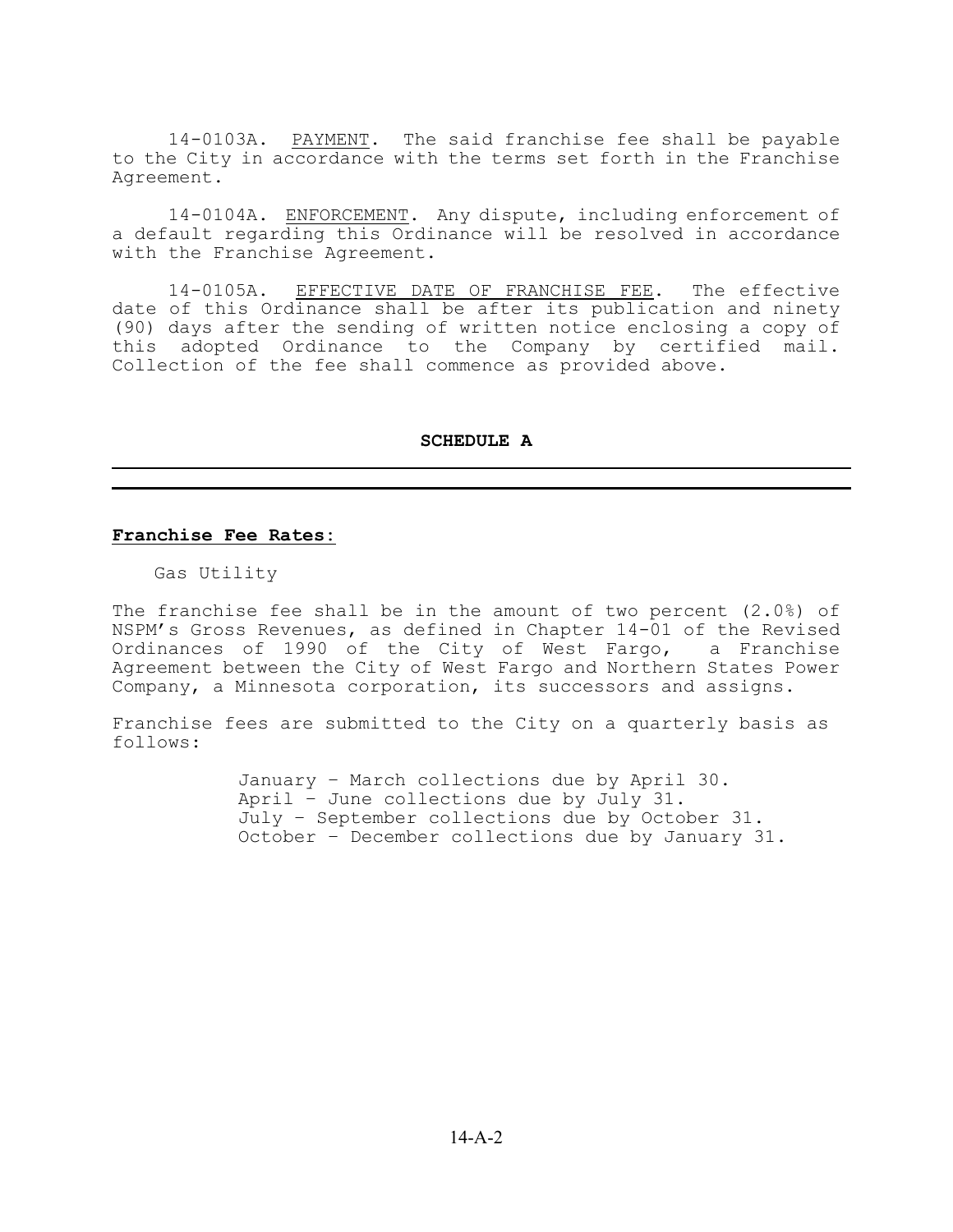#### CHAPTER 14-02

#### NORTHERN STATES POWER COMPANY D/B/A XCEL ENERGY Source: Ord. 428, Sec. 1 (1992); Ord. 919, Sec. 1 (2012)

14-0201. There be and hereby is granted to Northern States Power Company, A Minnesota Corporation D/B/A Xcel Energy, its successors and assigns, hereinafter referred to as "Company," during the period of 20 years from May 1, 2012, the right and privilege of constructing, operating, repairing, and maintaining, in, on, over, under, and across the streets, alleys, and public grounds of said City, an electric distribution system and electric transmission lines, including all poles, pole lines, and fixtures and appurtenances, usually, conveniently, or necessarily used in connection therewith, for the purpose of transmitting and furnishing electric energy for light, heat, power, and other purposes for public and private use in and to said City and the inhabitants thereof, and others, and for the purpose of transmitting into and through said City such electric energy, provided that such electric distribution system and transmission lines shall be so located as in no way to interfere with the safety and convenience of ordinary travel along and over said streets, alleys, and public grounds, and provided that Company in the construction, operation, repair and maintenance of such poles, pole lines and fixtures and appurtenances, shall be subject to such conditions, restrictions and regulations as may be imposed by the governing body of the City of West Fargo.

14-0202. In consideration of the permit hereby granted and in order to defray the City's costs of administering and regulating the activities of the Company in connection therewith and for the use of the streets, alleys, public grounds of the City by the Company, the Company hereby agrees to pay City a fee equal to two per cent (2%) of the Company's gross revenues from sales of electricity within the City. It is understood that Company may add to its billings to consumers within the City, a surcharge of two percent (2%) to reimburse the Company for the costs of such fee. This fee shall be payable monthly and Company agrees, upon execution of this Agreement, to file monthly statements with the City, within fifteen days of the end of each month, setting out the amount of its gross revenues from the sale of electricity within the City the previous month. Company shall also submit at that time whatever fee payments may then be due. On or before 120 days after the end of Company's fiscal year and in each year of this agreement, Company shall provide City with a certification of the gross revenues for the preceding year, prepared by an independent certified accountant in accordance with generally accepted auditing standards, and that fairly and accurately represents the gross revenues of the Company for said year. The calculation of the 2% franchise fee shall be clearly shown as part of this certification in a form approved by the City Administrator. This certification shall be used to determine the exact amount of payments due the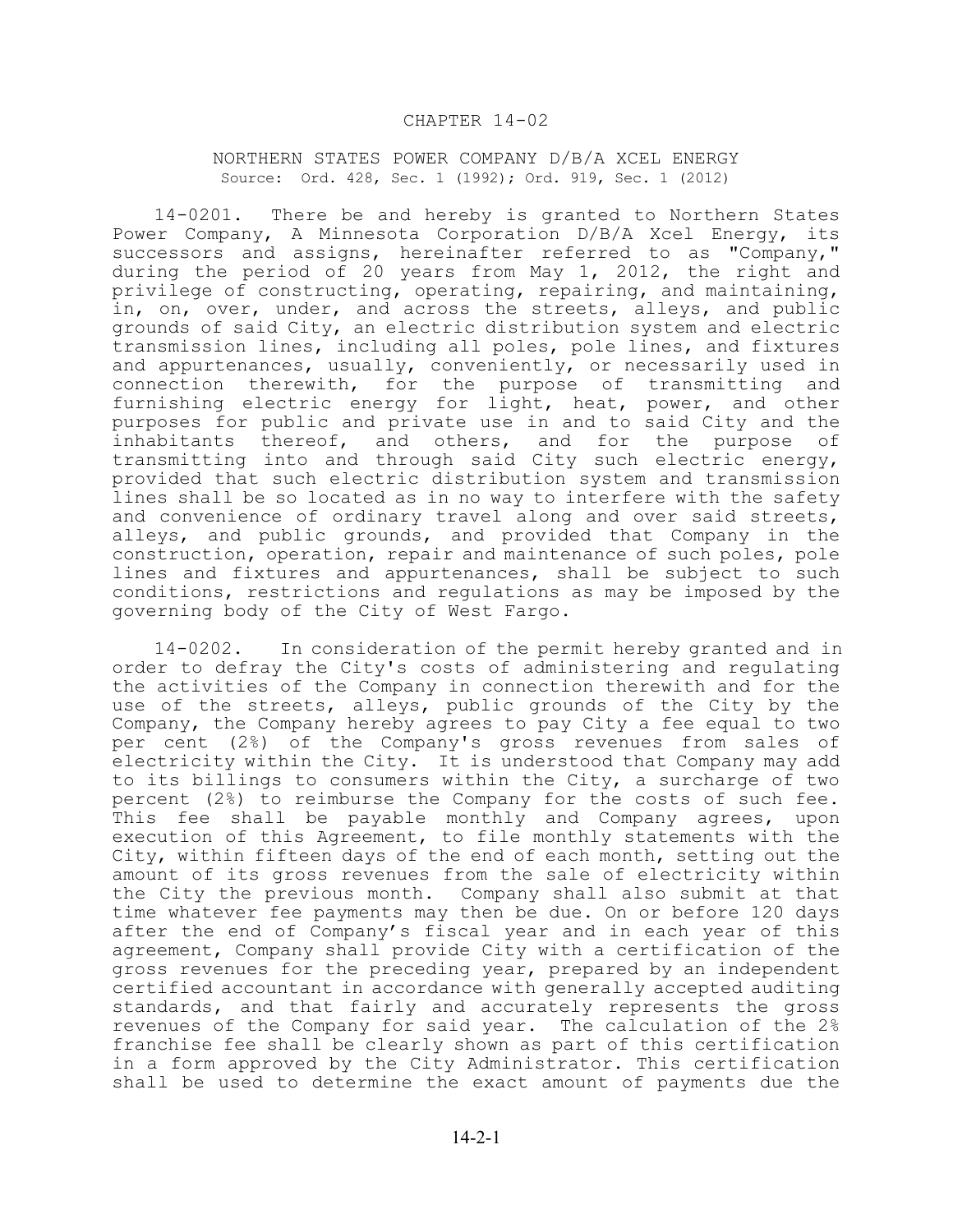City and to correct any overpayments or underpayments by the Company. Provided, that the 2% fee will commence with Company's first billing month that does not include any sales of electricity prior to June 1, 2012. Nothing in this paragraph shall be construed as restricting the City from either raising or lowering the two per cent franchise fee provided herein in a non-discriminatory basis. Nor shall the Franchise be construed as a limitation on the City's power to tax the Company.

The franchise fee payable by the Company will be generally applicable and uniformly applied to all other suppliers of electricity in the City of West Fargo. Should the scope of application, exclusions, or rates charged to any other supplier of electricity in the City of West Fargo result in the other supplier paying less than it would have paid had the fee payable hereunder been applied to it, the Company will be entitled to pay its franchise fee on the same basis as the City of West Fargo charges such other supplier.

14-0203. The granting of this franchise by the City of West Fargo, shall in no way be construed to limit or restrict the right of the City to exercise the powers of eminent domain as set forth in Chapter 32-15 of the North Dakota Century Code and any other applicable laws of the State of North Dakota.

14-0204. The granting of this franchise by the City of West Fargo shall in no way be construed to limit or restrict the right of the City to establish a municipal electric distribution system in accordance with Chapter 40-33 of the North Dakota Century Code and any other applicable laws of the State of North Dakota.

14-0205. There is also granted to Company, during the term hereof, permission and authority to trim all trees and shrubs in the streets, alleys, and public grounds of said City interfering with the proper construction, operation repair and maintenance of any poles, pole lines, and fixtures or appurtenances, installed in pursuance of the authority hereby granted, provided that Company shall save said City harmless from any liability in the premises, and provided the Company shall comply with all ordinances of the City relating thereto.

14-0206. The City shall give the Company at least two weeks prior written notice of a proposed vacation of a public way. Except where required solely for a City improvement project, the vacation of any public way, after the installation of electric facilities, shall not operate to deprive Company of its rights to operate and maintain such electric facilities, until the reasonable cost of relocating the same and the loss and expense resulting from such relocation are first paid to Company.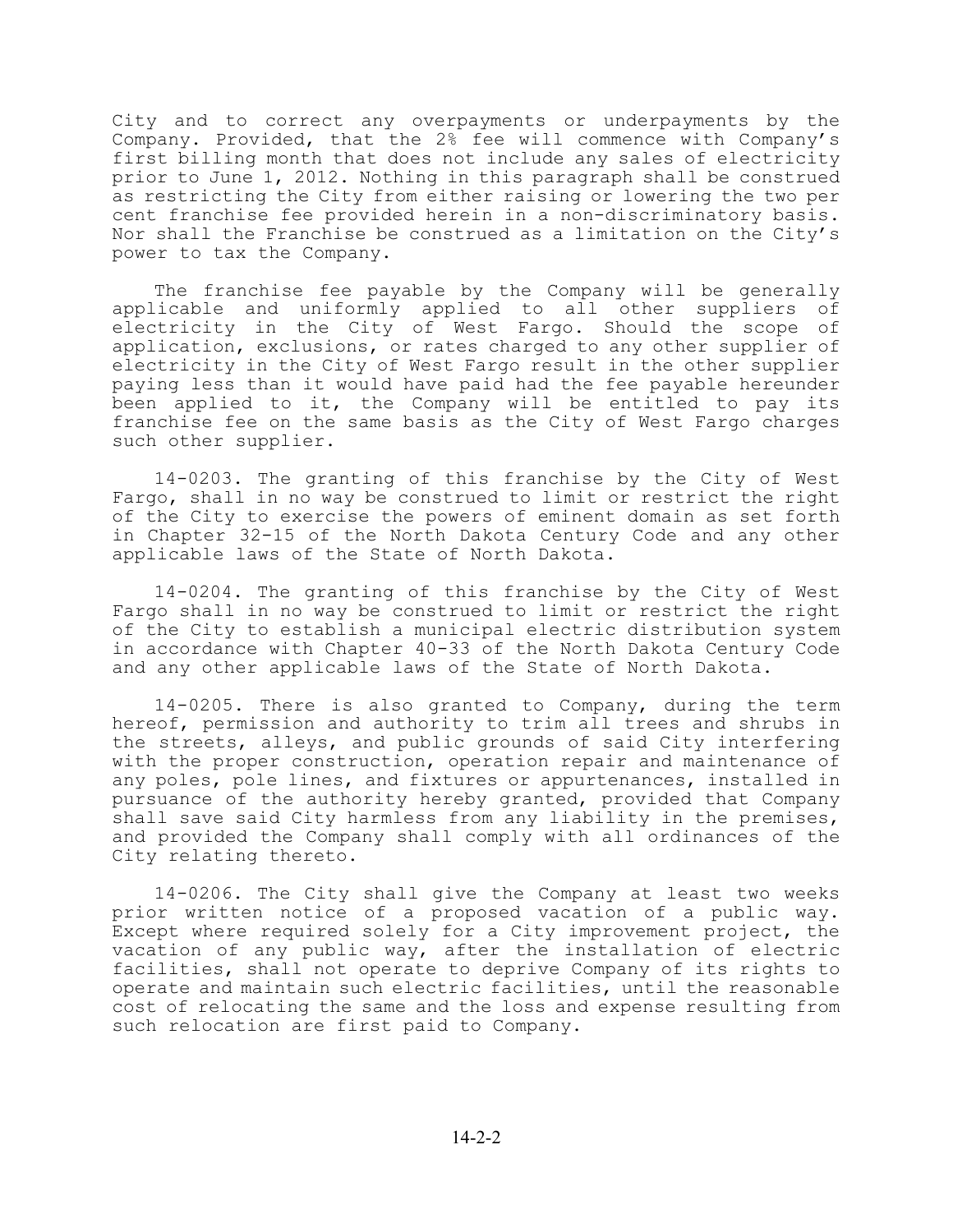14-0207. Nothing in this Ordinance contained shall be construed as giving to Company any exclusive privilege in, on, under, or across the streets, alleys or public grounds of said City.

14-0208. Nothing in this Ordinance shall be construed as granting Company an exclusive franchise to provide electric service to all users located within the corporate limits of the City of West Fargo.

14-02309. Company shall have full right and authority to assign to any person, persons, firm or corporation all the rights conferred upon it by this Ordinance, provided that the assignment is authorized by applicable laws and regulations and that the assignee of said rights, by accepting such assignment shall become subject to the terms and provisions of this Ordinance.

14-0210. Company shall, if it accepts this Ordinance and the rights herein granted file a written acceptance of the rights hereby granted with the City Auditor within 30 days from the final passage of this Ordinance.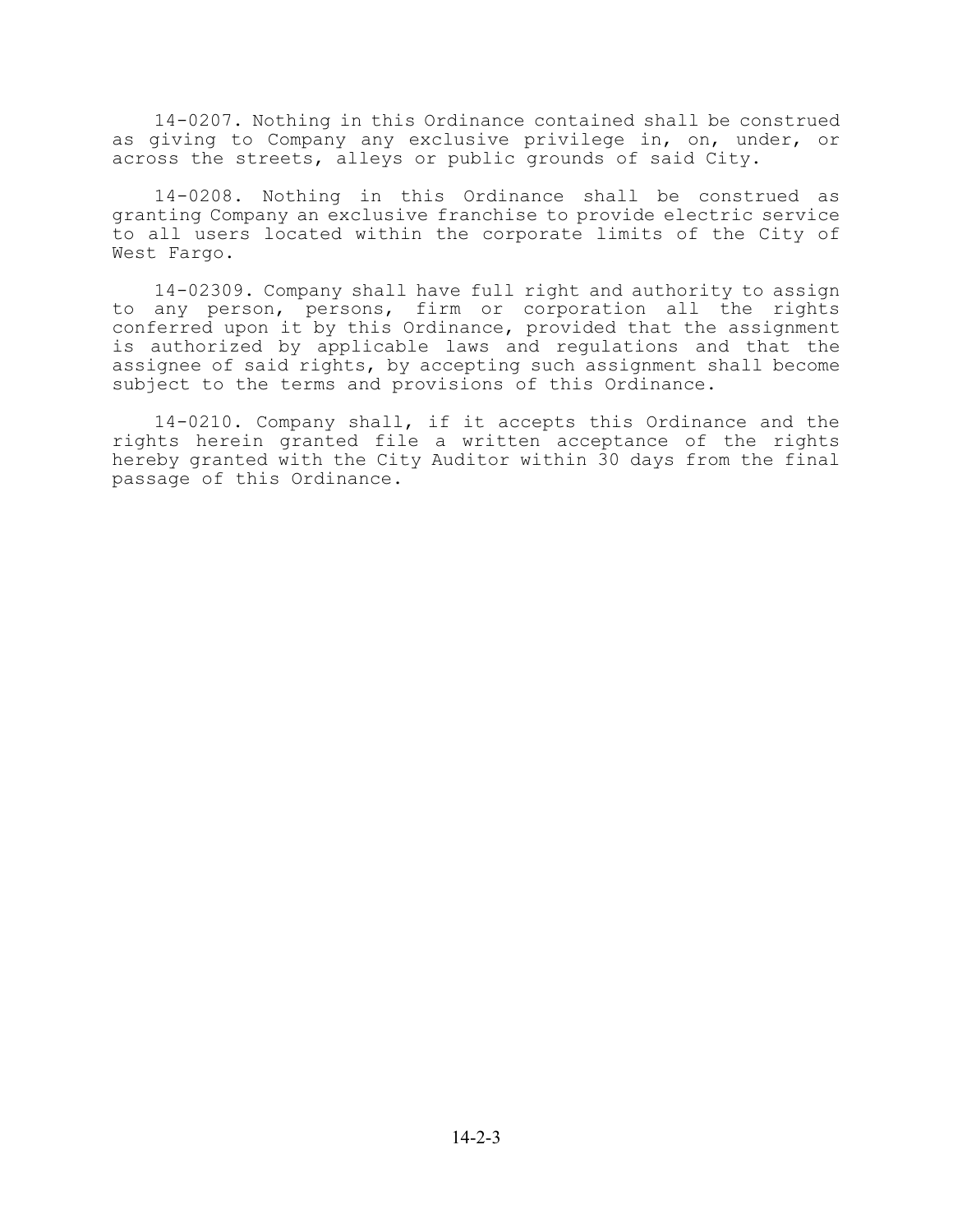#### CHAPTER 14-03

#### CASS COUNTY ELECTRIC COOPERATIVE, INC. Source: Ord. 429, Sec. 1 (1992); Ord. 911, Sec. 1 (2012)

14-0301. There be and hereby is granted to Cass County Electric Cooperative, Inc., a North Dakota corporation, its successors and assigns, hereinafter referred to as "Company," during the period of 20 years from May 1, 2012, the right and privilege of constructing, operating, repairing, and maintaining, in, on, over, under, and across the streets, alleys, and public grounds of said City, an electric distribution system and electric transmission lines, including all poles, pole lines, and fixtures and appurtenances, usually, conveniently, or necessarily used in connection therewith, for the purpose of transmitting and furnishing electric energy for light, heat, power, and other purposes for public and private use in and to said City and the inhabitants thereof, and others, and for the purpose of transmitting into and through said City such electric energy, provided that such electric distribution system and transmission lines shall be so located as in no way to interfere with the safety and convenience of ordinary travel along and over said streets, alleys, and public grounds, and provided that Company in the construction, operation, repair and maintenance of such poles, pole lines and fixtures and appurtenances, shall be subject to such conditions, restrictions and regulations as may be imposed by the governing body of the City of West Fargo.

14-0302. In consideration of the permit hereby granted and in order to defray the City's costs of administering and regulating the activities of the Company in connection therewith and for the use of the streets, alleys, public grounds of the City by the Company, the Company hereby agrees to pay City a fee equal to two per cent (2%) of the Company's gross revenues from sales of electricity within the City. It is understood that Company may add to its billings to consumers within the City, a surcharge of two percent (2%) to reimburse the Company for the costs of such fee. This fee shall be payable monthly and Company agrees, upon execution of this Agreement, to file monthly statements with the City, within fifteen days of the end of each month, setting out the amount of its gross revenues from the sale of electricity within the City the previous month. Company shall also submit at that time whatever fee payments may then be due. On or before 120 days after the end of Company's fiscal year and in each year of this agreement, Company shall provide City with a certification of the gross revenues for the preceding year, prepared by an independent certified accountant in accordance with generally accepted auditing standards, and that fairly and accurately represents the gross revenues of the Company for said year. The calculation of the 2% franchise fee shall be clearly shown as part of this certification in a form approved by the City Administrator. This certification shall be used to determine the exact amount of payments due the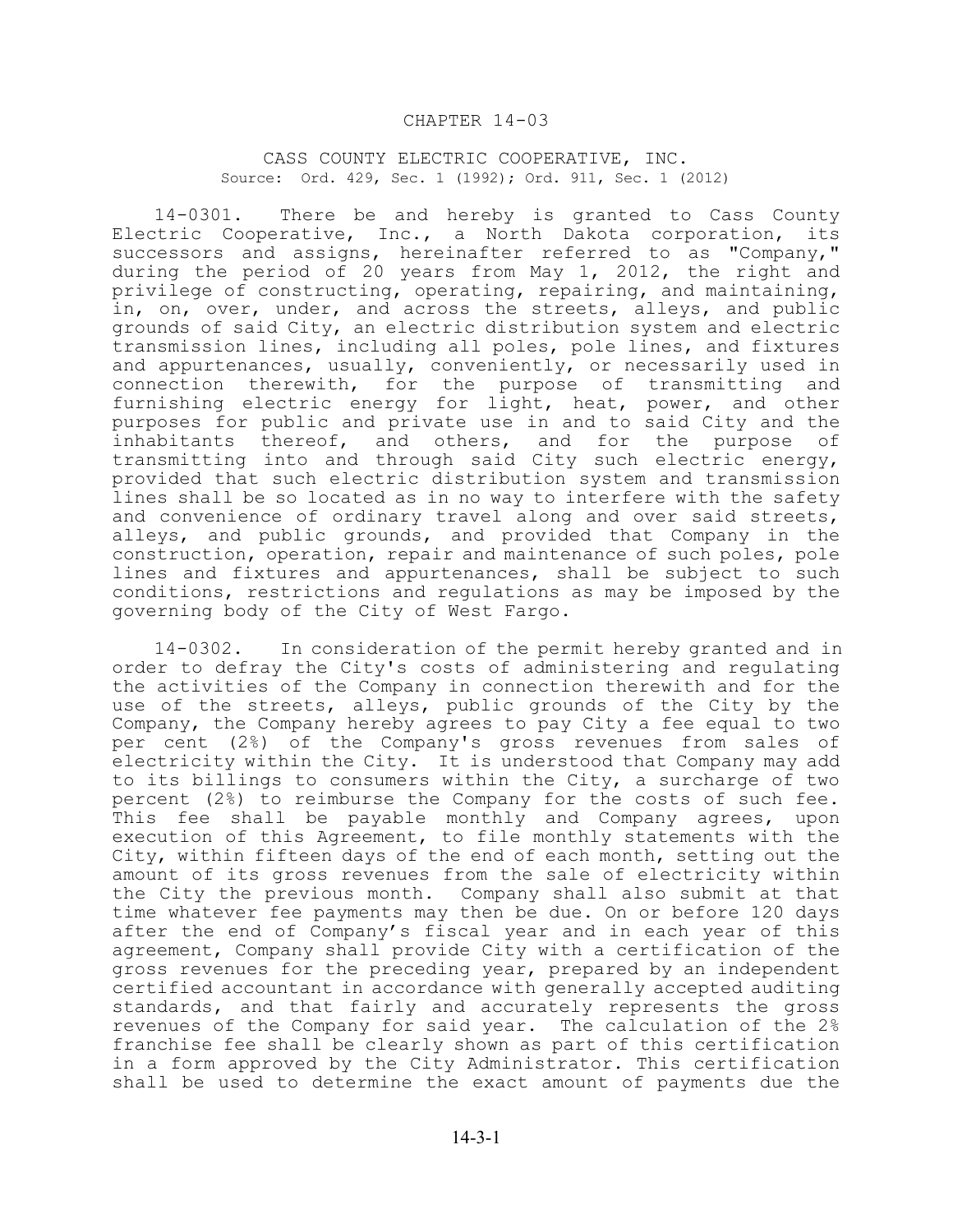City and to correct any overpayments or underpayments by the Company. Provided, that the 2% fee will commence with Company's first billing month that does not include any sales of electricity prior to June 1, 2012. Nothing in this paragraph shall be construed as restricting the City from either raising or lowering the two per cent franchise fee provided herein in a non-discriminatory basis. Nor shall the Franchise be construed as a limitation on the City's power to tax the Company.

The franchise fee payable by the Company will be generally applicable and uniformly applied to all other suppliers of electricity in the City of West Fargo. Should the scope of application, exclusions, or rates charged to any other supplier of electricity in the City of West Fargo result in the other supplier paying less than it would have paid had the fee payable hereunder been applied to it, the Company will be entitled to pay its franchise fee on the same basis as the City of West Fargo charges such other supplier.

14-0303. The granting of this franchise by the City of West Fargo, shall in no way be construed to limit or restrict the right of the City to exercise the powers of eminent domain as set forth in Chapter 32-15 of the North Dakota Century Code and any other applicable laws of the State of North Dakota.

14-0304. The granting of this franchise by the City of West Fargo shall in no way be construed to limit or restrict the right of the City to establish a municipal electric distribution system in accordance with Chapter 40-33 of the North Dakota Century Code and any other applicable laws of the State of North Dakota.

14-0305. There is also granted to Company, during the term hereof, permission and authority to trim all trees and shrubs in the streets, alleys, and public grounds of said City interfering with the proper construction, operation repair and maintenance of any poles, pole lines, and fixtures or appurtenances, installed in pursuance of the authority hereby granted, provided that Company shall save said City harmless from any liability in the premises, and provided the Company shall comply with all ordinances of the City relating thereto.

14-0306. The City shall give the Company at least two weeks prior written notice of a proposed vacation of a public way. Except where required solely for a City improvement project, the vacation of any public way, after the installation of electric facilities, shall not operate to deprive Company of its rights to operate and maintain such electric facilities, until the reasonable cost of relocating the same and the loss and expense resulting from such relocation are first paid to Company.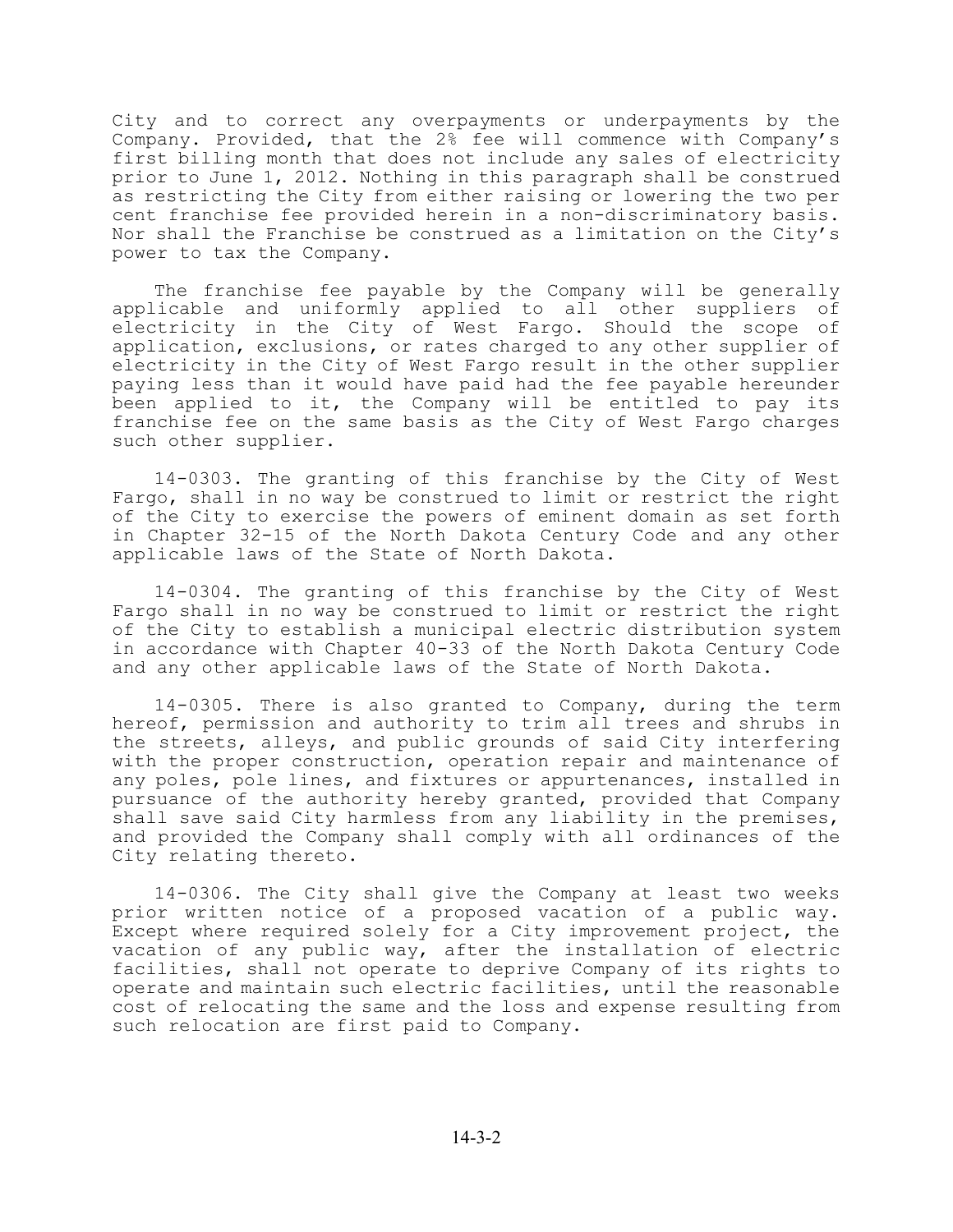14-0307. Nothing in this Ordinance contained shall be construed as giving to Company any exclusive privilege in, on, under, or across the streets, alleys or public grounds of said City.

14-0308. Nothing in this Ordinance shall be construed as granting Company an exclusive franchise to provide electric service to all users located within the corporate limits of the City of West Fargo.

14-0309. Company shall have full right and authority to assign to any person, persons, firm or corporation all the rights conferred upon it by this Ordinance, provided that the assignment is authorized by applicable laws and regulations and that the assignee of said rights, by accepting such assignment shall become subject to the terms and provisions of this Ordinance.

14-0310. Company shall, if it accepts this Ordinance and the rights herein granted file a written acceptance of the rights hereby granted with the City Auditor within 30 days from the final passage of this Ordinance.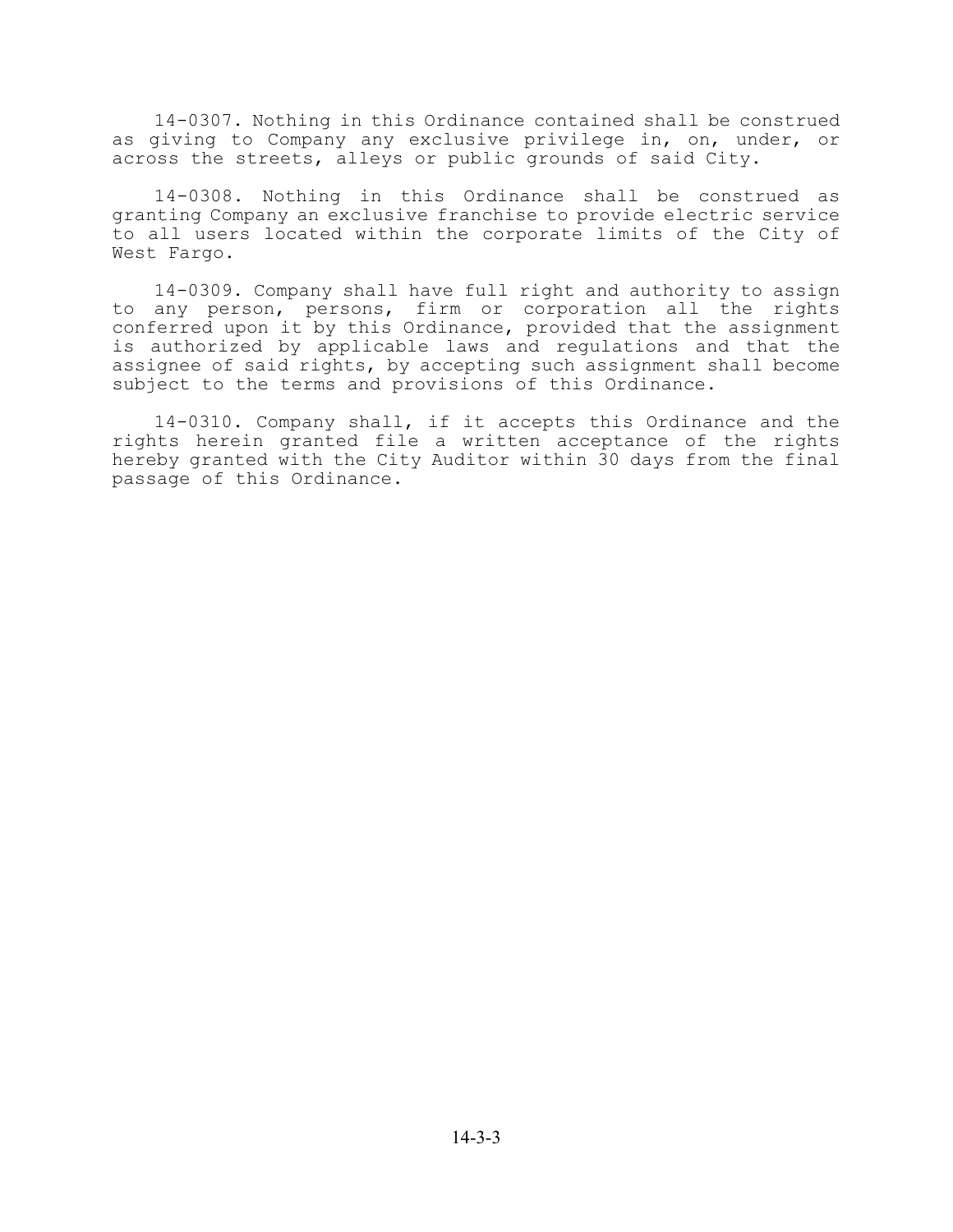### CHAPTER 14-04

REGULATION OF CABLE COMMUNICATIONS (Source: Ord. 566, Sec. 1, 1999)

Section:

| $14 - 0401$ . | Cable Franchises                           |
|---------------|--------------------------------------------|
| $14 - 0402$ . | Statement of Intent and Purpose            |
| $14 - 0403$ . | Short Title                                |
| $14 - 0404$ . | Definitions                                |
| $14 - 0405$ . | Grant of Authority and General Provisions  |
| $14 - 0406$ . | Design Provisions                          |
| $14 - 0407$ . | Service Provisions                         |
| $14 - 0408$ . | Operation and Reporting Provisions         |
| $14 - 0409$ . | Consumer Protection Provisions             |
| $14 - 0410$ . | General Financial and Insurance Provisions |
| $14 - 0411$ . | Foreclosure, Receivership and Abandonment  |
| $14 - 0412$ . | Removal, Transfer and Purchase             |
| $14 - 0413$ . | Rights of Individuals Protected            |
| $14 - 0414$ . | Miscellaneous Provisions                   |
|               |                                            |

Section 14-0401. CABLE FRANCHISES.

A. Cable One, Inc. is hereby granted a non-exclusive franchise to install, construct, operate and maintain a cable television system within the corporate limits of the City of West Fargo, North Dakota, effective upon their acceptance and entering into a franchise agreement consistent with this ordinance governing the relationship between the City and Cable One, Inc.

B. Midcontinent Communications, G.P., is hereby granted a non-exclusive franchise to install, construct, operate and maintain a cable television system within the corporate city limits of the City of West Fargo, North Dakota, effective upon their acceptance and entering into a franchise agreement consistent with this ordinance governing the relationship between the City and Midcontinent Communications, G.P. The prior granted limited cable television franchise will terminate upon the effective date of the new franchise.

Source: Ord. 777, Sec. 1 (2006); Ord. 801, Sec. 1 (2007)

Section 14-0402. STATEMENT OF INTENT AND PURPOSE. The City intends, by the adoption of this ordinance, to bring about the continued development and operation of a cable communications System. Such a development can contribute significantly to the communication needs and desires of citizens of the City of West Fargo. Further, by the continued development and operation of a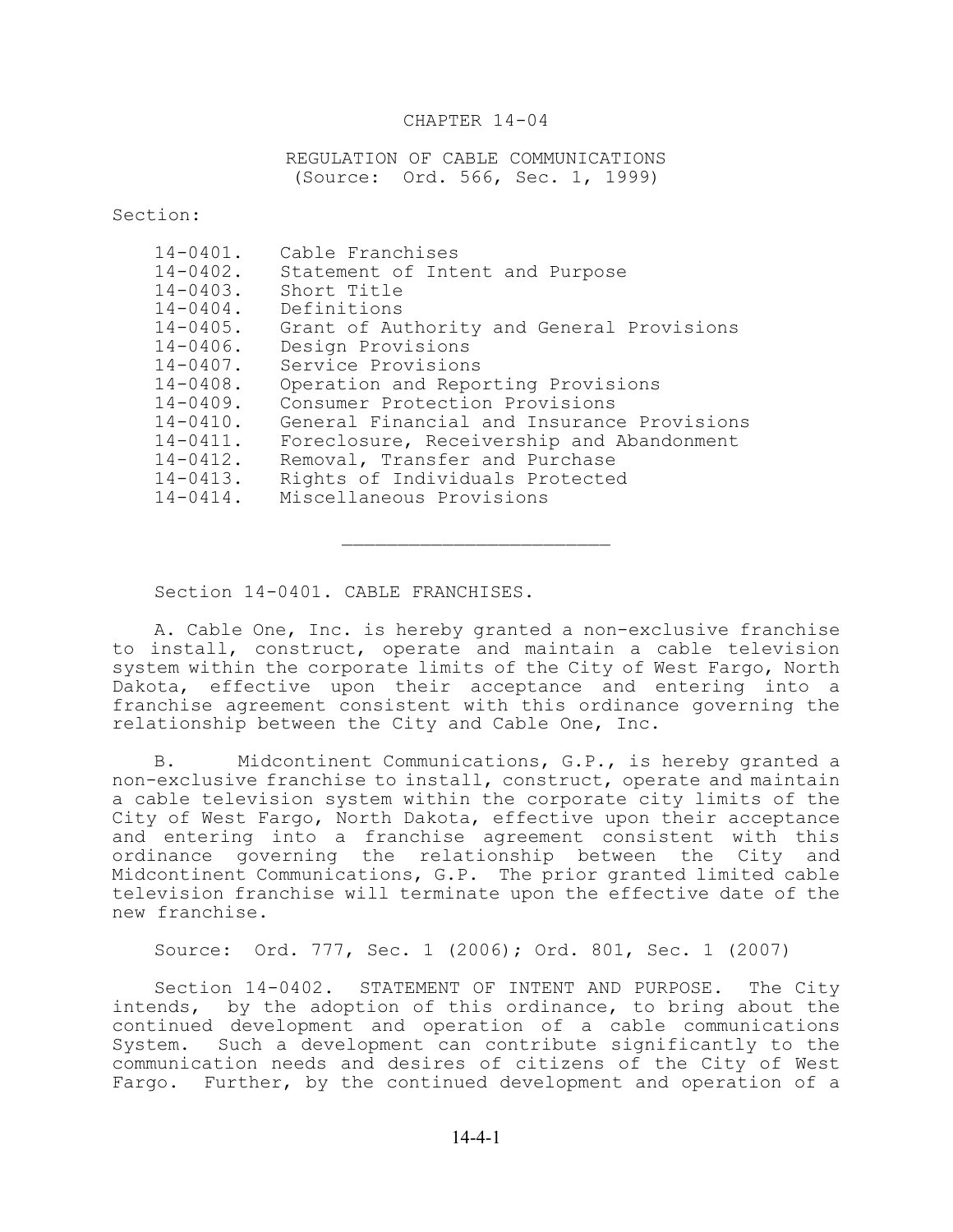System, City may help achieve better utilization and improvement of public services. No person or company shall operate a cable communications system within the City of West Fargo without being granted a franchise by the City of West Fargo.

Section 14-0403. SHORT TITLE. This ordinance shall be known and cited as the "City of West Fargo Cable Communications Ordinance," hereinafter in this document referred to as "Ordinance."

Section 14-0404. DEFINITIONS. For the purpose of this Ordinance, the following terms, phrases, words and their derivations shall have the meaning given herein. When not inconsistent with the context, words used in the present tense include the future, words in the plural number include the singular number and words in the singular number include the plural number. The words "shall" and "will" are mandatory and "may" is permissive. Words not defined shall be given their common and ordinary meaning.

- A. "Approved" means approval by the City under the requirements of this Ordinance as applied to a location, condition, technical standard, or method of construction or approval by other authorities designated by law, ordinance, or this Ordinance to give approval to the matter in question.
- B. "Basic Service" means a group of Cable Services distributed over the subscriber network, consisting of that service tier which, at a minimum, includes the retransmission of local television broadcast signals.
- C. "Cable Act" means the Cable Communications Policy Act of 1984, Pub. L. No. 98-549, 98 Stat. 2779 (1984) (codified at 47 U.S.C.  $S_S = 521-611$  (1982 & Supp. V 1987)), as amended by the Cable Television Consumer Protection and Competition Act of 1992, Pub. L. No. 102-385; the Telecommunications Act of 1996, Pub. L. No. and any amendments thereto.
- D. "Cable Programming Service" means all video programming provided over a Cable System except that provided on Basic Service or Pay Television.
- E. "Cable Service" means: (i) the one-way transmission to subscribers of video programming or other programming service; and (ii) subscriber interaction, if any, which is required for the selection of such video programming or other programming service.
- F. "Cable Television System" or "Cable System" or "System" means a facility consisting of a set of closed transmission paths and associated signal generation,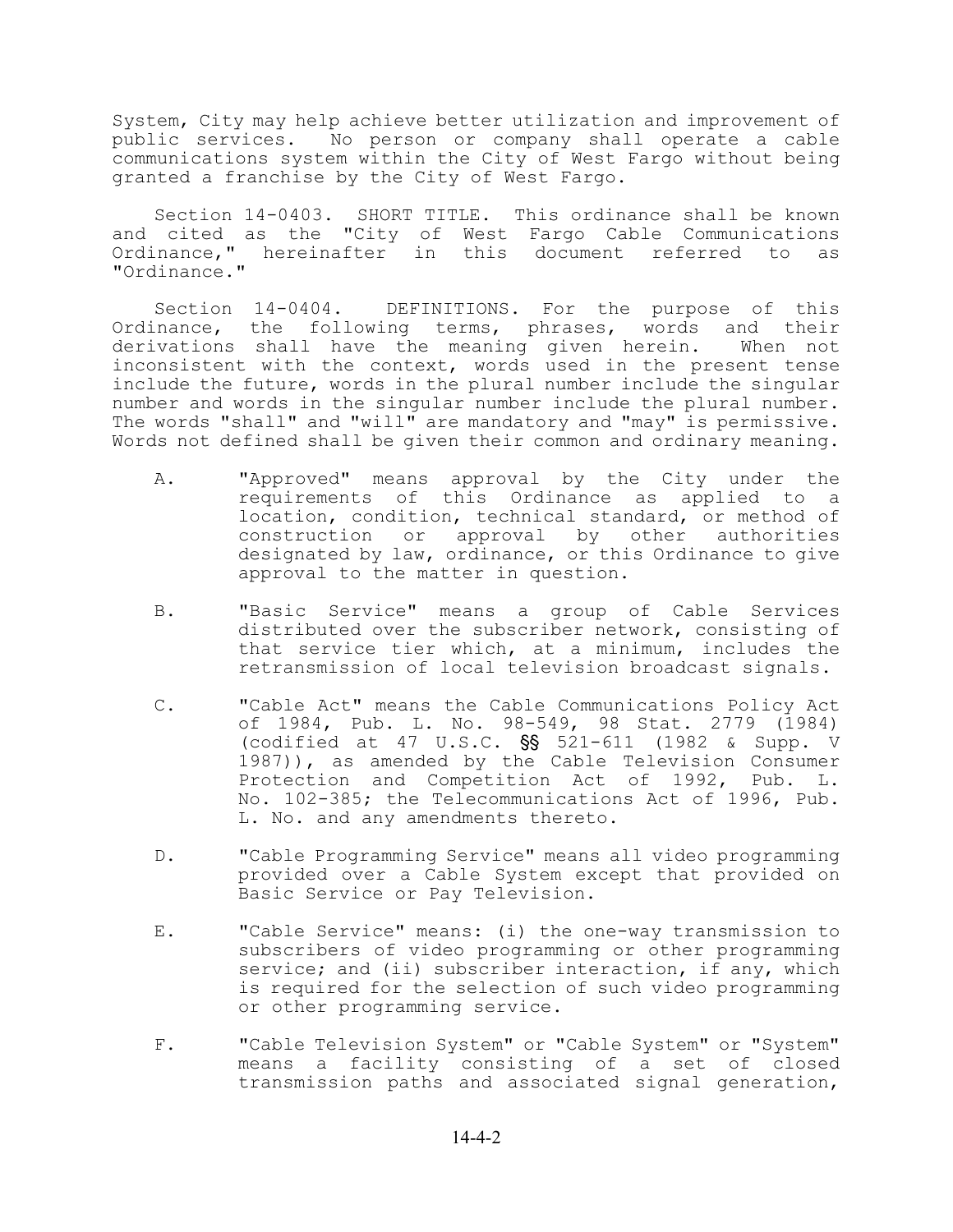reception, and control equipment that is designed to provide Cable Service which includes video programming and which is provided to multiple subscribers within a community, but such term does not include (a) a facility that serves only to retransmit the television signals of one (1) or more television broadcast stations; (b) a facility that serves only subscribers in one (1) or more multiple unit dwellings under common ownership, control, or management, unless such facility or facilities uses any public right of way; (c) a facility of a common carrier which is subject, in whole or in part, to the provisions of Title II of the Communications Act of 1934, except that such facility shall be considered a Cable System (other than for purposes of Section 621(c)) to the extent such facility is used in the transmission of video programming directly to subscribers; or (d) any facilities of any electric utility used solely for operating its electric utility System.

- G. "Channel" means a band of frequencies in the electromagnetic spectrum, or any other means of transmission (including, without limitation, optical fibers or any other means now available or that may become available), which is capable of carrying a video signal, an audio signal, a voice signal, or a data signal.
- H. "City" means the City of West Fargo, North Dakota, or, as appropriate in the case of specific provisions of this Ordinance, any board, bureau, authority, agency, commission, department of, or any other entity of or acting on behalf of, the City of West Fargo, or any officer, official, employee, or agent thereof, the designee of any of the foregoing, or any successor thereto.
- I. "City Commission" means the governing body of the City.
- J. "Complaint" means any verbal or written inquiry, allegation or assertion made by a person which requires subsequent corrective action to the System or any portion thereof, or raises an objection to the programming or business practices of a cable Operator. The term "Complaint" does not include an inquiry which is immediately answered by an Operator.
- K. "Converter" means an electronic device with an appropriate channel selector which permits a Subscriber to view all signals purchased.
- L. "Drop" means the cable that connects the Subscriber terminal at a point in the Subscriber's home,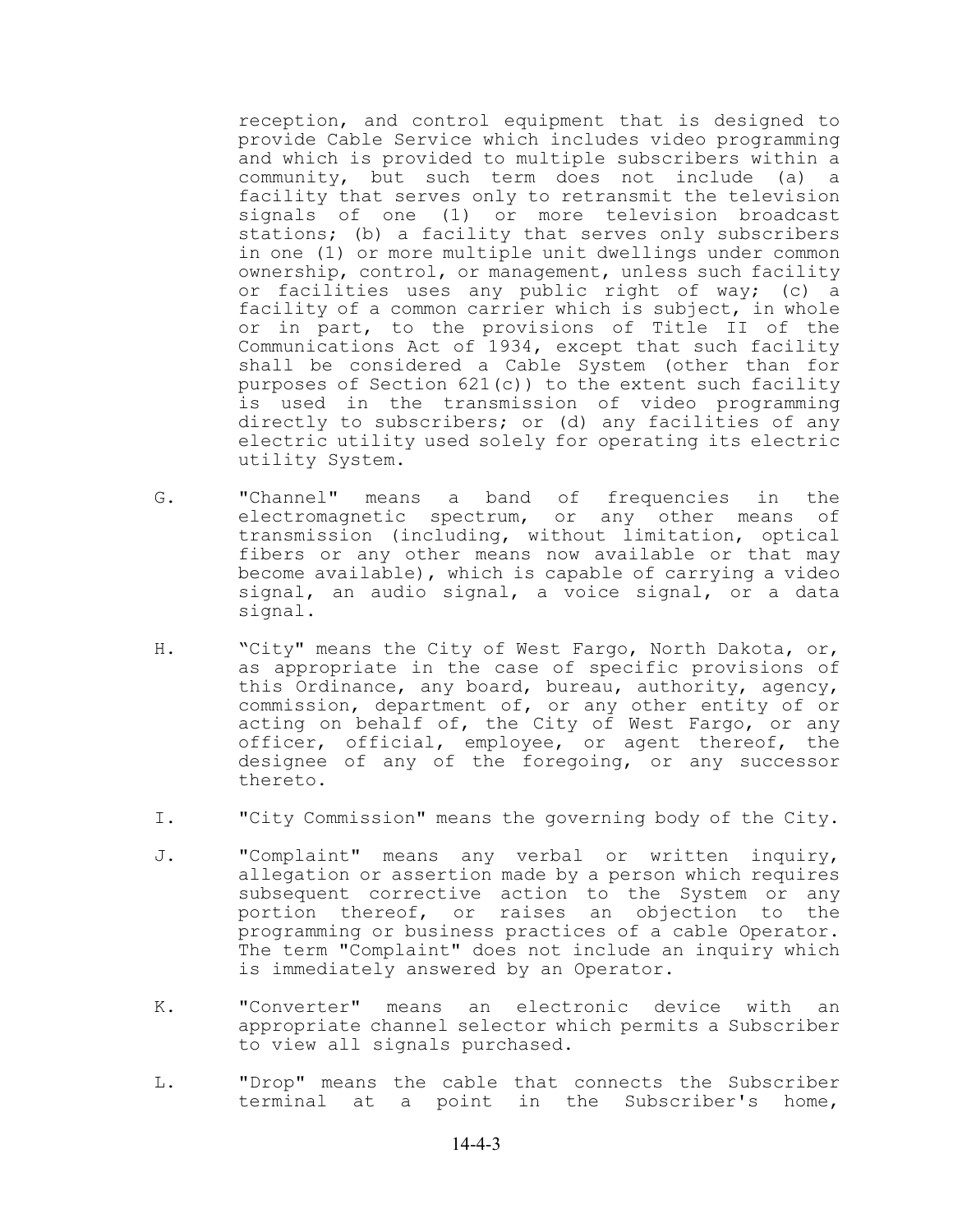designated by the Subscriber, to the nearest feeder cable of the System.

- M. "FCC" means the Federal Communications Commission, its designee, or any successor thereto.
- N. "Franchise Area" means the territory within the City throughout which an Operator shall be authorized to construct, maintain and operate its System and shall include any enlargements thereof and additions thereto.
- O. "Gross Revenues" means any and all revenue in any way derived and collected directly or indirectly by Operator, its affiliates, subsidiaries, parents, or any person in which Operator has a financial interest, from or in connection with the operation, of all or any part of a Cable Television System franchised pursuant to this Ordinance, including, but not limited to, revenue from all Cable Service fees including user fees, regular subscriber service fees, installation and reconnection fees, leased channel fees, Converter and other equipment rentals, and advertising revenues (advertising revenues attributable to the City shall be determined by apportioning the total advertising revenue of the Operator's System among those governmental units entitled to a portion of those revenues based on the number of Subscribers in each such unit as a percentage of the total number subscribers in all such units); provided, however, that this shall not include any taxes imposed directly upon any Subscriber or user by a state, local or other governmental unit and collected by such operator on behalf of such governmental unit. It does include money collected from subscribers that is allocated by Operator to pay the franchise fee.
- P. "Installation" means the act of connecting the System from the feeder cable to the Subscriber terminal so that Cable Service may be received by the Subscriber.
- Q. "Noncable Service" means any service which is distributed over the System other than a Cable Service.
- R. "Normal Business Hours" means those hours during which most similar businesses in the community are open to serve customers. In all cases "Normal Business Hours" shall include at least the hours from 8:00 a.m. to 5:00 p.m.
- S. "Operator" means any person, persons, partnership, firm, company, corporation or association, or the assignee, affiliate, parent, subsidiary, or successor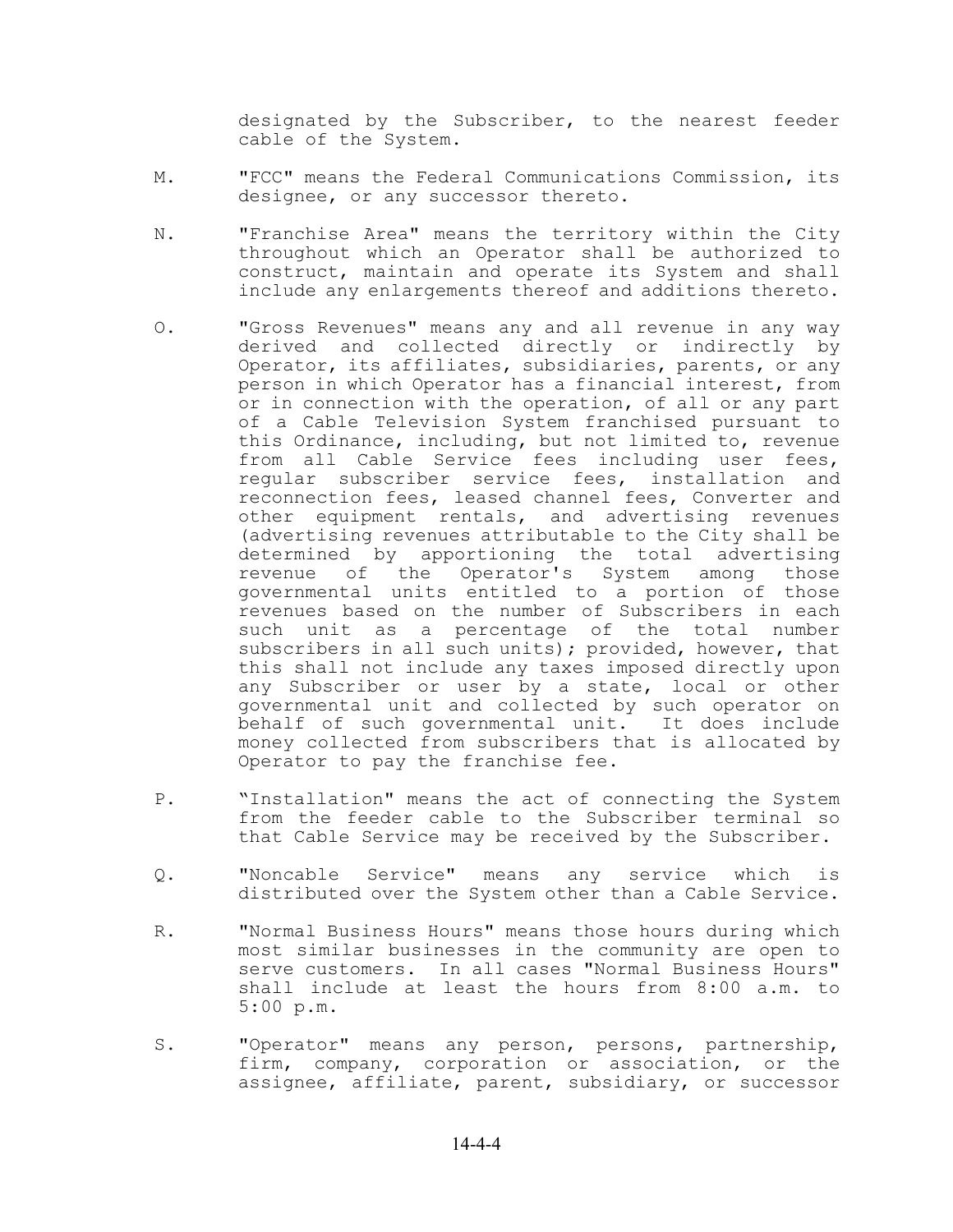of the operator, operating a Cable System within the corporate limits of the City.

- T. "Pay Television" means the delivery over the System of per-channel, per-channel group or per-program audio-visual signals to Subscribers for a fee or charge, in excess of the charge for Basic Service or Cable Programming Services.
- U. "Person" means any natural person or any association, firm, partnership, joint venture, corporation, or other legally recognized entity, whether for-profit or not-for-profit.
- V. "Public Property" means any real property, other than a street, owned by any governmental unit.
- W. "Signal" means any transmission of radio frequency energy or of optical information.
- X. "Street" means the surface of and the space above and below any public street, public road, public highway, public freeway, public lane, public path, public way, public alley, public court, public sidewalk, public boulevard, public parkway, public drive, utility easement or any public easement or right-of-way now or hereafter held by the City which shall, within its proper use and meaning in the sole opinion of the City, entitle an Operator to the use thereof for the purpose of installing or transmitting over poles, wires, cables, conductors, ducts, conduits, vaults, manholes, amplifiers, appliances, attachments and other property as may be ordinarily necessary and pertinent to a System.
- Y. "Subscriber" means any person or entity who lawfully subscribes to a Cable Service provided by an Operator by means of or in connection with the System.
- Z. "System Upgrade" means the process by which the System shall be upgraded pursuant to Section 14-0406.C herein.
- AA. "Two-way Operational System" means that the headend, trunk cables, distribution plant, amplifiers, and other technical components of the System have the requisite equipment in place to pass video, audio, voice, and/or data signals in both directions simultaneously.

Section 14-0405. GRANT OF AUTHORITY AND GENERAL PROVISIONS.

- A. Authority for Use of Streets.
	- 1. For the purpose of constructing, operating, and maintaining a System in the City, an Operator may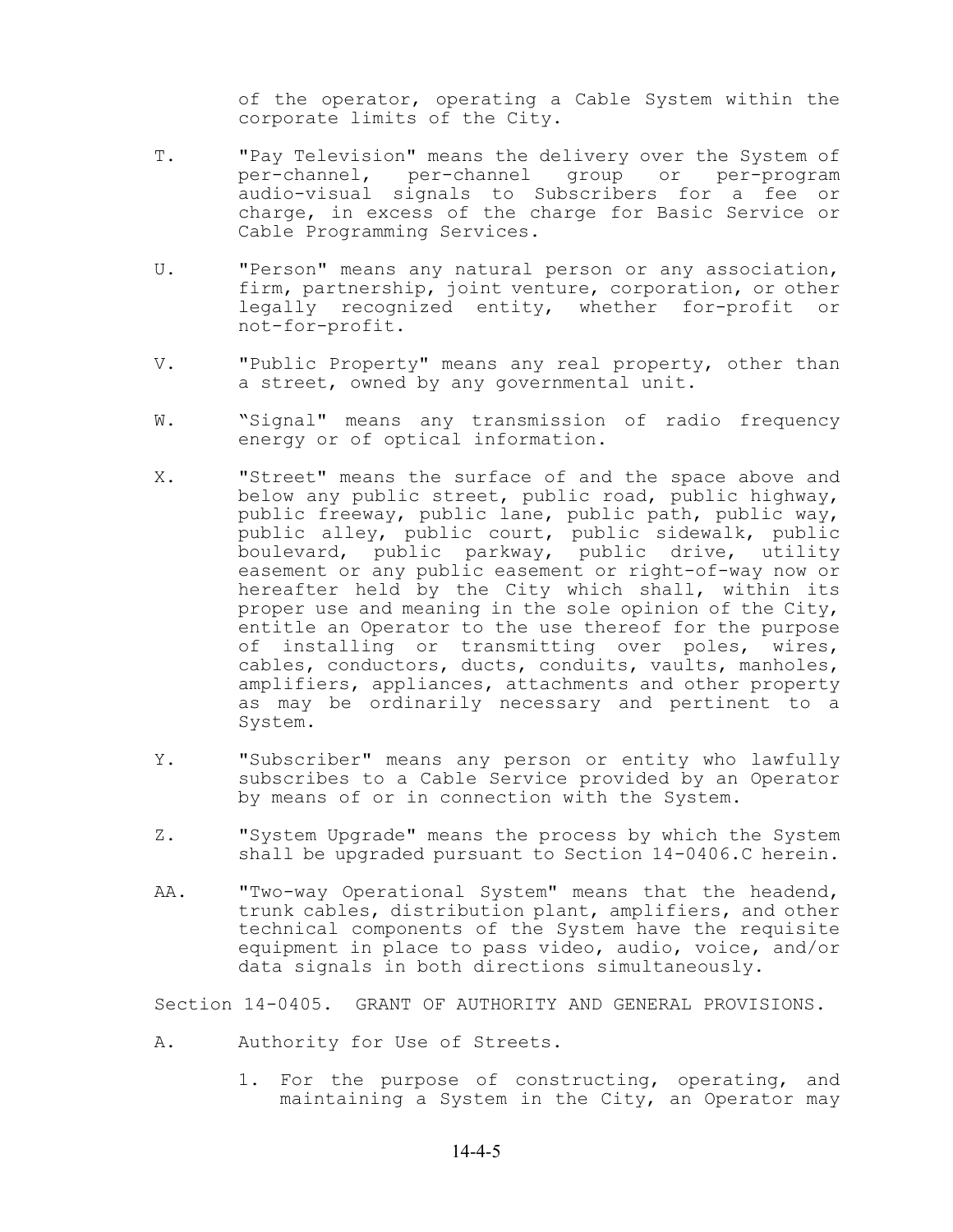erect, install, construct, repair, replace, relocate, reconstruct and retain in, on, over, under, upon, across and along the streets within the City such lines, cables, conductors, ducts, conduits, vaults, manholes, amplifiers, appliances, pedestals, attachments and other property and equipment as are necessary and appurtenant to the operation of the System, provided that all applicable permits are applied for and granted, all fees paid and all other City codes and ordinances are otherwise complied with.

- 2. Prior to any construction, reconstruction, or rebuild of the System in the right of way, the Operator shall, in each case, file plans with the City and receive written approval of such plans.
- 3. The operator shall submit to the City all requests for the construction of new poles and/or new underground cable construction, and their proposed locations. Approval of the new location of new poles and/or new underground cable construction shall be granted by the City after such locations have been approved by the appropriate City authority. This provision shall not apply to existing poles or to underground cable construction which utilizes existing municipal or utility easements.
- 4. The Operator shall construct and maintain the System so as not to interfere with other uses of streets. Absent specific approval from the City to do otherwise, the Operator shall make use of existing poles and other facilities available to the Operator. The Operator shall individually notify in writing all residents whose property or property access shall be directly affected by proposed underground work not less than forty-eight (48) hours prior to commencement of that work. Such notice shall include the Operator's telephone number and the responsible employee of the Operator.
- 5. Notwithstanding the above grant to use the streets, no street shall be used by the Operator if the City's Public Works Director, in the City's sole opinion, determines that such use is inconsistent with the terms, conditions or provisions by which such street was created or dedicated, or presently used. In addition, the City's Public Works Director may designate a reasonable alternate location or route in a street to be used by the Operator so as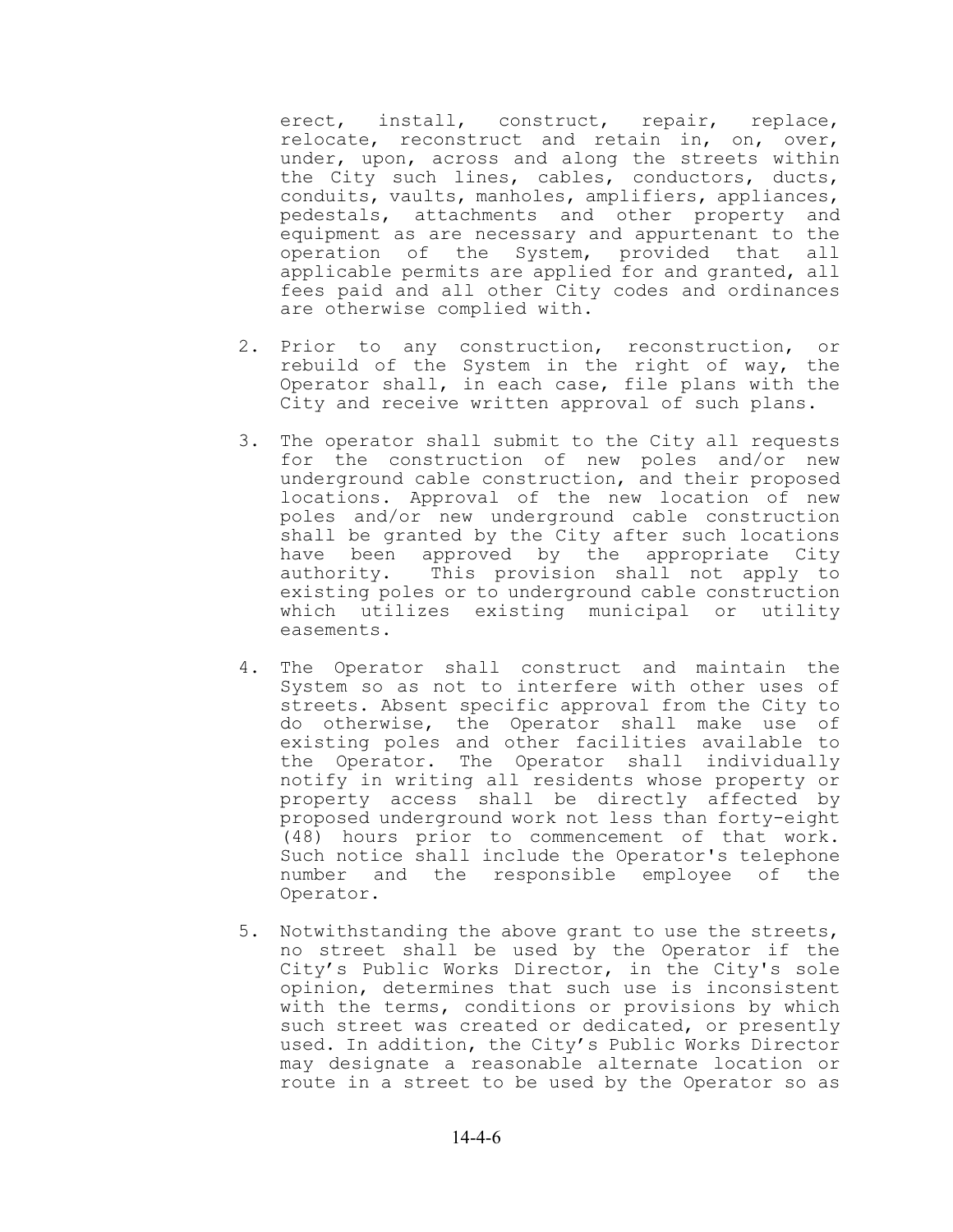not to interfere with existing or future utilities in the street.

- B. Nature of Ordinance. This Ordinance and any franchise granted hereunder shall authorize an Operator to provide only Cable Services on the System. This Ordinance and any franchise granted hereunder do not authorize an Operator to provide any Noncable Services (including telecommunications or other voice or data information) on the System, provided, however, that an Operator may petition the City for any necessary authority to provide non-cable services on the system.
- C. City's Rights Reserved. The City expressly reserves the following rights which shall not be deemed to be waived or aberrated by this Ordinance: (1) to exercise its governmental powers, now or hereafter, to the full extent that such powers may be vested in or granted to the City; (2) to adopt, in addition to the provisions contained in this Ordinance, or any existing applicable ordinances, such additional regulations as it shall find necessary in the exercise of its police power; and (3) to modify this Ordinance upon mutual agreement of the City and Operator so as to require additional or greater standards of construction, operation, maintenance or otherwise, on the part of Operator to reflect technical, economic or jurisdictional changes occurring during the franchise term and to enable the City and the Operator to take advantage of new developments in the cable television industry so as to more effectively, efficiently and economically serve the public.
- D. Use of the Operator Facilities. The City shall have the right to install and maintain, free of charge, upon the poles and within the underground pipes and conduits of the Operator, any wires and fixtures desired by the City 0f noncompetitive services to the extent that such installation and maintenance does not interfere with existing and future operations of the Operator. City shall indemnify and hold harmless Operator for any losses or causes of action resulting from City's negligent use of Operator's facilities.

Section 14-0406. DESIGN PROVISIONS.

- A. System Design.
	- 1. The operator shall, within an agreed upon time period as more specifically defined in any franchise granted pursuant to this Ordinance, immediately undertake all necessary steps to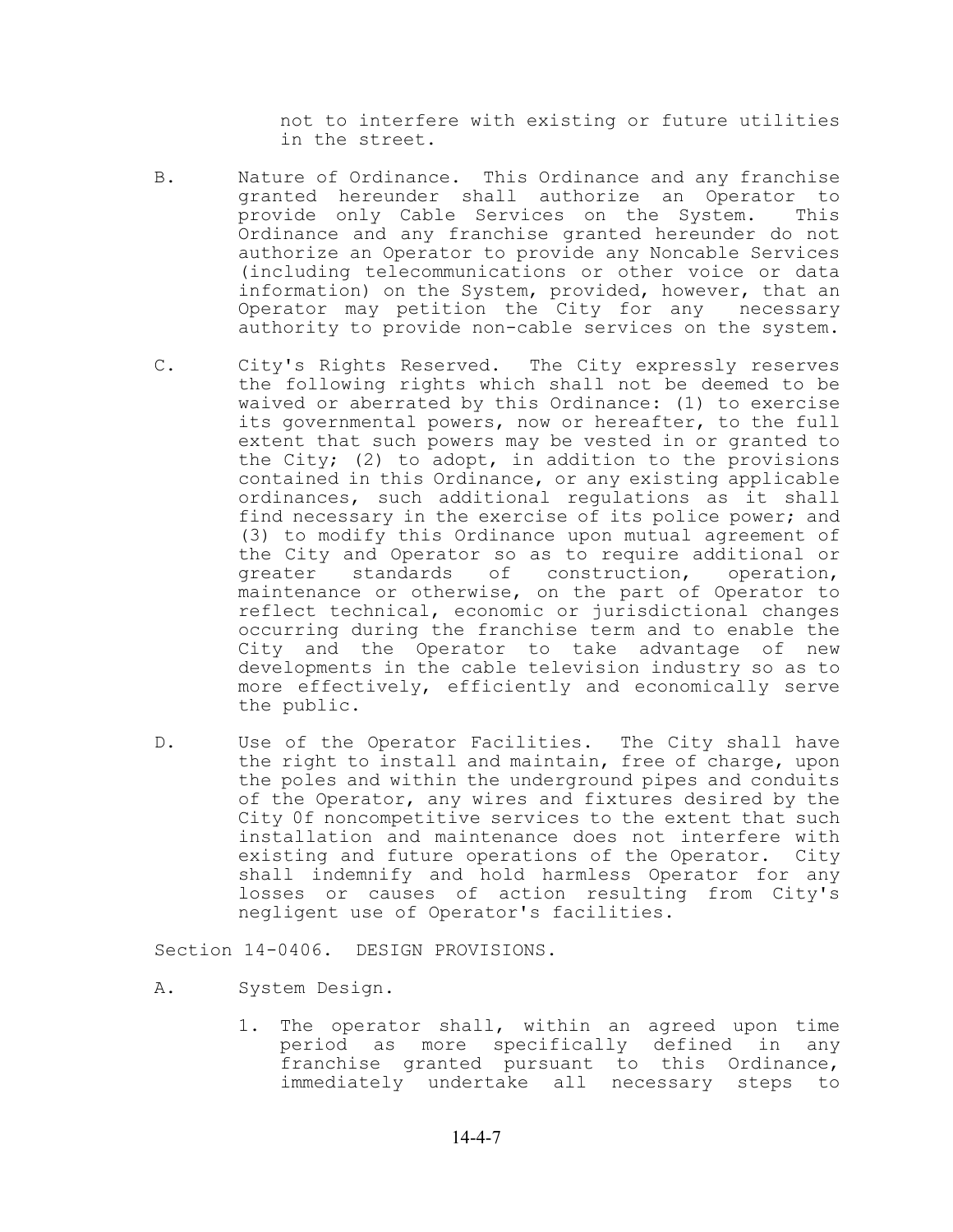construct and thereafter operate and maintain the System to a minimum of 550 MHZ having the capability of delivering at least 70 downstream channels and 25 MHZ of upstream capacity with a minimum of fifty (50) downstream channels initially activated.

- 2. The Operator shall provide the City a full description of the System proposed for construction and shall, upon completion of the System upgrade, submit to the City, in computer form, "as-built" maps for the entire System, as upgraded, to the extent such maps have not been previously provided to the City.
- B. Construction Terms.
	- 1. The Operator shall comply with all applicable federal, state, and City laws, rules, regulations, codes, and other requirements in connection with the construction of the System.
	- 2. The installation of all cables, wires, or other component parts of the System in any structure shall be undertaken in a manner which does not unreasonably interfere with the operation of any existing MATV, SMATV, MDS, MMDS, DBS, Cable Television or other distribution System in said structure, including any conduit used in connection with such other System. Operators of MATV, SMATV, MDS, MMDS, DBS, Cable Television or other distribution Systems shall install their equipment so as not to unreasonably interfere with the operations of any Cable Television System.
	- 3. The Operator must comply with, and shall ensure that its subcontractors comply with, all rules, regulations, and standards of the City. If the installation, construction, or operation of the System does not comply with such rules, regulations, and standards, the operator must, at its sole cost, remove and reinstall such cables, wires, or other component parts of the System to ensure compliance with such rules, regulations, and standards.
	- 4. The Operator shall use its best efforts to minimize Cable Service interruptions during any rebuild period.
- C. Construction of System or System Upgrade.
	- 1. Any Operator planning construction or upgrade of a Cable Television System in the City must, submit to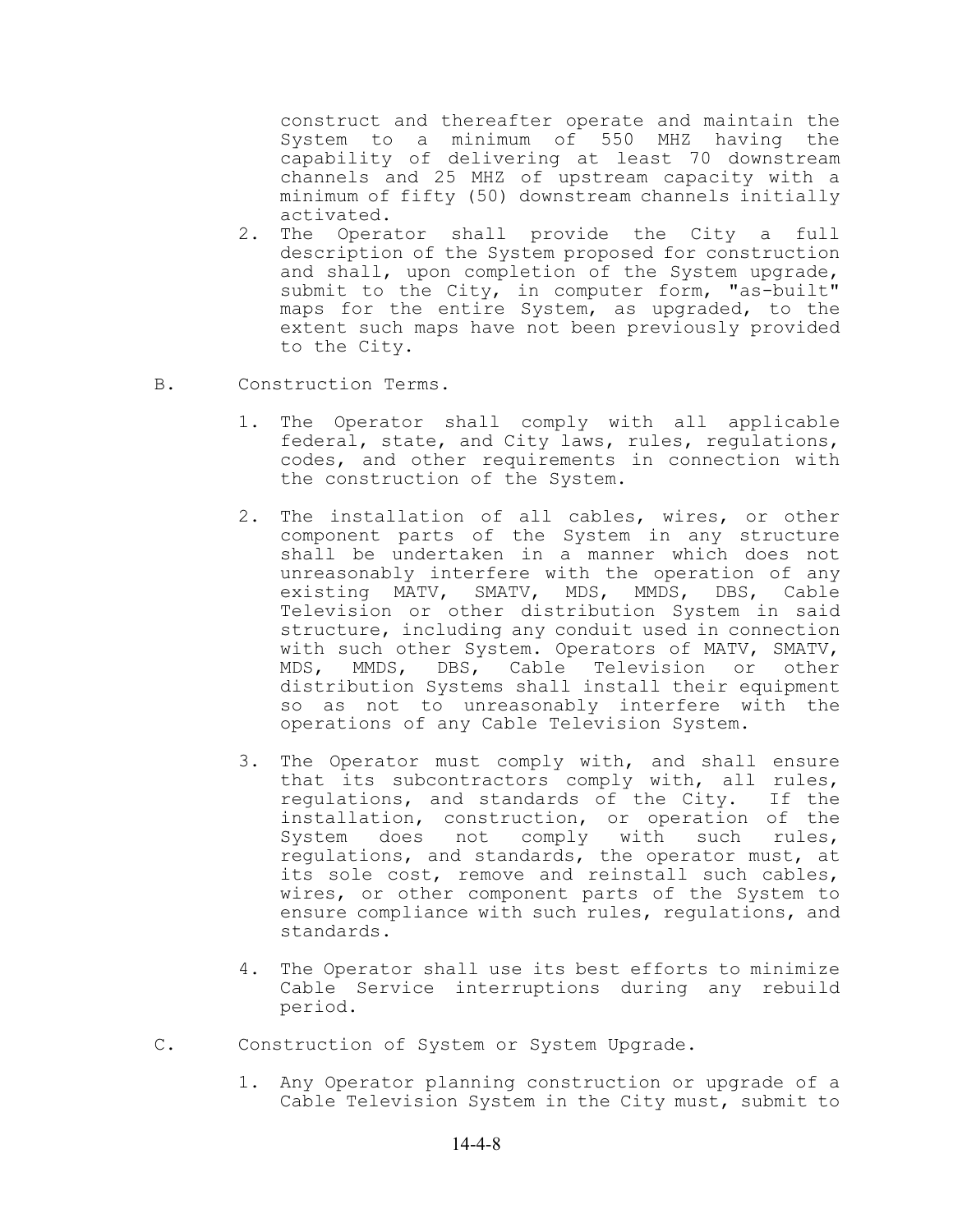the City a construction schedule and specific construction sequencing plans for the construction or System Upgrade accompanied by a separate map showing: (a) the location of the master headend, all subheadends/hubs, headend to hub interconnect network, fiber backbone, and all studio facilities within the System; and (b) the proposed distribution of all principal trunk lines throughout the System (including termination points of all lines). All such construction schedules shall be fully justified on the basis of factors which will affect construction in the City, and the Operator should set out any factors which may adversely affect its ability to meet the schedules. The Operator must submit an updated construction schedule to the director on a quarterly basis until the completion of the construction or System Upgrade.

- 2. Subject to written request of the City, no less than thirty (30) days prior to completion of System construction or upgrade, the Operator shall notify the City that construction or System Upgrade is substantially complete. The City and the Operator shall arrange for such inspections, as the City shall deem appropriate, to enable the City to ascertain whether the construction or System Upgrade has been completed as scheduled. The City shall accept the completion of the construction or System Upgrade upon the City's satisfaction that the obligations of the Operator to complete the construction or System Upgrade have been fulfilled in all respects.
- D. Two-Way System. The Operator shall provide a Cable Television System capable of (including, but not limited to, return amplifier housings) non-voice return communications. The City and the Operator will continue to review, during the term of any franchise granted pursuant to this Ordinance, the need and economic feasibility for implementation of a two-way operational System.
- E. Interconnection. Whenever it is technically and practically feasible, an Operator may so construct, operate and modify its System so as to tie the same into all other Cable Systems within and adjacent to the City.
- F. Provision of Service. (Source: Ord. 1038, Sec. 1 [2015])
	- 1. After Cable Service has been established by activating trunk and distribution cable for any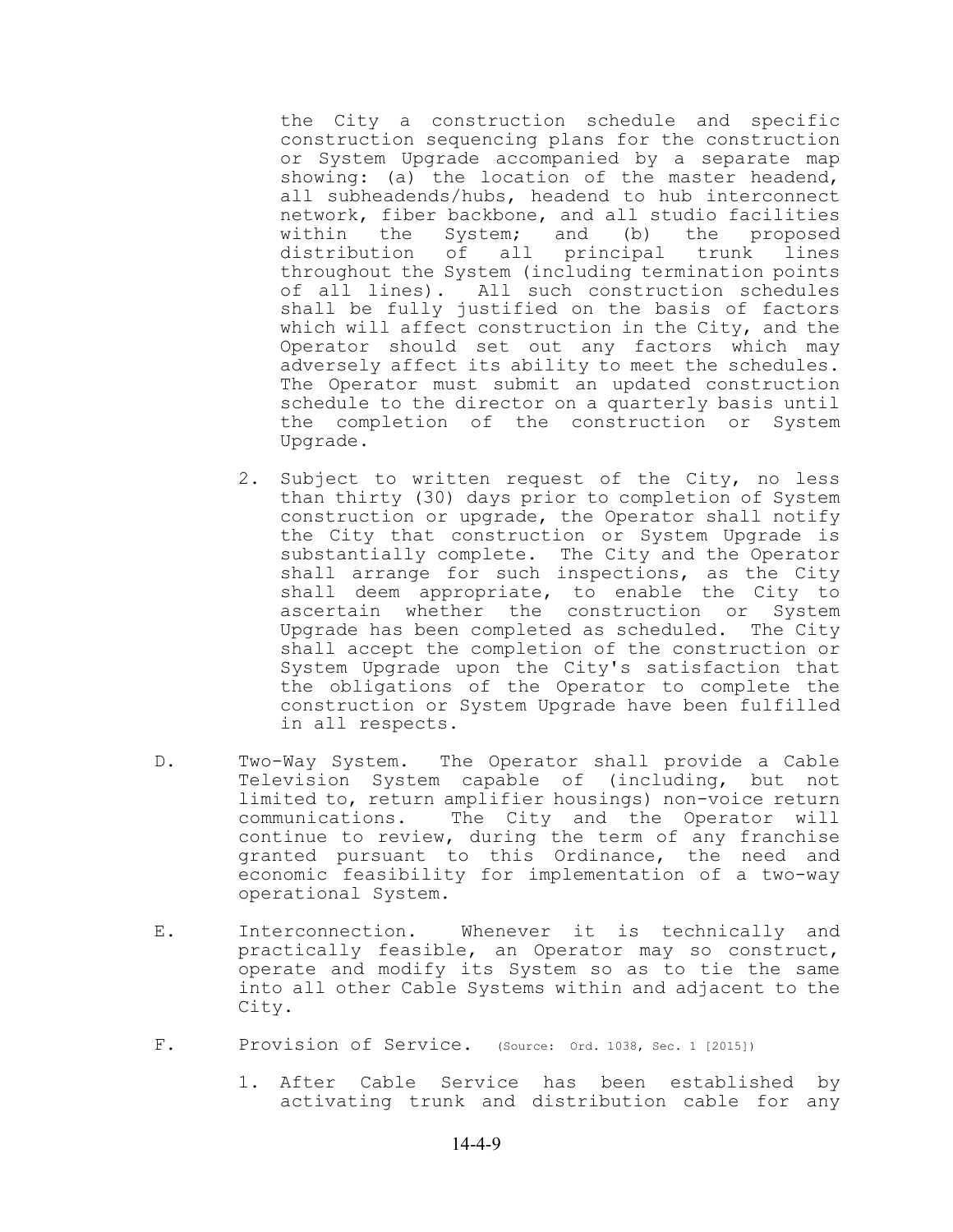area, the Operator shall provide Cable Service to any requesting person, subject to lawful installation policies of the Operator, 95% of the time within that area seven (7) days from the date of request, provided the installation request is 150 feet or less from the feeder cable.

- 2. The Operator shall install and provide its most complete (highest) Cable Service, excluding Pay Television and Digital, to all non-residential public buildings designated by the City at no charge for either the initial installation or for monthly Cable Service provided at each location. Each of these installations should include a single drop, one outlet, and a converter if necessary to receive such services. The public buildings to be provided this service shall include the following:
	- a. All public and parochial schools;
	- b. The city fire stations;
	- c. The City Hall complex;
	- d. All public library locations within the city limits;
	- e. The city police stations;
	- f. Public Works Facility; and
	- g. Any new or relocated non-residential public building located along existing cable plant.
- 3. There shall be no limit on the number of television receivers an institution may operate from the connection referenced in paragraph 2 above, unless otherwise agreed upon by the Operator and the City. The expenses of installing and maintaining an internal distribution System shall be the responsibility of the institution.
- 4. Any internal distribution System installed by an institution listed in this section shall conform to all applicable federal, state, and city rules, regulations, and ordinances and shall be operated in such a manner so as not to interfere with the Operator's System if such free Cable Service is to be maintained.
- G. Technical Standards. The System shall be designed, constructed and operated so as to meet those technical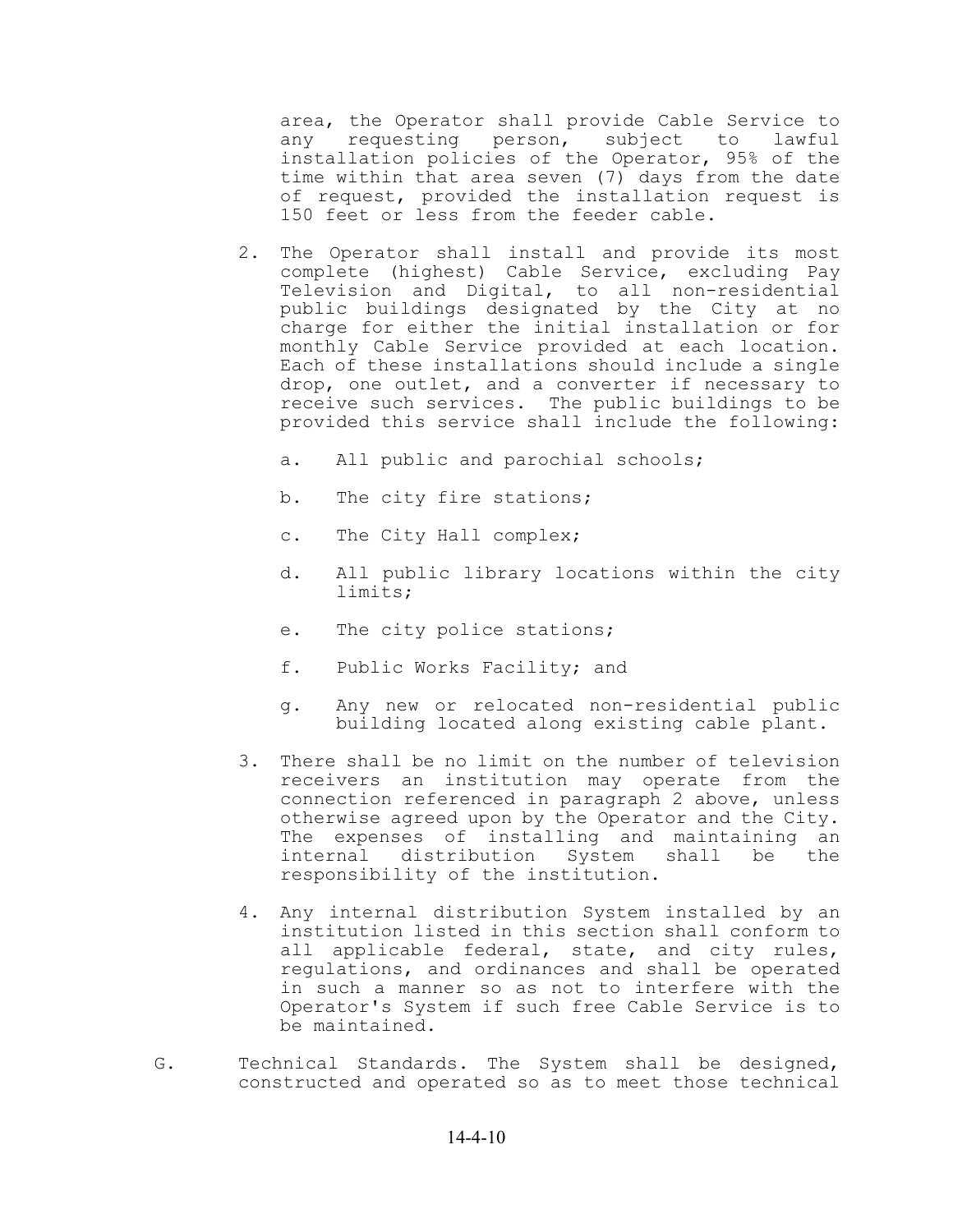standards promulgated by the FCC relating to Cable Systems contained in part 76 of the FCC's rules and regulations relating to cable communications Systems and found in Code of Federal Regulations, Title 47, Sections 76.601 to 76.617, as amended, or as may, from<br>time to time, be amended. The results of tests time to time, be amended. required by the FCC must be filed with the City within ten (10) days of the receipt of a request for such results. The City shall also have the right to request a written list of FCC test result reports prepared by Operator.

- H. Special Testing.
	- 1. At any time after commencement of Cable Service to Subscribers, the City may require Operator to perform additional tests, full or partial repeat tests, different test procedures, or tests involving a specific Subscriber's Drop. Such additional tests will be made on the basis of complaints received or other evidence indicating an unresolved controversy or significant noncompliance, and such tests will be limited to the particular matter in controversy. Operator shall bear the expense for such special testing.
	- 2. The City shall endeavor to so arrange its requests for such special tests so as to minimize hardship or inconvenience to the Operator or to the Subscriber.
- I. Semi-Annual Testing. The Operator shall conduct semi-annual technical performance tests and provide, upon request, copies of the test results to the City. These tests shall be conducted at six (6) widely scattered System extremity test points and shall include: summation sweep response across the entire band; signal-to-noise ratio measurements on at least two (2) channels; hum-to-carrier level measurements on one (1) channel; and subjective picture quality evaluations on all active channels. (Source: Ord. 1038, Sec. 2 [2015])
- J. Operational Status Reports. Upon request, the Operator shall provide to the City the following statistical information: 1) number of repair service requests; 2) breakdown by type of complaints received; 3) breakdown by cause of problems, experienced on the System; 4) resolution of complaints received or problems experienced with the System.
- K. Test and Compliance Procedures.
	- 1. Operator shall perform all tests required by the FCC to verify compliance with all applicable technical standards.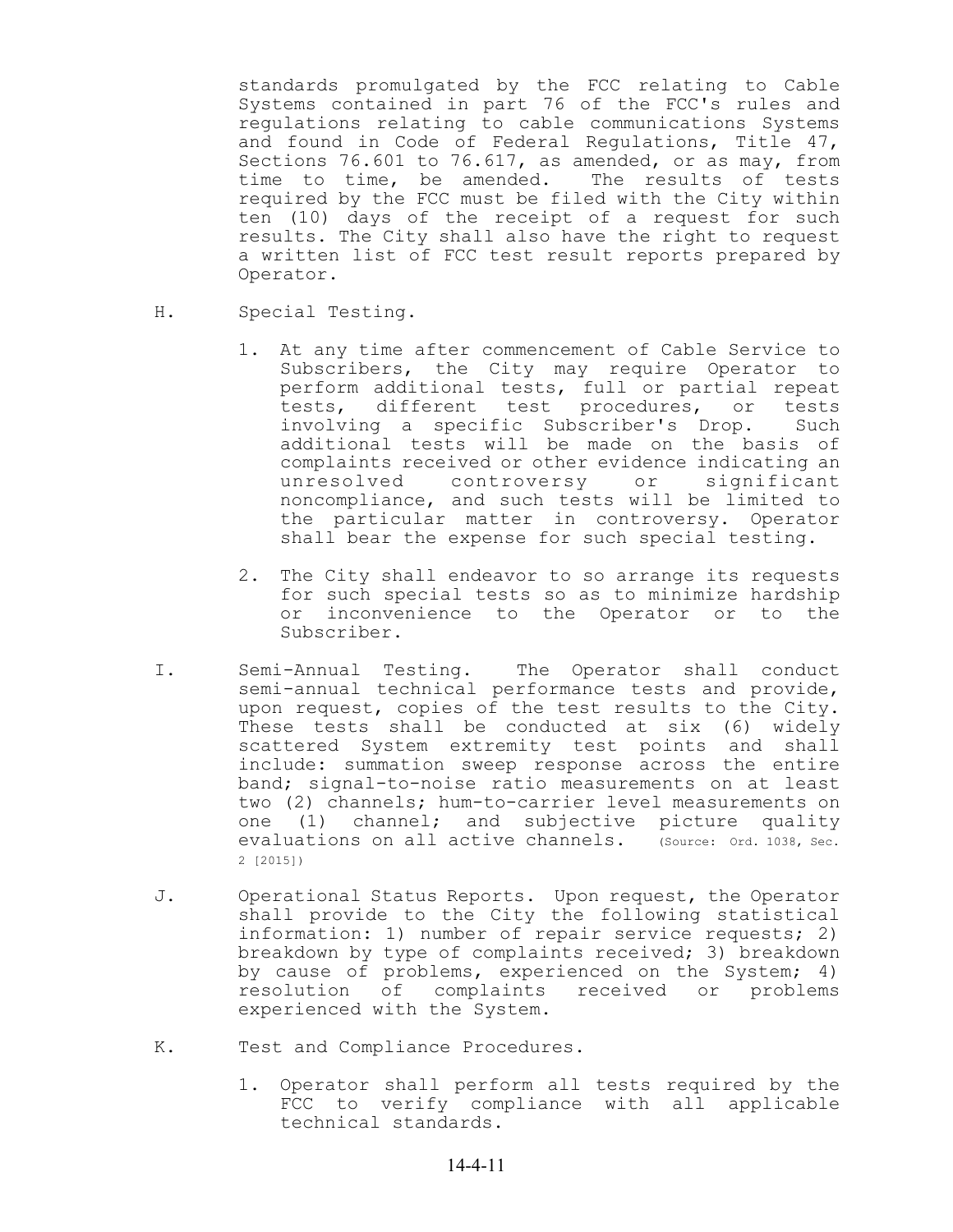- 2. The tests may, upon request of the City, be witnessed by representatives of the City.
- 3. If one or more of the locations tested fail to meet the performance standards, the Operator shall immediately, normally no longer than seven (7) days from the date of testing, complete corrective measures and report, if requested, to the City the corrective measures so taken. The entire test shall then be repeated for all locations which failed initial testing. The Operator shall bear the expense of all such testing.
- L. Construction Timetable.
	- 1. The Operator shall give notice to the City at least thirty (30) days prior to the anticipated completion date of System construction or upgrade and again at such time as the Operator has, in fact, completed all construction.
	- 2. Upon receipt of notice that all construction has been completed, the City shall have sixty (60) days to obtain a written report from an independent engineer confirming the completion of construction; provided, however, that if the City fails to obtain such a written report within said sixty (60) days, the construction shall be deemed completed, unless the failure to obtain such a report is due to unforeseen events, acts of God, or events beyond the reasonable control of the City.
	- 3. Notwithstanding anything contained herein to the contrary, the City may condition completion of construction upon receipt of a written report from an independent engineer, which report confirms the following:
		- a. That all construction has been completed or otherwise satisfactorily resolved.
		- b. Satisfactory test results using the technical standards set forth within this Ordinance at up to ten (10) widely separated Subscriber Drops selected by the independent engineer and using the following tests:
			- (1) Signal level
			- (2) Hum
			- (3) Bandpass response of System
			- (4) Carrier to noise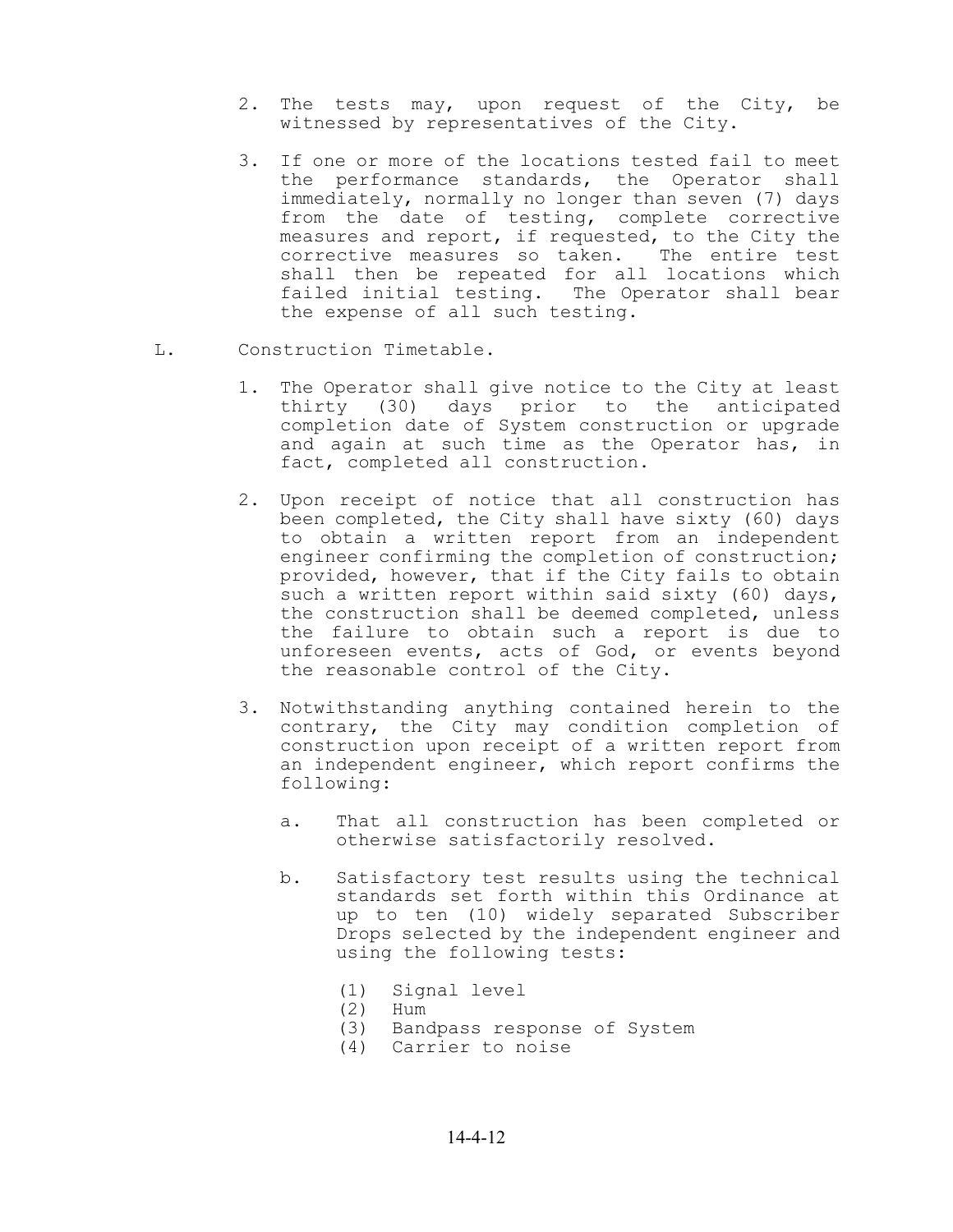- c. Compliance with all applicable codes and standards.
- d. Installation and the proper working of the emergency alert System.
- e. Carriage of the Basic Service.
- M. Construction Delay. The Operator shall notify the City of any delay in the construction. Any and all modifications or delays in the construction schedule shall be subject to approval of the City.
- N. Construction Standards.
	- 1. All construction practices shall be in accordance with all applicable sections of the Occupational Safety and Health Act of 1970, as amended, as well as all state and local codes where applicable.
	- 2. All installation of electronic equipment shall be of a nature consistent with industry practices, durable and installed in accordance with the provisions of the National Electrical and Safety Code and National Electrical Code, as amended, and the ordinances and regulations of the FCC, State of North Dakota, and the City that are in effect now or in the future.
	- 3. Antennas and their supporting structures (tower) shall be painted, lighted, erected and maintained in accordance with all applicable rules and regulations of the Federal Aviation Administration and all other applicable state or local laws, codes and regulations.
	- 4. All of the Operator's plant and equipment, including, but not limited to, the antenna site, headend and distribution System, towers, house connections, structures, poles, wire, coaxial cable, fixtures and appurtenances shall be installed, located, erected, constructed, reconstructed, replaced, removed, repaired, maintained and operated in accordance with good engineering practices, performed by experienced maintenance and construction personnel so as not to endanger or interfere with known and contemplated improvements the City may deem appropriate to make or to interfere in any manner with the legal rights of any property owner, or to unnecessarily hinder or obstruct pedestrian or vehicular traffic.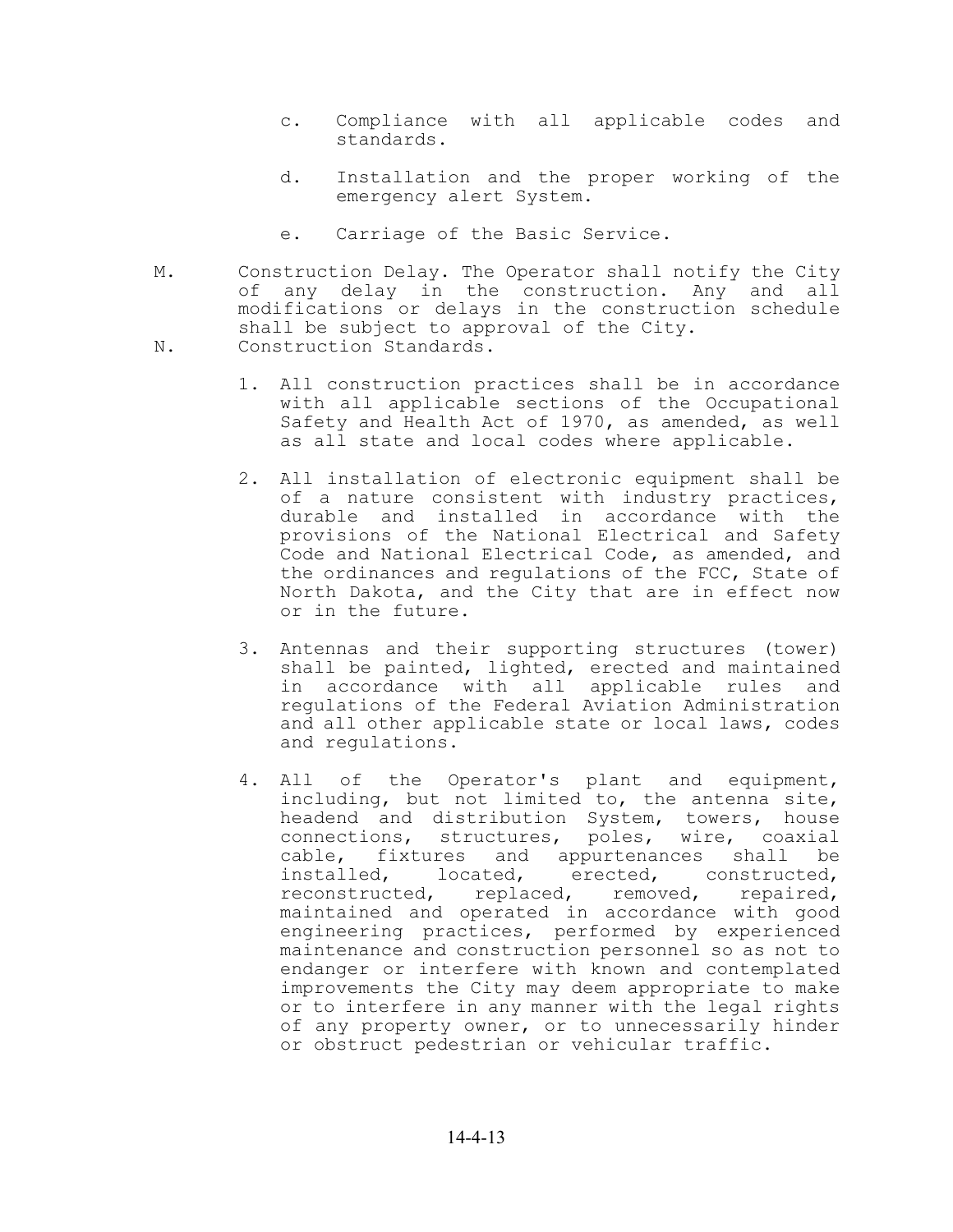- 5. The Operator shall at all times employ ordinary care and shall install and maintain in use commonly accepted methods and devices preventing failures and accidents which are likely to cause damage, injury or nuisance to the public.
- O. Construction Codes and Permits.
	- 1. The Operator shall obtain all required permits from the City before commencing any work requiring a permit, including the opening or disturbance of any street, or public property or public easement<br>within the City. The Operator shall strictly The Operator shall strictly adhere to all building and zoning codes currently or hereafter applicable to construction, operation or maintenance of the System in the City.
	- 2. The City shall have the right to inspect all construction or installation work performed pursuant to the provisions of this Ordinance and to make such tests as it shall find necessary to ensure compliance with the terms of the Ordinance and applicable provisions of local, state and federal law.
	- 3. Nothing contained in this Ordinance shall be construed to give the Operator the authority to enter upon or work on private property in areas not encumbered with public easements without the permission of the property owner, except in accordance with 77 USCA  $\S$  541(a)(2).
- P. Repair of Streets and Property. Any and all streets or public property or private property, which are disturbed or damaged during the construction, repair, replacement, relocation, operation, maintenance or reconstruction of the System shall be promptly repaired by the Operator, at its expense, to a condition as good as that prevailing prior to the Operator's construction And in a manner consistent with the provisions of the excavation ordinance of the City.
- Q. Undergrounding of Cable.
	- 1. Cable shall be installed underground at the Operator's expense where both the existing telephone and electrical utilities are already underground. The Operator shall place cable underground in newly platted areas within sixty (60) days of installation of all utilities (water, sewer, telephone and electrical), unless this requirement is waived by the City.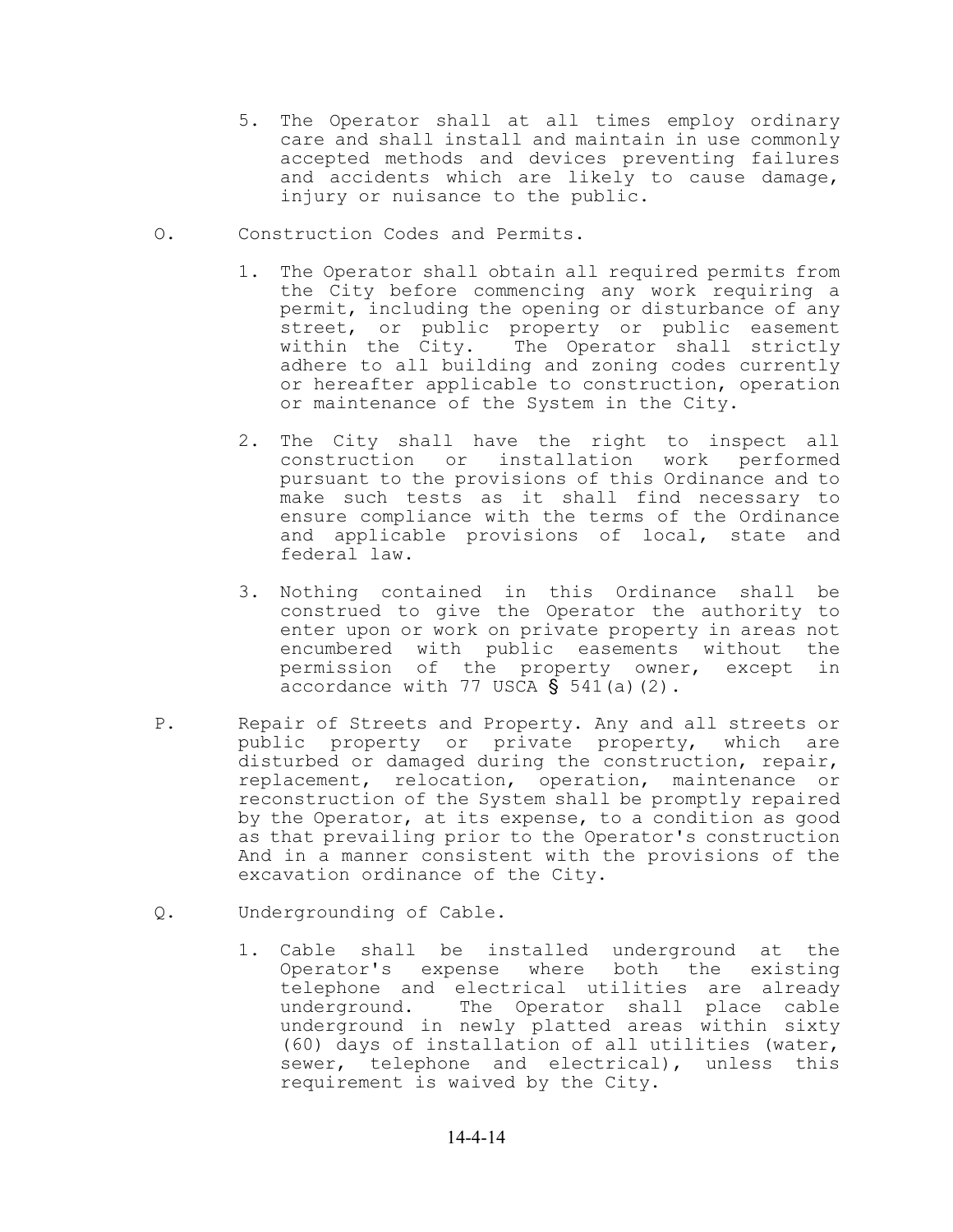- 2. In the event an underground installation is required and the ground is frozen, saturated, or<br>otherwise unable to immediately facilitate otherwise unable to immediately underground installation, such installation may be performed on a temporary basis in compliance with all state and federal rules, regulations, codes, or other generally applicable standards. As soon as conditions change to permit proper underground installation of the cable, the Operator shall immediately, and in no event later than thirty (30) days after such conditions have changed to allow underground installation, undertake all necessary steps to install the cable underground pursuant to the terms and conditions of this Ordinance.
- R. Reservation of Street Rights.
	- 1. Nothing in this Ordinance shall be construed to prevent the City from constructing, maintaining, repairing or relocating sewers; grading, paving, maintaining, repairing, relocating and/or altering any street; constructing, laying down, repairing, maintaining or relocating any water mains; or constructing, maintaining, relocating, or repairing any sidewalk or other public work.
	- 2. All such work shall be done, insofar as practicable, in such a manner as not to obstruct, injure or prevent the free use and operation of the poles, wires, conduits, conductors, pipes or appurtenances of the Operator.
	- 3. If any such property of the Operator shall interfere with the construction or relocation, maintenance or repair of any street or public improvement, whether it be construction, repair, maintenance, removal or relocation of a sewer, public sidewalk, water main, street, or any other public improvement, thirty (30) days' notice shall be given to the Operator by the City, and all such poles, wires, conduits or other appliances and facilities shall be removed or replaced by the Operator so that the same shall not interfere with the said public work of the City, as determined by the City, and such expense for removal or replacement shall be borne by the City only if the City bears the expense of relocating equipment of any utility using said property.
	- 4. Nothing contained in this Ordinance shall relieve any person from liability arising out of the failure to exercise reasonable care to avoid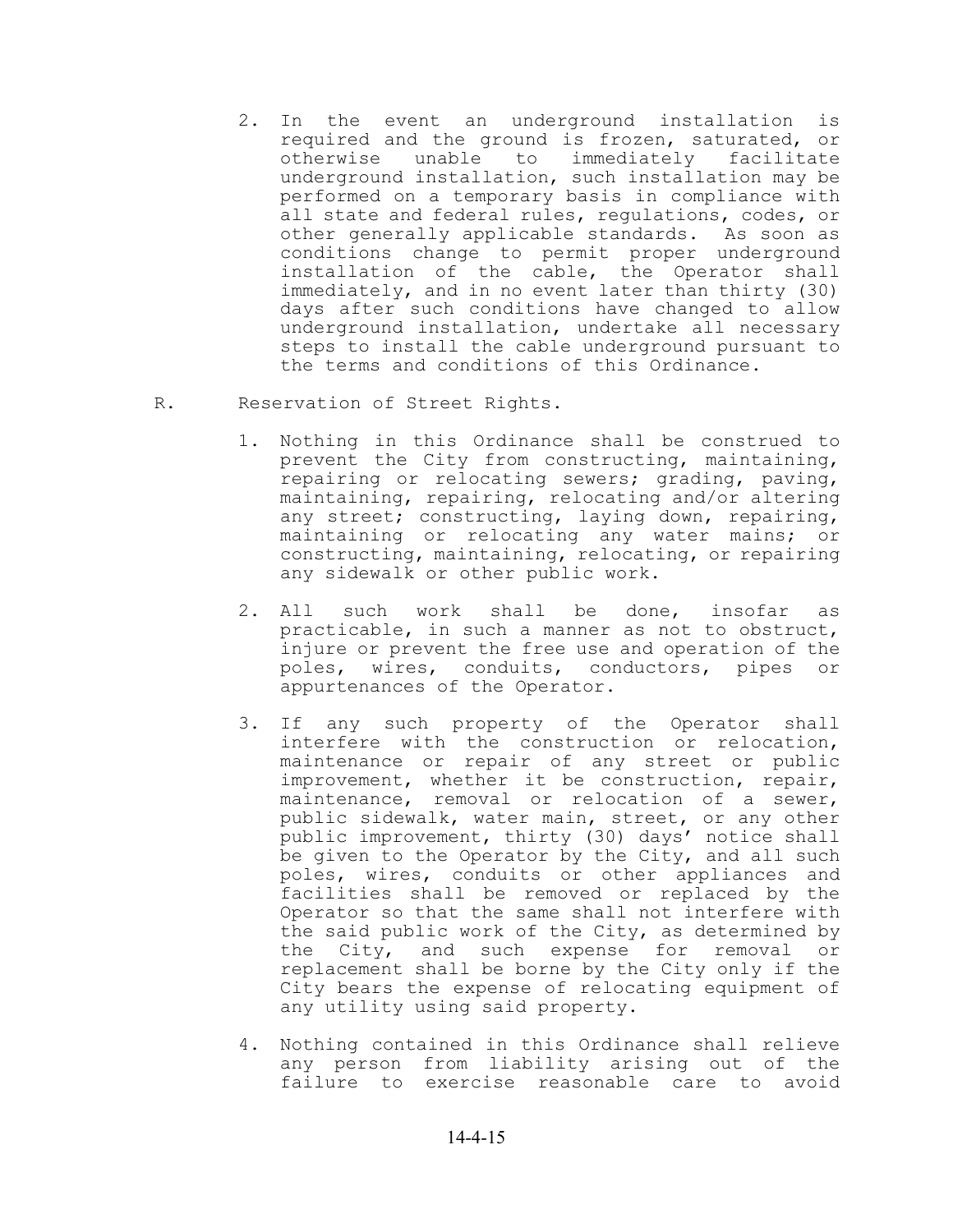injuring the Operator's facilities while performing any work connected with grading, regrading, or changing the line of any street or public place or with the construction or reconstruction of any sewer or water System.

- S. Trimming of Trees. The Operator shall have the authority to trim trees upon and hanging over streets, alleys, sidewalks, and public places of the City so as to prevent the branches of such trees from coming in contact with the wires and cables of the Operator. Operator shall be solely responsible for its actions pursuant to this section.
- T. Vacation of Streets and Abandoned Facilities. If the City vacates a right-of-way that contains the facilities of the Operator, and the right-of-way vacation does not require the relocation of the Operatorls facilities, the City shall, except when it would not be in the public interest, reserve to and for itself and all right-of-way users having facilities in the vacated right-of-way, the right to install, maintain and operate any facilities in the vacated right-of-way, and to enter upon the right-of-way at any time to reconstruct, inspect, maintain, or repair the facilities.

If the City vacates a right-of-way that contains the facilities of the Operator, and the right-of-way vacation requires the relocation of Operatorls facilities, payment of the relocation costs must be determined as follows: (1) if vacation proceedings are initiated by the Operator, the Operator must pay the relocation costs; (2) if the vacation proceedings are initiated by the City for a public project, the Operator must pay the relocation costs, unless otherwise agrees to by the City and the Operator; or (3) if the vacation proceedings are initiated for the purpose of benefitting a person other than the Operator, the benefitted person must pay the relocation costs.

Operator shall notify the local government unit when facilities are to be abandoned. The Operator shall remove them from the right-of-way if required in conjunction with other right-of-way repair, excavation, or construction, unless this requirement is waived by the City.

U. Movement of Facilities. In the event it is necessary temporarily to move or remove any of the Operator's wires, cables, poles, or other facilities placed pursuant to this Ordinance, in order to lawfully move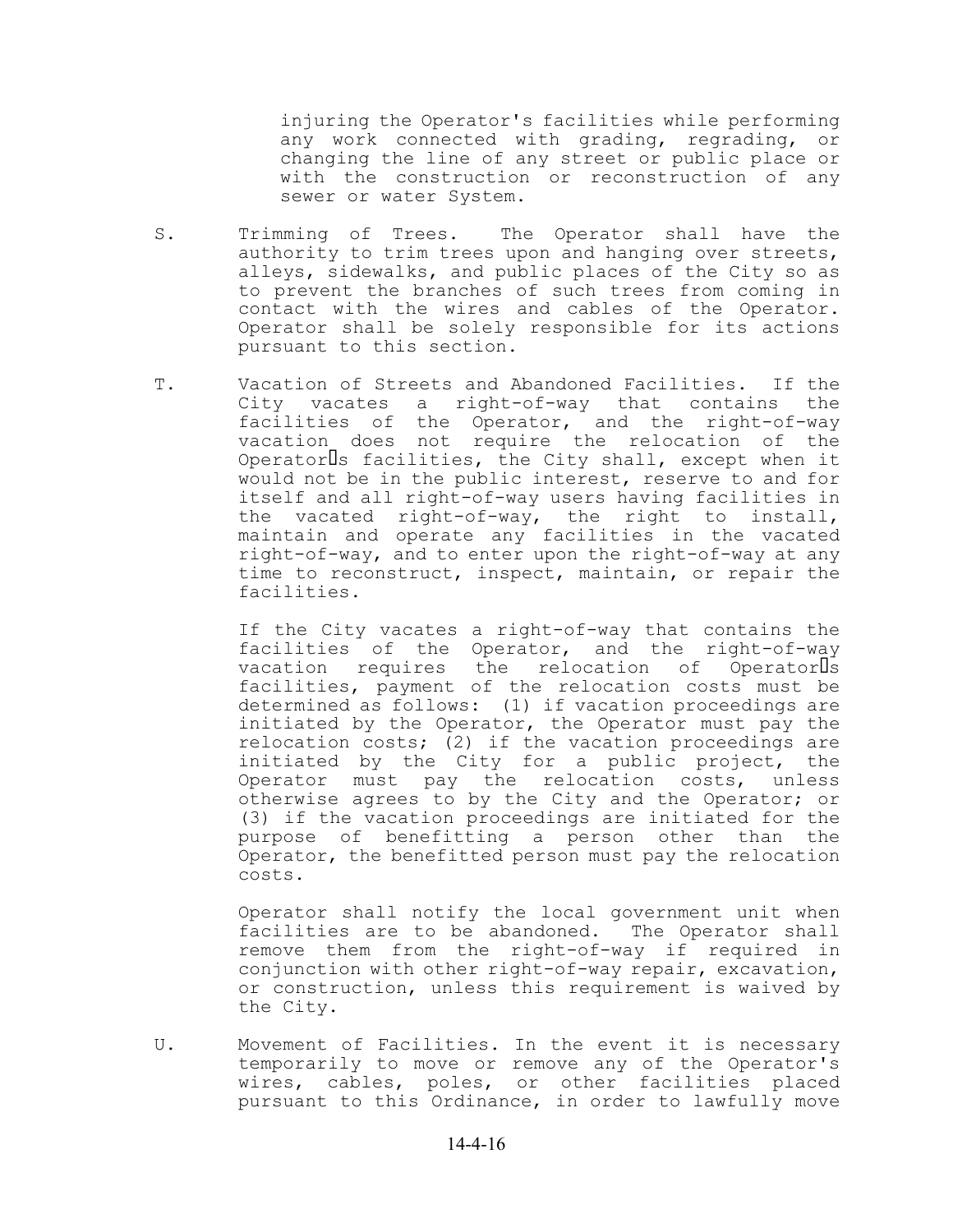a large object, vehicle, building or other structure over the streets of the City, upon two (2) weeks notice by the City to the Operator, the Operator shall, at the expense of the person requesting the temporary removal of such facilities, comply with City's request. Any service disruption provisions of this Ordinance shall not apply in the event that the removal of the Operator's wires, cables, poles or other facilities results in temporary service disruptions.

- V. Enlargement of Franchise Area.
	- 1. In the event any new territory shall become annexed to the City, such new territory shall become, by operation of law, a part of said franchise area immediately upon the date such annexation becomes final, and said franchise area shall thereafter be deemed enlarged to include the addition of such new territory.
	- 2. The Operator shall make Cable Service available to any new territory within a reasonable time, as determined by the City after the annexation thereof becomes final.

Section 14-0407. SERVICE PROVISIONS.

- A. Franchises to Operate Cable Communications Systems in the City.
	- 1. No Operator shall offer Cable Service to Subscribers by means of a Cable Television System within the City unless it holds a franchise granted by ordinance authorizing such a System within the City and in, under, and over the streets, highways, and other public grounds of the City, as provided in this Article.
	- 2. Any Operator holding a franchise shall provide Cable Service to all residents within the city limits where a density equivalent of 80 or more residential dwelling units per cable mile exists.
	- 3. Except upon approval of the City Commission, all franchises or renewal of franchises granted by ordinance pursuant to this section shall be non-exclusive; the City Commission reserves the right to issue as many such franchises as it deems advisable in the public interest, and shall not unreasonably refuse to award an additional competitive franchise.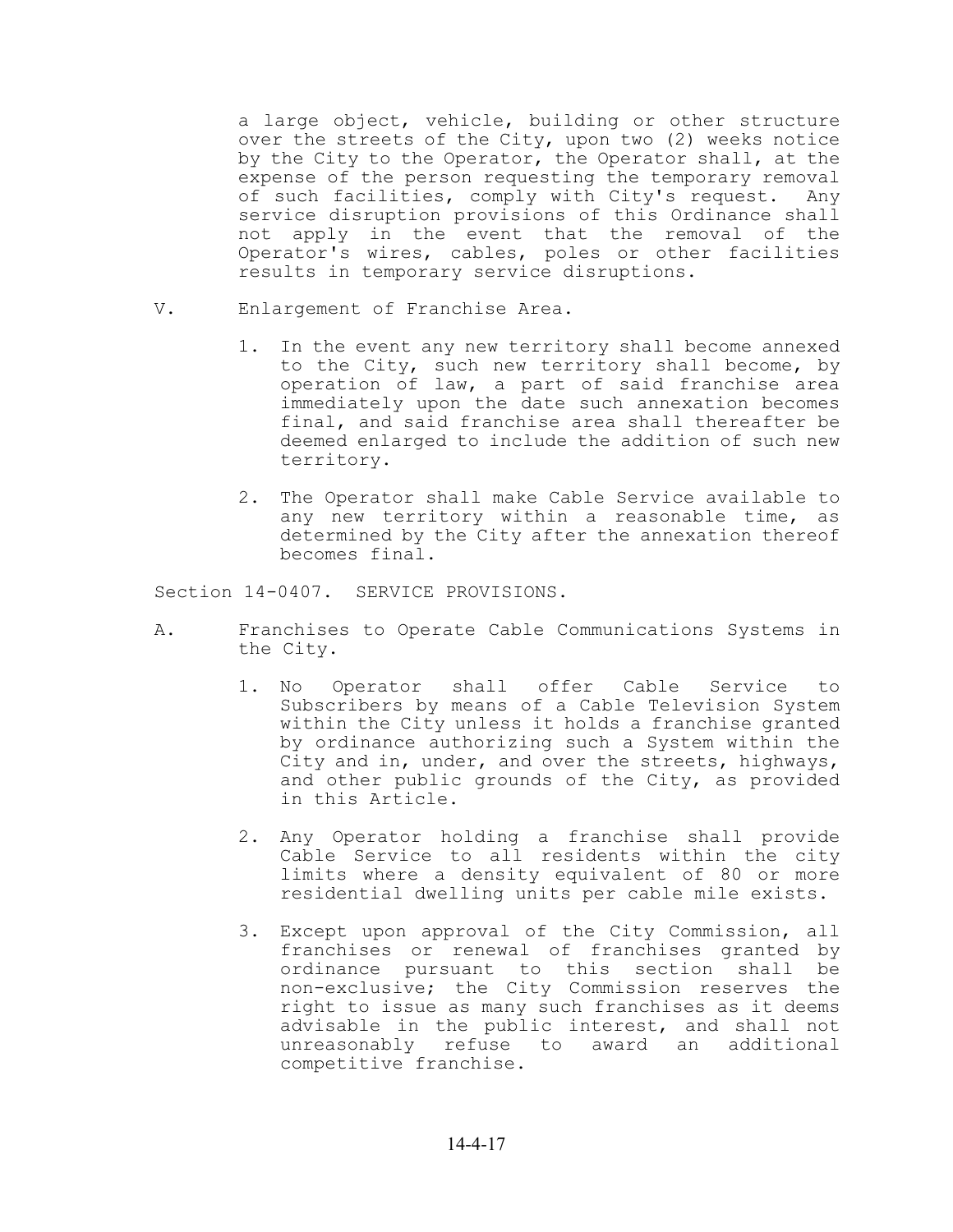- 4. Any franchise granted pursuant to this Ordinance shall not authorize an additional Operator to operate within the franchise area of an existing Operator on terms or conditions more favorable or less burdensome to such new Operator than those applied to any existing Operator.
- 5. The term of each franchise shall be for a period of no more than fifteen (15) years, the effective date to be pursuant to any franchise granted hereunder, with the right of renewal, consistent with state and federal law (in particular, Section 626 of the Cable Act), at the option of the City Commission, for a term of no more than fifteen (15) years. To the extent Section 626 of the Cable Act is no longer applicable to franchise renewals, the City and Operator shall conduct the franchise renewal process pursuant to the terms and provisions of Section 626 of the Cable Act as it existed at the time the franchise was granted or last renewed.

Source: Ord. 1038, Sec. 3 (2015)

- B. Applications for Franchise. All applications to construct, operate or maintain any cable television System in the City or to traverse any portion of the City for transmitting or conveying of such service elsewhere, shall be filed with the City Auditor, and each such application shall be set forth, contain, or be accompanied by the following:
	- 1. The name, address and telephone number of the applicant.
	- 2. A detailed statement of the corporate or other business entity organization of the applicant, including, but not limited to, the following:
		- a. The names, residence addresses and business addresses of all officers, directors and associates of the applicant.
		- b. The names, residence addresses and business addresses of all persons and entities having, controlling, or being entitled to have or control five percent or more of the ownership of the applicant, and the respective ownership share of each such person or entity.
		- c. The names and addresses of any parent or subsidiary of the applicant and of any other business entity owning or controlling in whole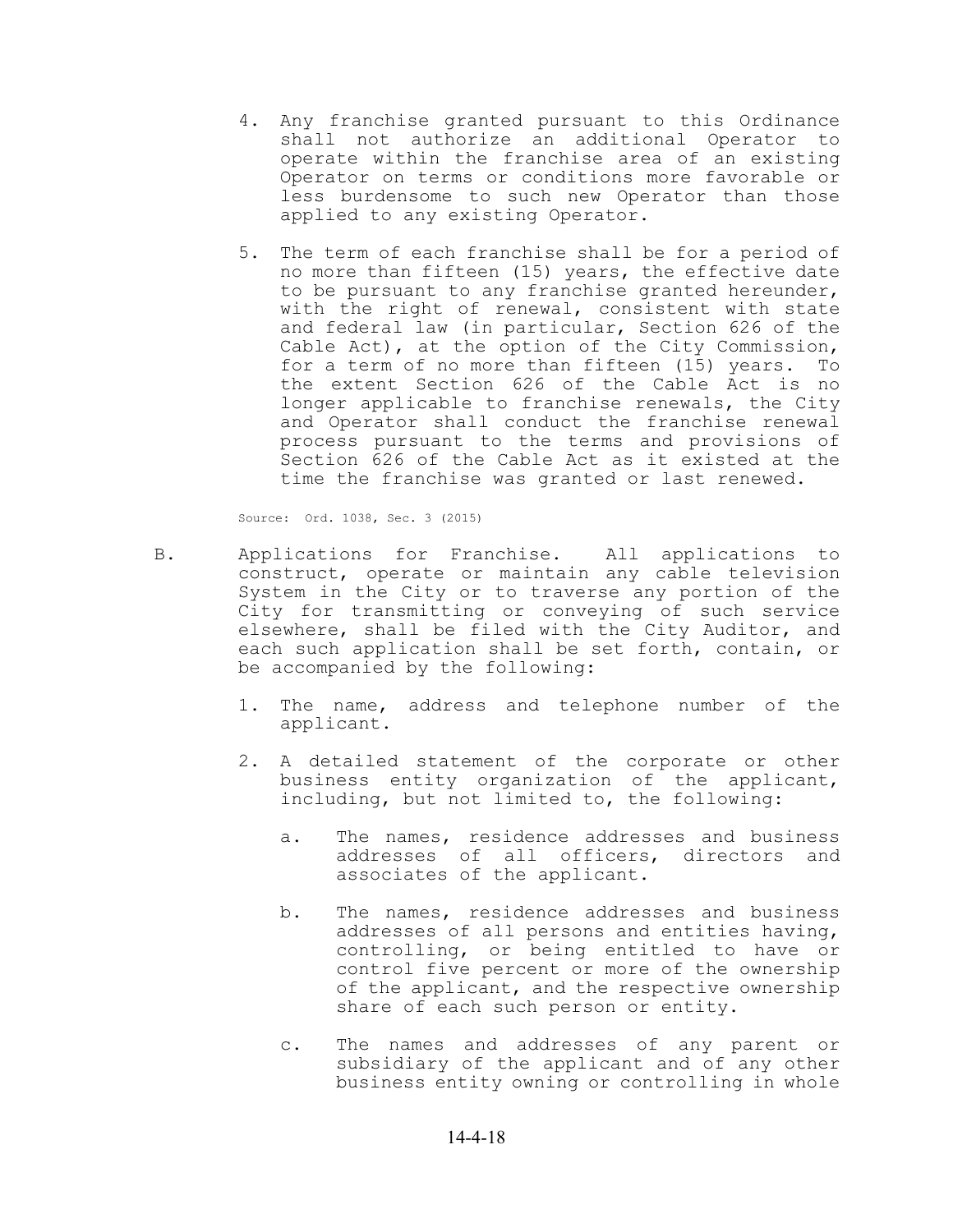or in part or owned or controlled in whole or in part by the applicant, and a statement describing the nature of any such parent or subsidiary business entity, including, but not limited to, all Cable Systems or similar Systems owned or controlled by the applicant, its parent or subsidiary and the areas served thereby.

- d. A detailed description of all previous experience of the applicant in providing Cable Service or related or similar services.
- e. A detailed and complete financial statement of the applicant, prepared by a certified public accountant, for the fiscal year next preceding the date of the application hereunder, or a letter or other acceptable evidence in writing from a recognized lending institution or funding source, addressed to both the applicant and the City, setting forth the basis for a study performed by such lending institution or funding source, and its clear statement of its intent as a lending institution or funding source to provide whatever capital shall be required by the applicant to construct and operate the proposed System in the City, or a statement from a certified public accountant, certifying that the applicant has available sufficient free, net and uncommitted cash resources to construct and operate the proposed System in the City.
- f. A statement identifying, by place and date, any other cable television franchise(s) awarded to the applicant, its parent or subsidiary; the status of said franchise(s) with respect to completion thereof; the total cost of completion of such System(s); and the amount of applicant's and its parent's or subsidiary's resources committed to the completion thereof.
- 3. A detailed description of the proposed plan of operation of the applicant, which shall include, but not be limited to, the following:
	- a. A detailed map indicating all areas proposed to be served, and a proposed time schedule for the installation of all equipment necessary to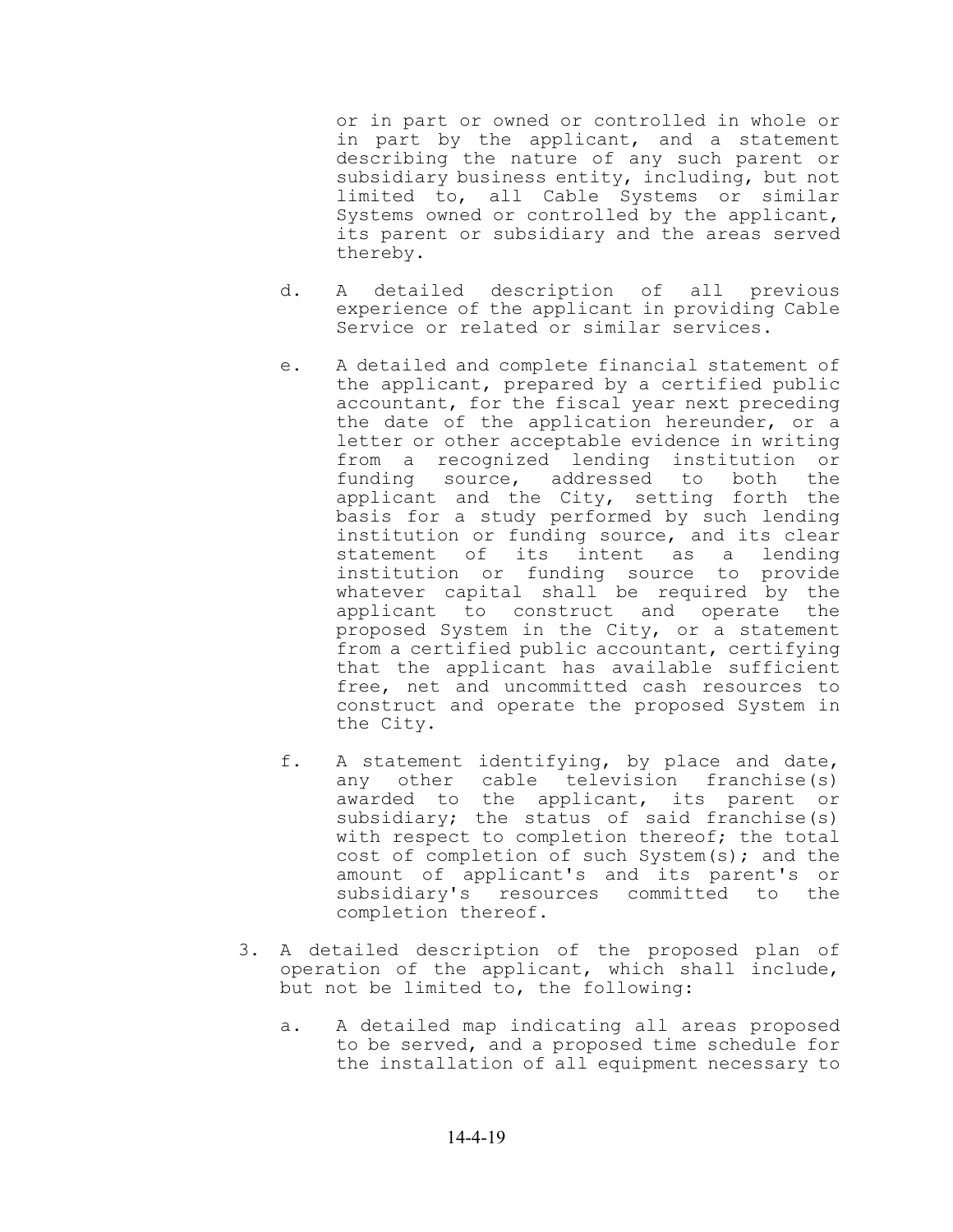become operational throughout the entire area to be served.

- b. A statement or schedule setting forth all proposed classifications of rates and charges to be made against Subscribers and all rates and charges as to each of any said classifications, including installation charges, service charges, and special, extraordinary, or other charges. The purchase price, terms, and nature of any optional or required equipment, device, or other item to be offered for sale to any Subscriber shall be described and explained in detail.
- c. A detailed, informative, and referenced statement describing the actual equipment and operational standards proposed by the applicant. In no event shall said operational and performance standards be less than those contained in Title 47, Subpart K (Sections 76.601 et seq.) Rules and Regulations, Federal Communications Commission, as the same may be amended from time to time.
- 4. A copy of the form of any agreement, undertaking, or other instrument proposed to be entered into between the applicant and any Subscriber.
- 5. A copy of any agreement covering the franchise area, if existing, between the applicant and any public utility providing for the use of any facilities of any public utility, including, but not limited to, poles, lines, or conduits.
- 6. Any other details, statements, information or references pertinent to the subject matter of such application which shall be required or requested by the City.
- 7. The application fee in a sum established by the City which shall be in the form of cash, certified or cashier's check, or money order, to pay the costs of studying, investigating, and otherwise processing such application, and which shall be in consideration thereof and not returnable or refundable in whole or in part; provided that any applicant who shall deliver to the City Auditor a written withdrawal of or cancellation of any application hereunder, not later than the seventh day next following the day such application is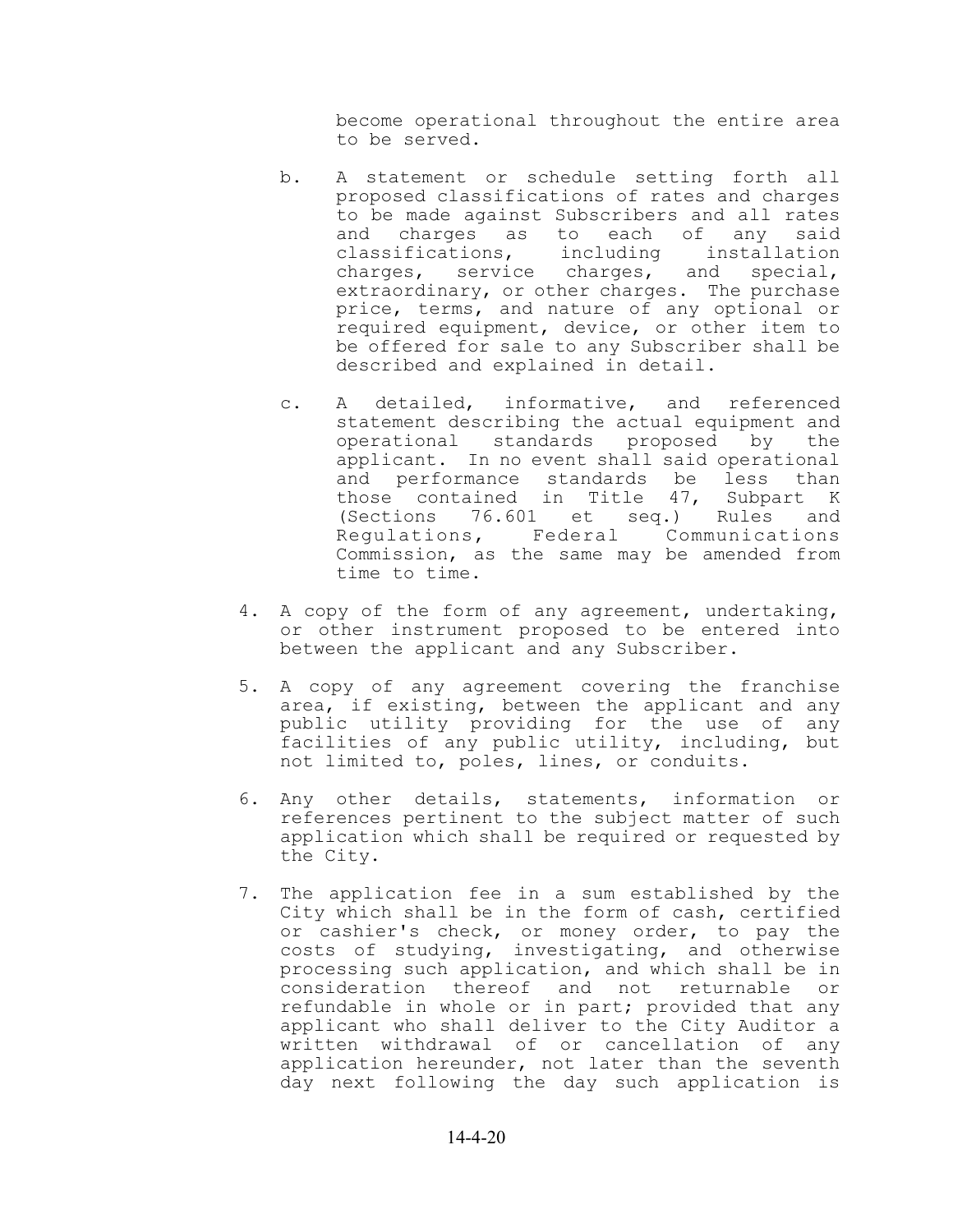received by the City Auditor, shall be entitled to have returned and refunded an applicable portion of the application fee.

- C. Application Procedure.
	- 1. The City may, by advertisement or any other means, solicit and call for applications for Cable System franchises, and may determine and fix any date upon or after which the same shall be received by the City or the date before which the same must be received, or the date after which the same shall not be received, and may make any other determinations and specify any other times, terms, conditions, or limitations respecting the soliciting, calling for, making and receiving of such offers and applications; provided, that the City shall not be required to solicit or call for such offers or applications and may receive or refuse to receive any of the same, solicited, called for, or otherwise, as the City may elect.
	- 2. Upon receipt of any application for a franchise, the City Auditor or such individual or committee as may be designated by the City, shall cause such application to be investigated, shall prepare a report of such investigation, shall make recommendations respecting such application, and shall cause said report and recommendations to be placed upon the agenda of the regular session of the City next following the completion thereof, or as otherwise directed by the City. A copy of such report and recommendations and notice of the date it will be presented to the City shall be mailed to the applicant at the address listed in the application. Any existing Operator may provide the City a written request to receive a copy of said report and City shall provide a copy of said report as soon as reasonably possible.
	- 3. The City shall receive such report and recommendations of the City Auditor or such individual or committee as may be designated by the City; shall consider the same together with such application; and shall make its determination either that such application should be accepted upon such terms and conditions as the City shall determine, and as herein provided, or that such application should be rejected. In making any determination hereunder as to any application, the City shall give due consideration to the quality of the service proposed; rates to Subscribers; income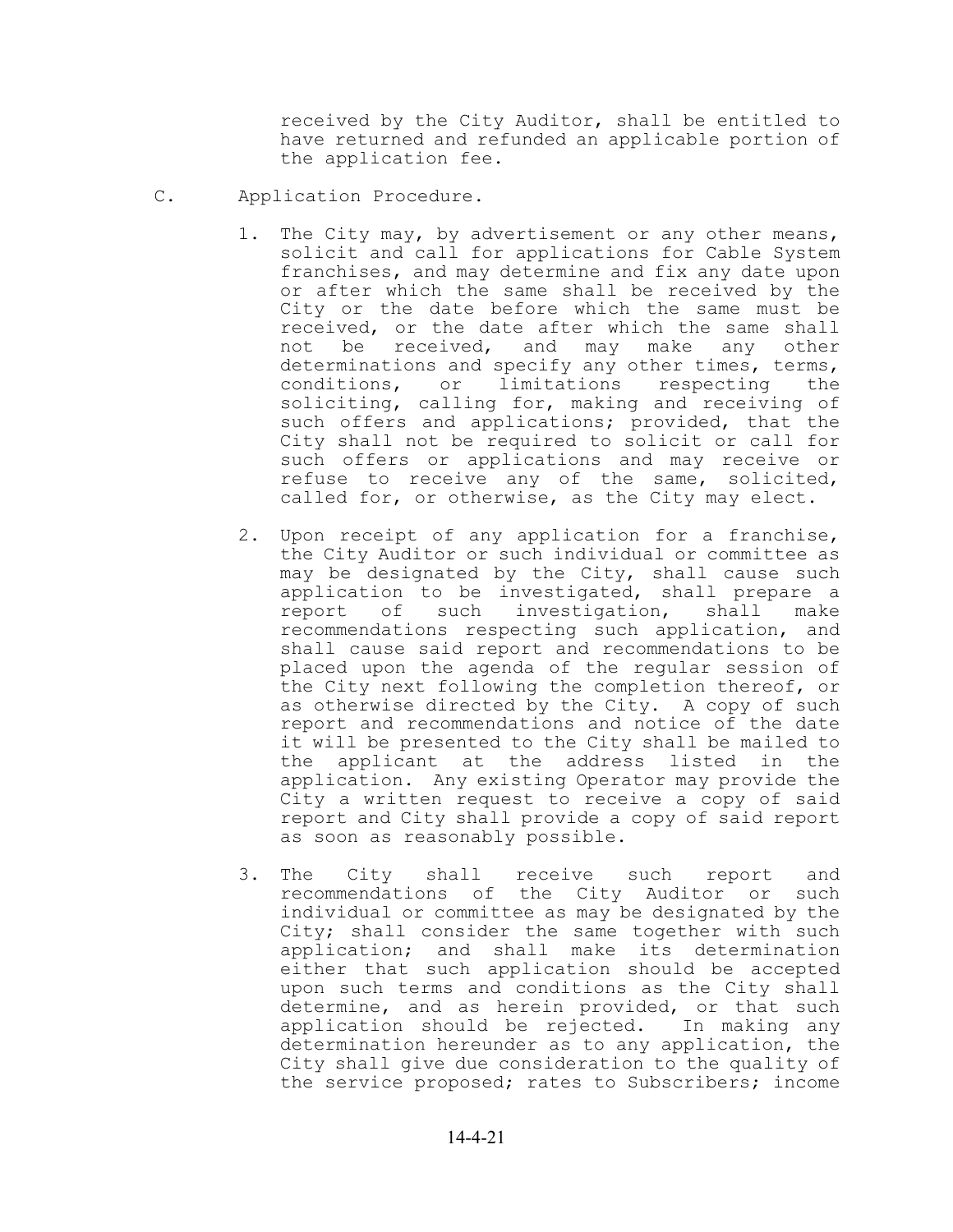to the City; experience, character background, and financial responsibility of the applicant and its management and owners; the technical and performance quality of the equipment to be used; the willingness and ability of the applicant to meet construction and physical requirements, policy conditions, permit limitations, and requirements imposed by this article or pursuant hereto; and any other considerations deemed pertinent by the City for safeguarding the interest of the City and the public. The City may determine that the award of any franchise shall be made on the basis of such considerations with or without competitive bidding, or otherwise in its discretion.

- 4. If the City shall determine that such application should be rejected, such determination shall be final and conclusive, and the same shall be deemed rejected. If the City shall determine such application should be accepted, the following shall be done and caused to be done:
	- a. The City shall decide and specify the terms and conditions of any franchise to be granted hereunder and as herein provided.
	- b. The City shall pass its resolution of intention to grant such franchise, stating the name of the proposed operator, the character of franchise, the terms and conditions upon which such franchise is proposed to be granted, fixing and setting forth the date, hour and place certain when and where any persons having any interest therein or objection to the granting thereof may appear before the City and be heard, and directing the City Auditor to publish said resolution at least once, within fifteen days of the passage thereof; such publication shall also specify a time and date for a hearing on said resolution. Such hearing shall be not less than ten days nor more than thirty days after the date of publication.
- 5. At the time set for such hearing, or at any adjournment thereof, the City shall proceed to hearing and pass upon all protests, and its decision thereon shall be final and conclusive. Thereafter, the City shall make one of the following determinations:
	- a. That such franchise be denied; or,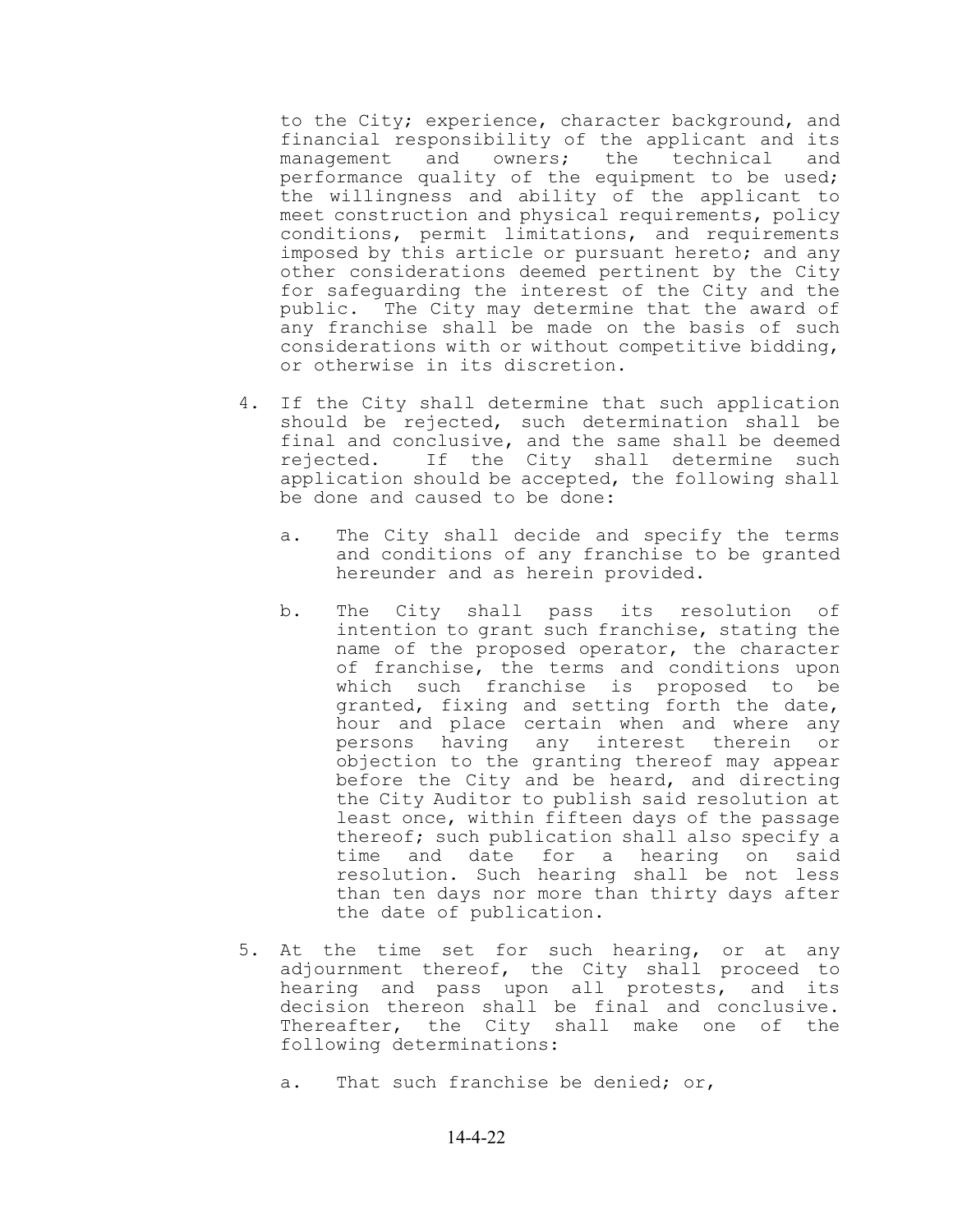- b. That such franchise be granted upon the terms and conditions as specified in the resolution of intention to grant the same; or,
- c. That such franchise be granted, but upon the terms and conditions different from those specified in the resolution of intention to grant the same.
- 6. If the City shall determine that such franchise be denied, such determination shall be by resolution and shall be final and conclusive. If the City shall determine that such franchise be granted, such determination shall be by ordinance, granting such franchise upon such terms and conditions as specified therein.
- D. Acceptance of Franchise.
	- 1. No franchise granted hereunder shall become effective for any purpose unless and until written acceptance thereof shall have been filed with the City Auditor; and such written acceptance shall be in form and substance as shall be prescribed and approved by the City Attorney and shall be and operate as an acceptance of each and every term and condition and limitation contained in this article, in such franchise, or otherwise specified.
	- 2. Such written acceptance shall be filed by Operator no later than 11:59 p.m. of the 120th day next following the City approving the Franchise Agreement, and in default of the filing of such written acceptance as herein required, Operator shall be deemed to have rejected and repudiated the same; and thereafter, the acceptance of any such Operator shall not be received nor filed by the City Auditor, and such Operator shall have no rights, remedies or redress in the premises unless and until the City shall determine that such acceptance be received or filed, and then upon such terms and conditions as the City may impose.
- E. Programming. The Operator shall initially provide programming, consisting of the services identified in its Franchise Agreement. If an Operator provides a premium channel without charge to Subscribers who do not subscribe to such premium channel, the Operator shall endeavor to provide reasonable advance notice to all such Subscribers.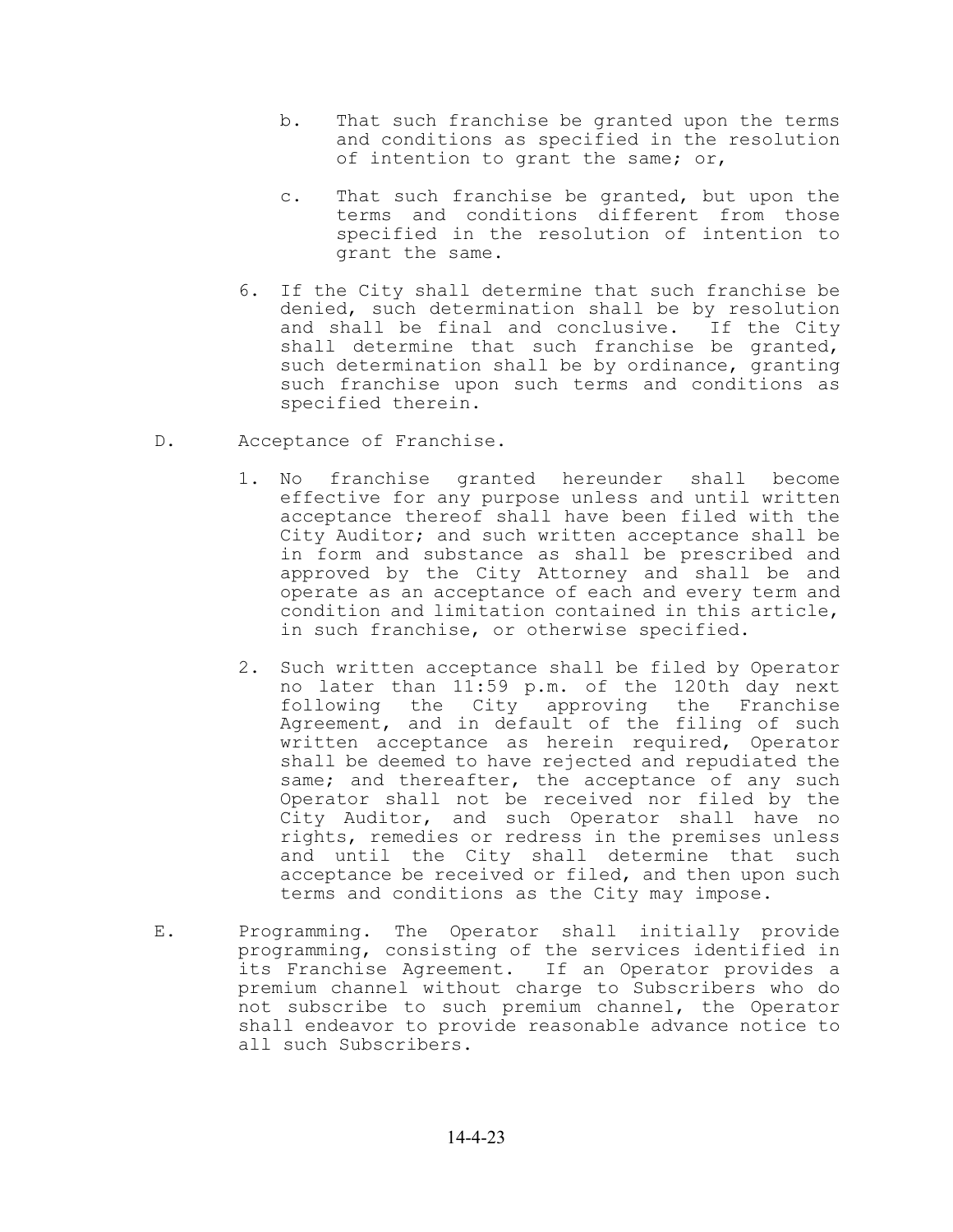- F. Programming Decisions. All programming decisions shall be at the sole discretion of the Operator; provided, however, the City reserves all of its rights pursuant to Section 625 of the Cable Act regarding any change in the mix, quality, or level of service and any other rights pursuant to Section 625 of the Cable Act.
- G. Emergency Alert System. The Operator shall install and thereafter maintain for use by the City an Emergency Alert System (EAS). The EAS system will operate pursuant to standards set forth by the FCC EAS rules and regulations.
- H. Access Channels. The Operator shall:
	- 1. Upon request of the City, provide up to two (2) dedicated channels, without charge, for public, educational and governmental use, and shall provide, without charge, such studio facilities, equipment and technical services as specified in any franchise granted pursuant to this Ordinance, necessary for the effective use of such channels.
	- 2. Be subject to rules governing the use of any access channels to be enacted by the City and approved by the Operator as required by Section 611(d) of the Cable Act. Such rules shall provide, inter alia, a mechanism for adjustment of the total number of access channels provided or pursuant to subsection H(1) after consideration of subscriber preferences and the legitimate needs of access users. In no event, however, shall the total number of access channels required by any operator be more than three (3).
	- 3. Not charge for channel time or playback of pre-recorded programming of one hour or less on the specially designated channels referenced in this Section 14-0406. Charges for playback of pre-recorded programs of more than one hour shall not exceed an operator's direct labor costs.

Section 14-0408. OPERATION AND REPORTING PROVISIONS.

A. Open Books and Records. The City shall have the right to inspect, upon twenty-four (24) hours written notice, at any time during normal business hours at the Operator's local office all books, records, maps, plans, financial statements, Service complaint logs, performance test results, record of requests for service and other like materials of the Operator maintained locally which are reasonably necessary to monitor compliance with the terms of this Ordinance.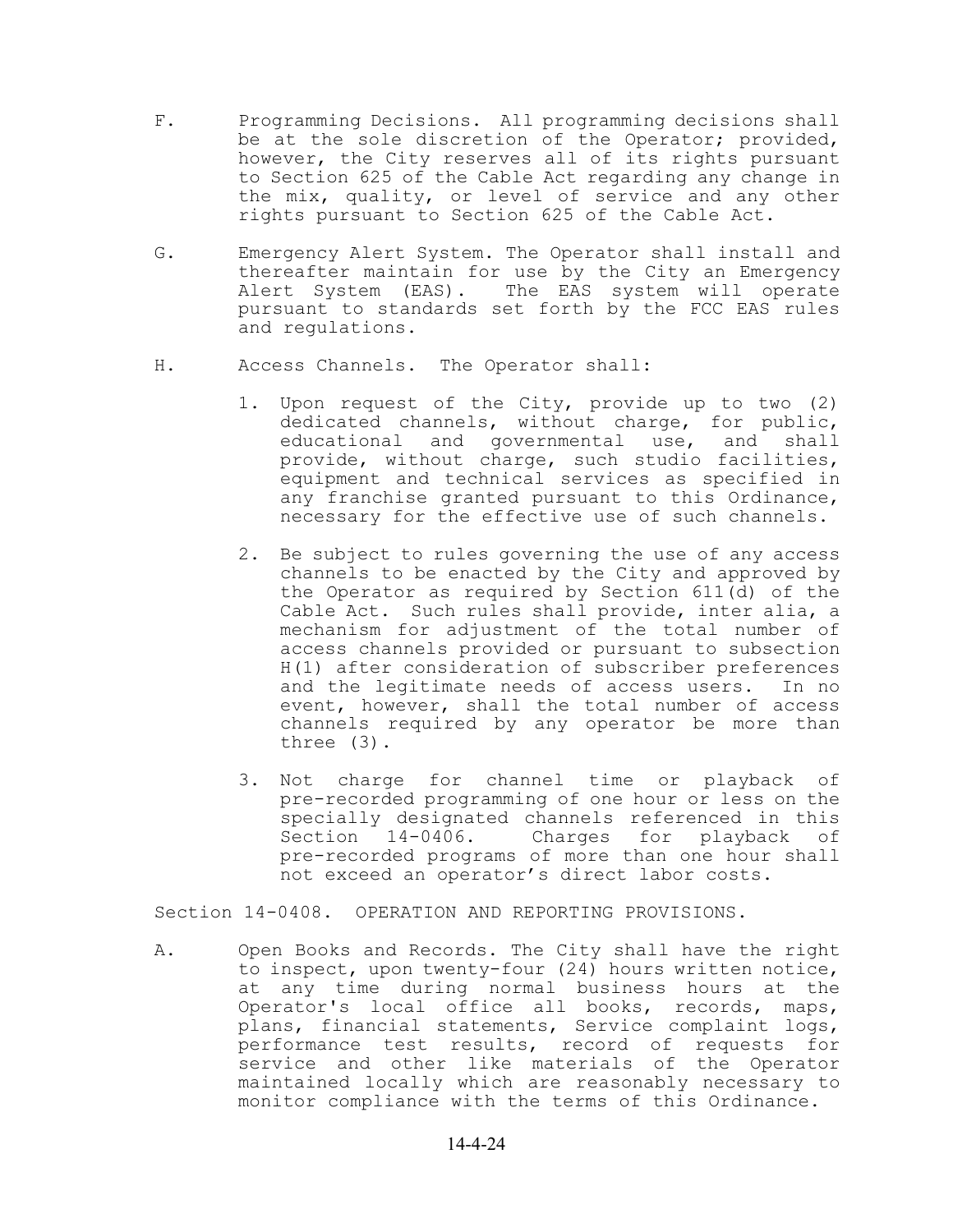- B. Communications with Regulatory Agencies. Copies of all petitions, applications, communications and reports submitted by the Operator or on behalf of or relating to the Operator to the FCC or any other federal or state regulatory commission or agency having jurisdiction with respect to any matters affecting the System authorized pursuant to this Ordinance shall also, upon request, be provided to the City. Copies of responses from the regulatory agencies to the Operator shall, upon request, likewise be provided to the City within fifteen (15) days of receipt of the response.
- C. Annual Report. On or before April 1 of each year, the Operator shall, upon request, file with the City a copy of any of the following reports regarding the System:
	- 1. A description of the Basic Service then being offered at the end of the fiscal year together with a description of any changes made in the Basic Service during the reported year.
	- 2. A compilation setting forth the results of any Subscriber survey.
	- 3. A current copy of the Subscriber service information required in accordance with Section 14-0408H of this Ordinance.
	- 4. A current list of names and addresses of each principal. For the purposes of this requirement the term "principal" means any person, firm, corporation, partnership or joint venture, or other entity who or which owns or controls five percent (5%) or more of the voting stock (or any equivalent interest of a partnership or joint venture of the Operator).
	- 5. A compilation summarizing the complaints received during the reported year, by category, and a discussion of any unresolved complaints.
	- 6. A description of how pay-per-view programming is made available.
	- 7. Reasons why certain areas within the City are not served and plans to extend Cable Service to these areas.
- D. Additional Reports. The Operator shall prepare and furnish to the City, at the times and in the form prescribed, such additional reports with respect to its operation, affairs, transactions or property, which are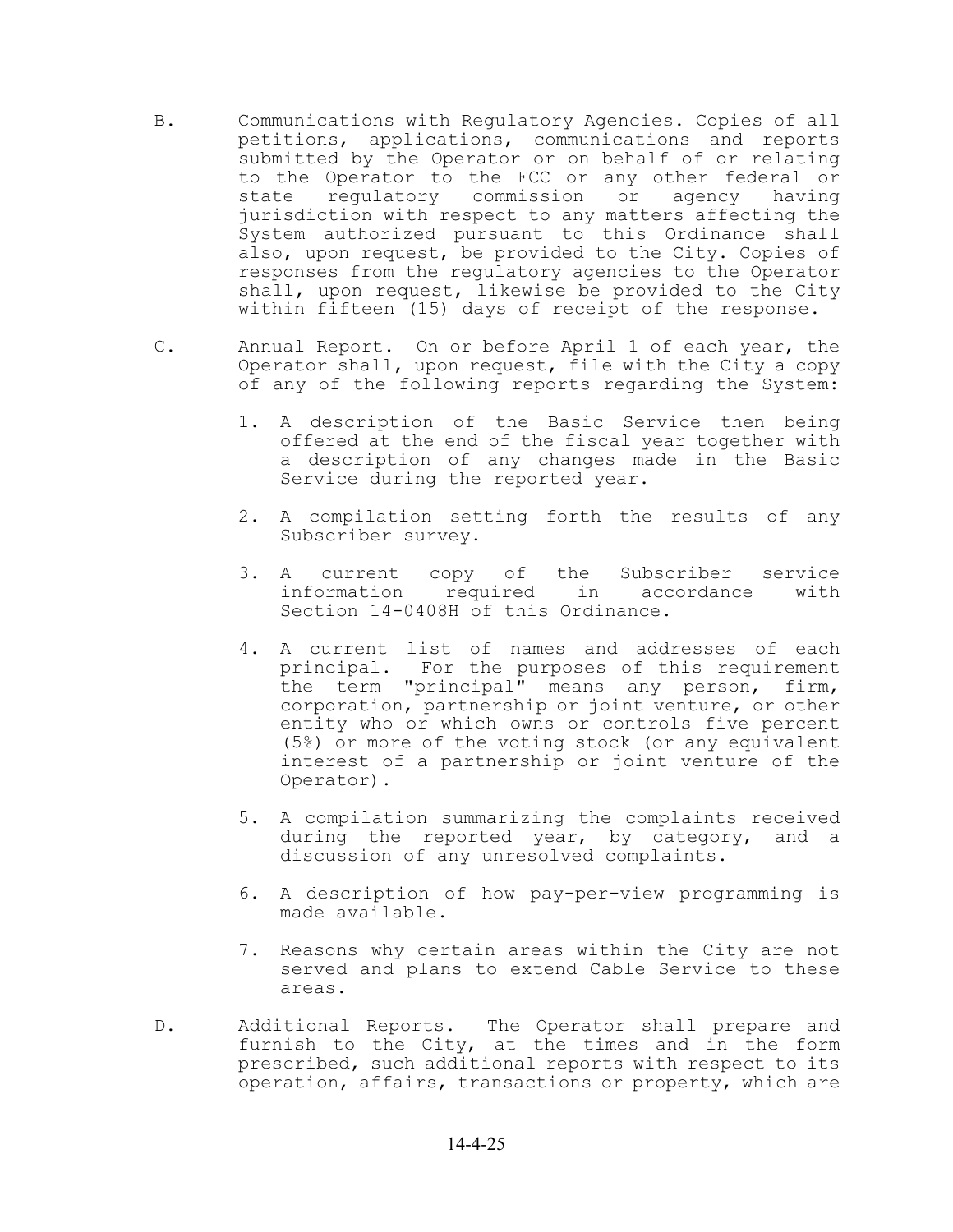reasonably necessary for the administration and enforcement of this Ordinance.

- E. Maps. The Operator shall provide City, upon request, a current map or set of maps drawn to scale showing: the System and all equipment installed or in place in streets and other public places, the areas where the Operator's Cable System is now available to Subscribers, and the areas where the System is not available.
- F. Audit. The City and its agents and representatives shall have the authority, during normal business hours, to arrange for and conduct an audit of the books and records of the Operator and its equipment for the purpose of checking compliance with the franchise fee calculations. The Operator shall first be given seven (7) days advance written notice of the audit request, a description of and purpose for the audit and description, to the best of the City's ability, of the books, records, documents and equipment it wishes to inspect. The Operator shall have the right to make its applicable books and records available at its headquarters or its local office in the Fargo area, to the extent necessary, but shall be solely responsible for all costs and expenses necessary for a City representative to travel to said headquarters for the conduct of an audit.
- G. Periodic Evaluation and Renegotiation Sessions. The City recognizes that the field of cable communications is a relatively new and rapidly changing industry which may undergo many regulatory, technical, financial, marketing and legal changes over the next decade. Therefore, in order to provide for a maximum degree of flexibility in this Ordinance, and to help achieve a continued advanced and modern System, the following evaluation provisions will apply:
	- 1. The City may require, at its sole discretion, evaluation sessions at any time during the term of this Ordinance; provided, however, there shall not be more than one evaluation session during any twelve (12) month period.
	- 2. Topics which may be discussed at any evaluation and session include, but are not limited to rates, channel capacity, System performance, programming, access, municipal uses of cable, Subscriber complaints, judicial rulings, FCC rulings, franchise fee adjustment in light of competition utilizing right of way at a lesser fee and any other topics the City or the Operator deem relevant.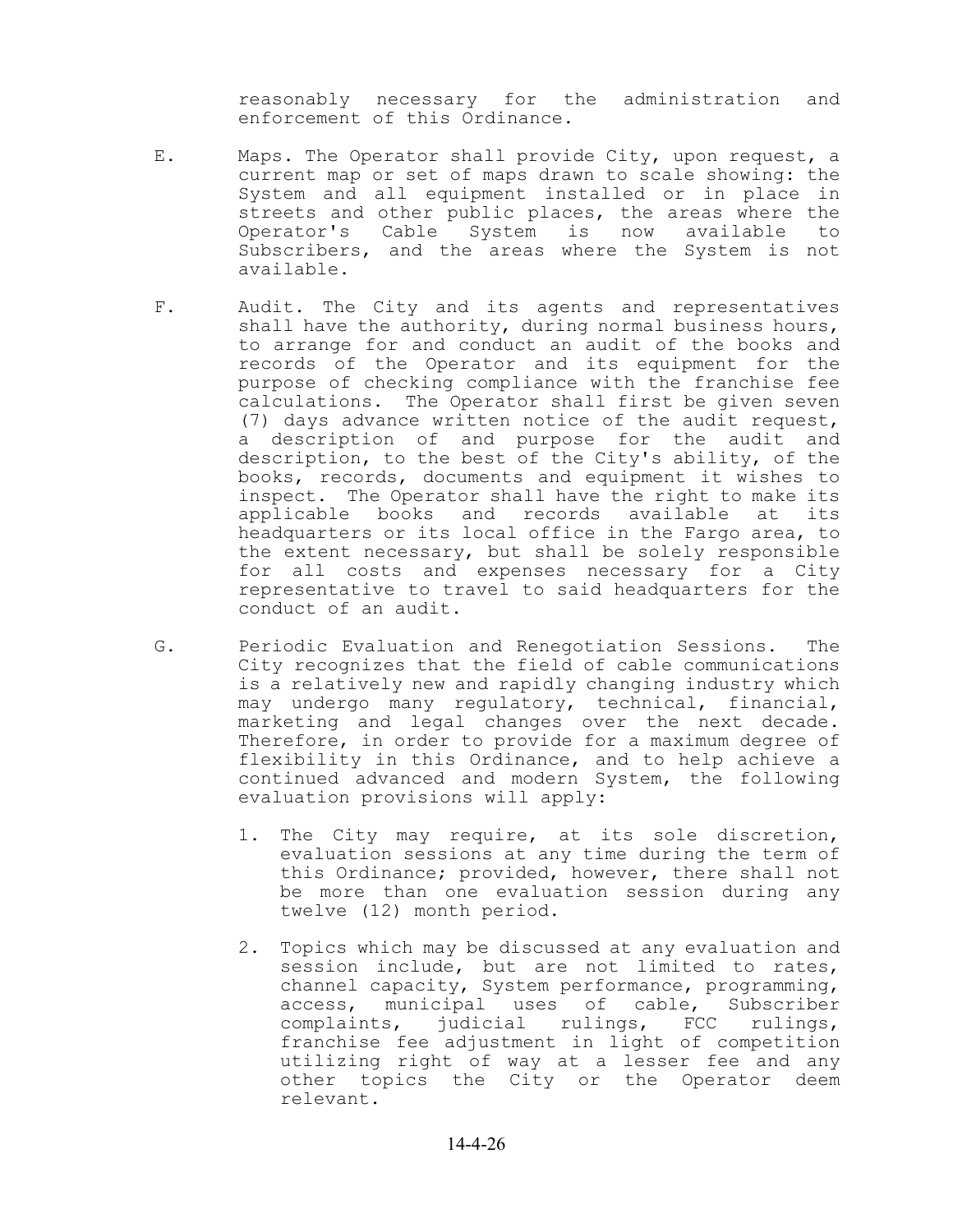- 3. During an evaluation session, the Operator shall fully cooperate with the City and shall provide without cost such information and documents as the City may reasonably request to perform the evaluation.
- 4. If at any time during its evaluation, the City determines that reasonable evidence exists of inadequate System performance, the City may require the Operator to perform tests and analysis directed toward such suspected inadequacies at the Operator's expense. The Operator shall fully cooperate with the City in performing such testing and any report prepared by the Operator shall include at least:
	- a. A description of the problem which precipitated the special tests.
	- b. The System component tested.
	- c. The equipment used and procedures employed in testing.
	- d. The method, if any, by which the problem was resolved.
	- e. Any other information pertinent to said tests and analysis which may be required by the City, or determined when the test is performed.
- 5. If after receiving the Operator's report the City determines that reasonable evidence still exists of inadequate System performance, the City may enlist an independent engineer, to perform tests and analysis directed toward such suspected inadequacies. The City will work with the Operator to select an independent engineer acceptable to both parties. If the engineer determines that System is performing inadequately, the Operator shall bear all costs and expenses associated with the services of the engineer. If the engineer determines that the System is performing adequately, the City shall bear all costs and expenses associated with the services of the engineer.
- 6. As a result of an evaluation and renegotiation session, the City and the Operator may determine that changes in the terms and provision of a franchisee may be required, that the System,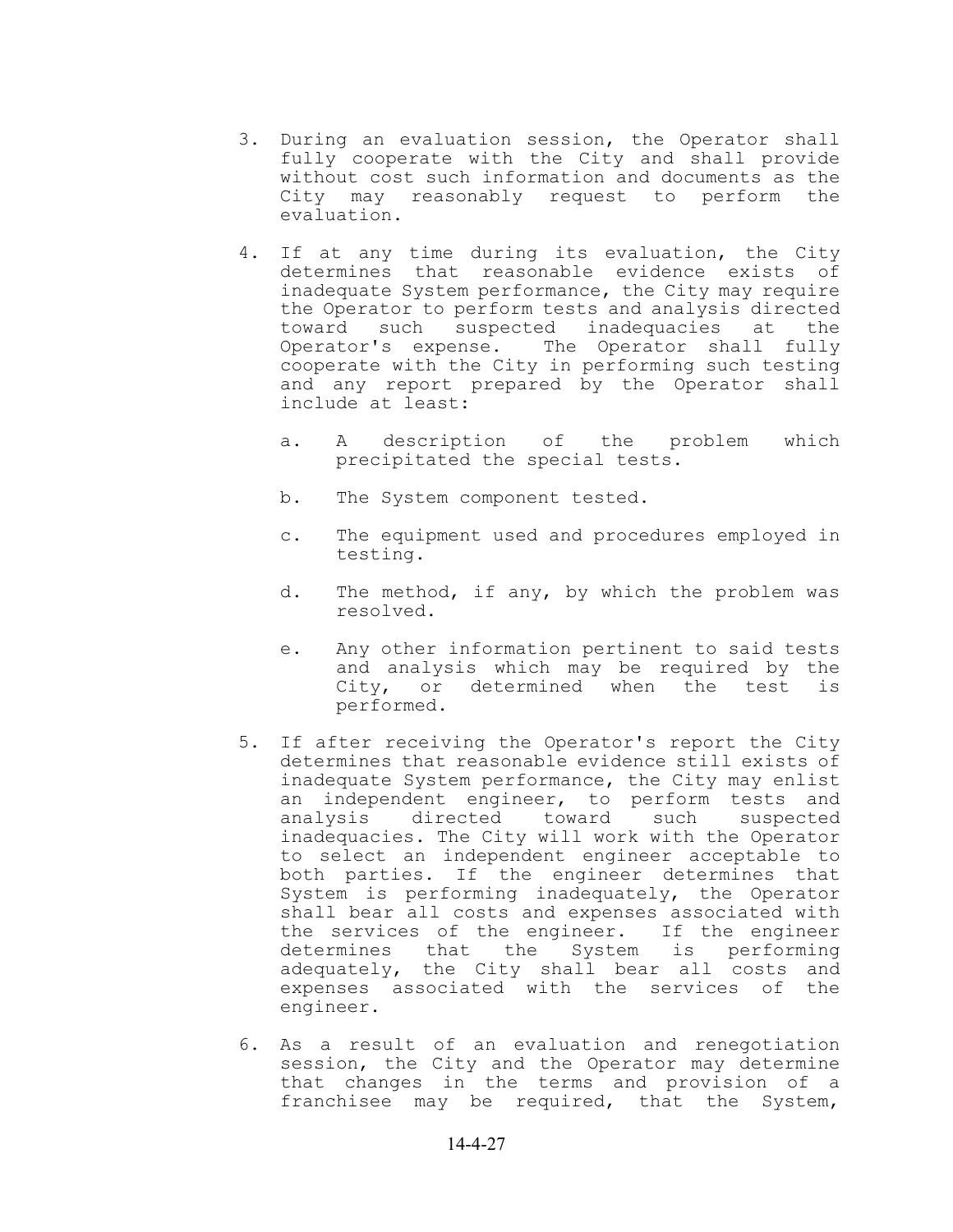Ordinance requirements, or franchise should be updated, changed, revised, or that additional services should be provided. If the changes are consistent with the terms of this Ordinance and the needs of the City and implementation of such changes would not unreasonably add to the cost of providing Cable Service, the Operator and the City will, in good faith, negotiate the terms of any changes to which the parties agree.

Section 14-0409. CONSUMER PROTECTION PROVISIONS.

- A. Approval of Changes. The initial rates and charges for programming services shall be set forth within each franchise granted. The City reserves the right to regulate rates for Basic Service and any other services offered over the System, pursuant to federal or state law. The Operator shall maintain on file with the City at all times a current schedule of all rates and charges. The Operator shall be subject to the rate regulation provisions provided for herein, and those of the Federal Communications Commission at 47 C.F.R., Part 76, Subpart N. The City shall follow all applicable rules relating to cable rate regulation promulgated by the FCC at 47 C.F.R., Part 76, Subpart N.
- B. Notification. Not less than thirty (30) days prior to the effective date of any change in any fee, charge, deposit, term or condition set forth in a franchise or permit (or such shorter period as may, upon a showing of good cause, be approved by the City), the Operator shall (i) submit a revised schedule of rates and charges to the City, and (ii) provide notice of the proposed change to each affected Subscriber. The Operator shall provide written notice to affected Subscribers prior to the imposition of a rate or fee change. The Operator shall not make any change in any rate unless it has provided the notice required in this Section.
- C. Consumer Protection and Customer Service. The City expressly reserves the right to enforce FCC rules and regulations promulgated pursuant to Section 632 of the Cable Act or any other applicable section of the Cable Act. The City also reserves the right to establish and enforce any law or regulation concerning customer service that may impose requirements exceeding standards set by the FCC pursuant to applicable sections of the Cable Act, or which would address matters not addressed by the standards set by the FCC pursuant to the Cable Act.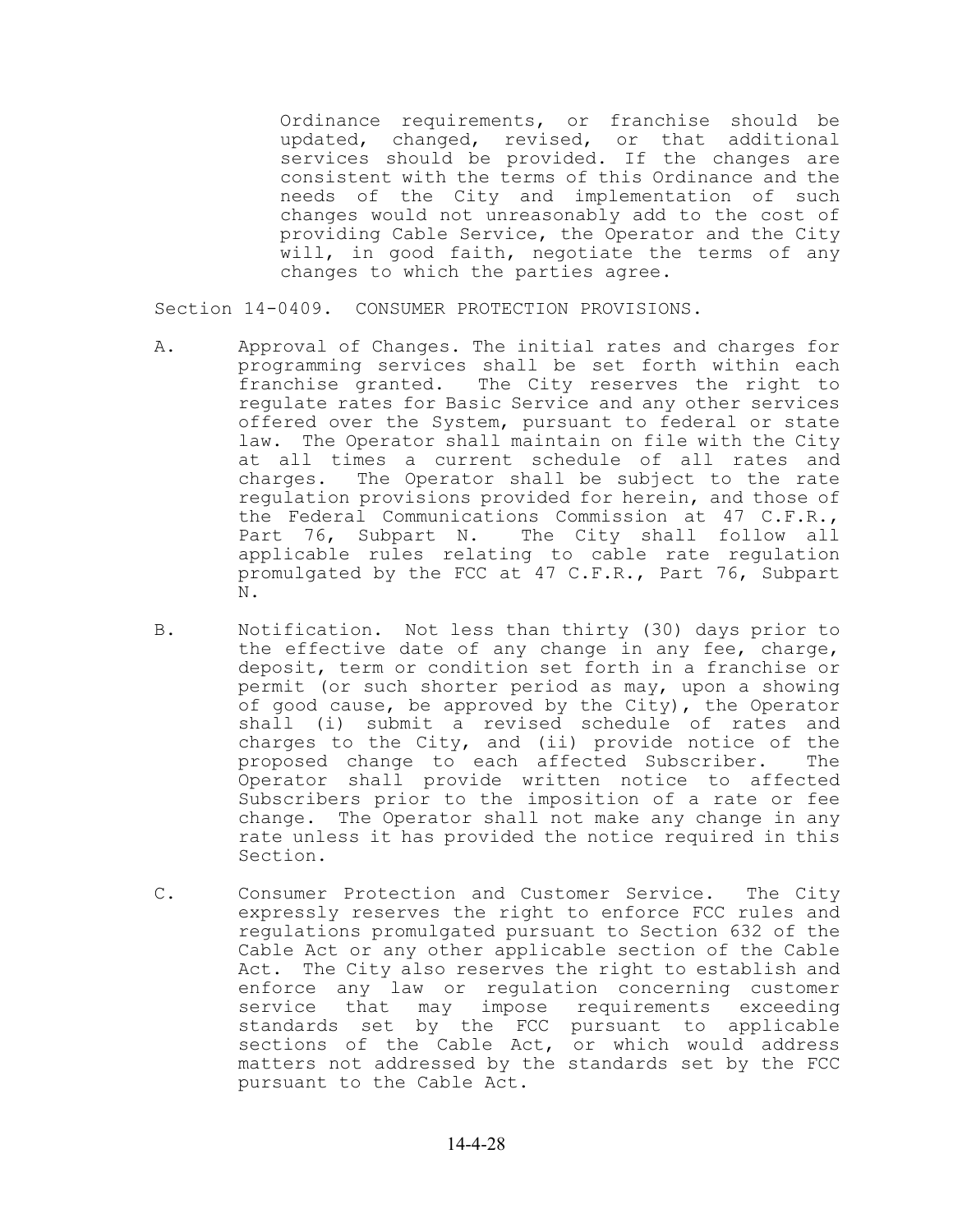- D. Charges for Disconnection or Downgrading of Service.
	- 1. The Operator may impose a charge reasonably related to the cost incurred for a downgrade of service, except that no separate charge may be imposed when:
		- a. A Subscriber requests total disconnection from the System; or
		- b. A Subscriber requests the downgrade within a thirty (30) day period following any rate increase relative to the service in question.
	- 2. If a Subscriber requests disconnection from Cable Service prior to the effective date of an increase in rates, the Subscriber shall not be charged the increased rate if the Operator fails to disconnect Cable Service prior to the effective date. Any Subscriber who has paid in advance for the next billing period and who requests disconnection from Cable Service shall receive a prorated refund of any amounts paid in advance.
- E. Preferential Treatment Prohibited. The Operator shall not, as to rates, charges, service, service facilities, repairs, maintenance, rules, regulations, or in any other respect, make or grant undue preference or advantage to any person or business, nor subject any person or business to any prejudice or disfavor. This section shall not preclude the Operator from establishing and implementing bulk Subscriber rates or discounts or rate classifications based upon reasonable criteria.
- F. Subscriber Complaint Practices. (Source: Ord. 1038, Sec. 4 [2015])
	- 1. The Operator shall have a publicly-listed toll-free telephone number and be so operated as to receive Subscriber complaints and requests on a twenty-four (24) hour-a-day, seven (7) days-a-week basis. At a minimum, the Operator shall endeavor to connect a telephone caller to a live service representative within thirty (30) seconds, seven (7) days per week, at least during the hours of 7:00 a.m. to 11:00 p.m. The Operator shall maintain written or computer-generated records demonstrating, to the satisfaction of the City, its ability to meet these standards. A written or computer-generated log available for City inspection shall be maintained listing all complaints and their dispositions.
	- 2. The Operator shall render efficient service, make repairs promptly and interrupt service only for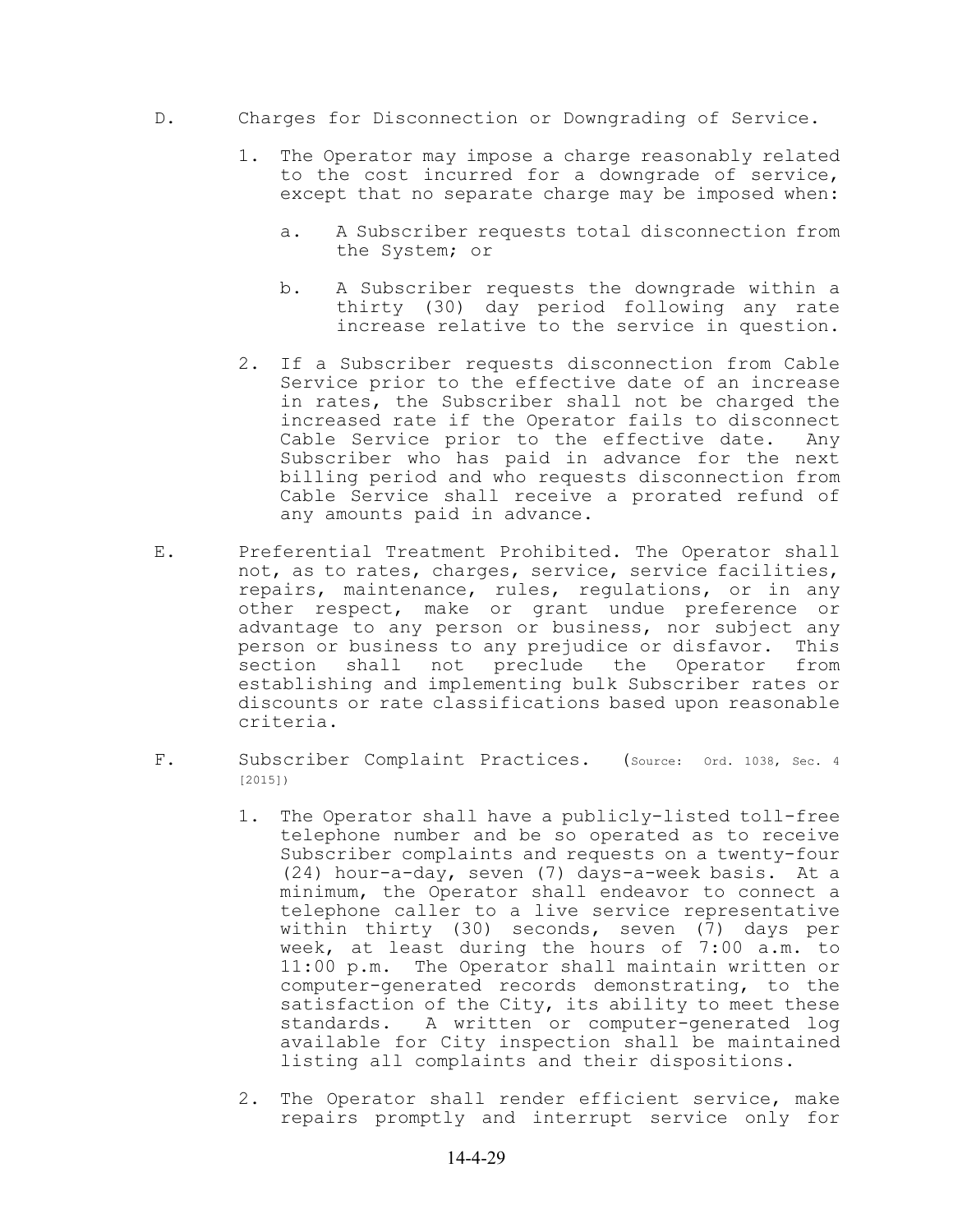good cause and for the shortest time possible. Such interruptions, insofar as possible, shall occur during periods of minimum use of the System. A written log available for City inspection shall be maintained for all service interruptions.

- 3. Subscriber requests for maintenance or repairs received prior to 2:00 p.m., Monday through Friday, shall, whenever possible, be performed the same day.
- 4. Subscriber requests for maintenance or repairs received after 2:00 p.m., Monday through Friday, shall, whenever possible be performed within twenty-four (24) hours of the request, but not later than the next business day.
- 5. Subscriber requests for repairs received on Saturdays or Sundays shall, whenever possible, be performed within twenty-four (24) hours of the request, but not later than the next business day.
- 6. The Operator shall respond within two (2) hours to all outage reports affecting at least one (1) channel for five percent (5%) or more of the System's Subscribers.
- 7. If the Operator fails to correct a System outage (i.e. 10% or more of the channels provided to a Subscriber are not able to be received) problem within twenty-four (24) hours, the Operator shall, upon request from a Subscriber, credit one thirtieth (1/30) of the monthly charge to the Subscriber for each twenty-four (24) hours or fraction thereof after the first twenty-four (24) hours during which a Subscriber is with reduced service.
- 8. All money owed to a Subscriber, or potential Subscriber, shall be refunded within twenty (20) working days of the Operator's knowledge of the obligation. Credit may be issued to the Subscriber's account by mutual agreement.
- 9. The Operator shall provide the City with the name of its chief management employee for the referral of complaints made to the City.
- G. Installation. Subscribers who request installation or repairs shall be given the schedule option of morning, afternoon or evening appointments. Persons requesting installation of Cable Service shall be afforded a right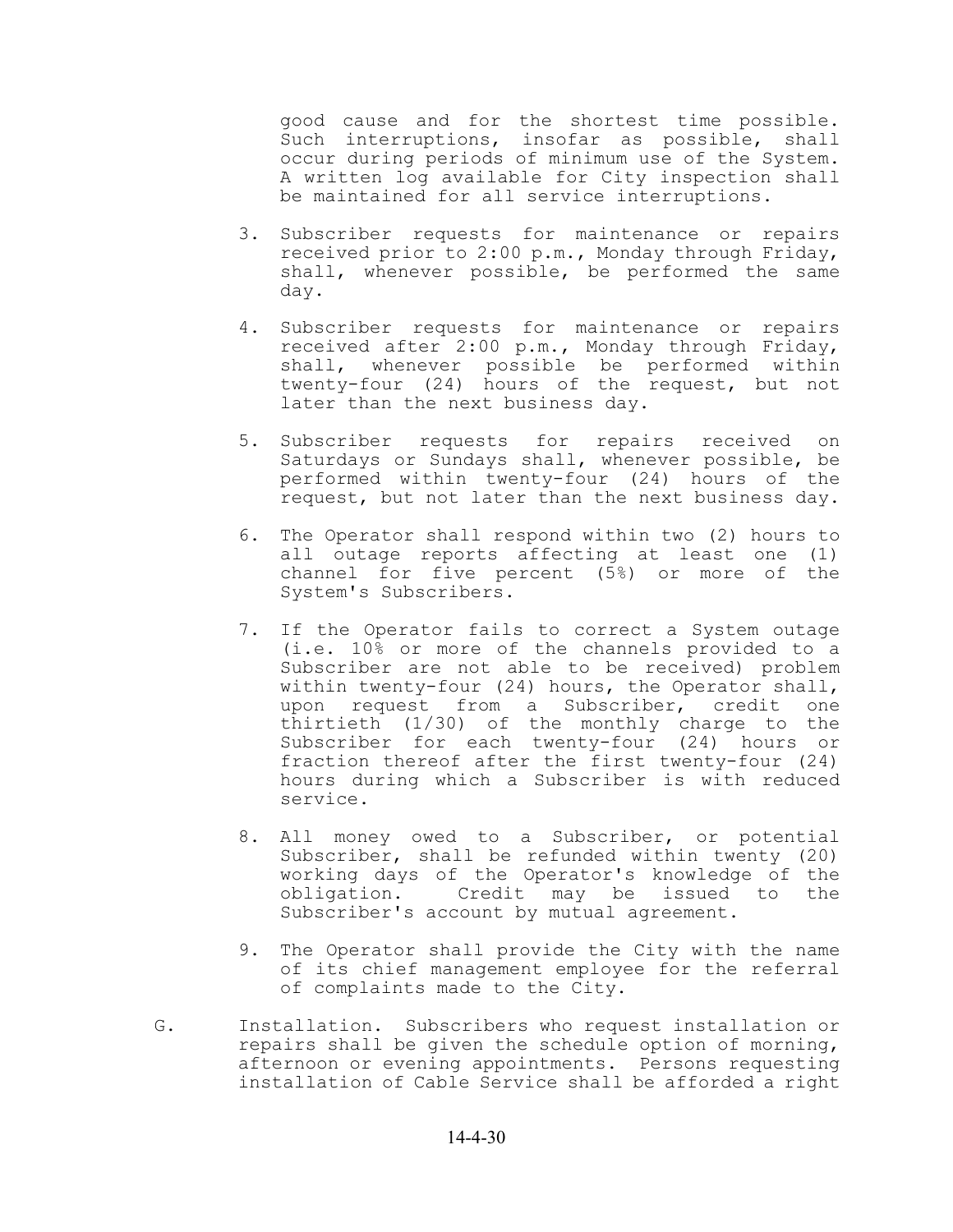of rescission between the time Cable Service is requested and the time Cable Service is actually<br>installed. When possible, all new installations, When possible, all new installations, reconnects, service upgrades or downgrades shall be performed within seven (7) working days of the date the order was placed by the Subscriber.

- H. Subscriber Information. Upon installation, the Operator shall provide to all Subscribers (and Operator shall initially provide to the City) written Subscriber service information which shall include, but not be limited to, the following:
	- 1. The procedure for investigation and resolution of Subscriber service complaints, including the telephone number and contact person at the City who may assist in the resolution of complaints;
	- 2. Programming services, rates, and charges for all services, including public access related charges;
	- 3. Billing practices as required by Section 14-0409I;
	- 4. Service termination procedures;
	- 5. Change in service procedures;
	- 6. Refund policy;
	- 7. Office hours; and
	- 8. Converter/VCR hookup information and use instructions. Operator will, within a reasonable period of time, notify all Subscribers and the City of any material changes in the above-referenced Subscriber service information.
- I. Subscriber Billing Practices.
	- 1. The Operator shall notify each of its Subscribers, through the written service information, of its billing practices. The service information shall describe the Operator's billing practices including, but not limited to, the following: frequency of billing, time periods upon which billing is based, advance billing practices, security deposit requirements, charges for late payments or returned checks, payments necessary to avoid account delinquency, availability of credits for service outages, procedures to be followed to request service deletions including the notice period a Subscriber must give to avoid liability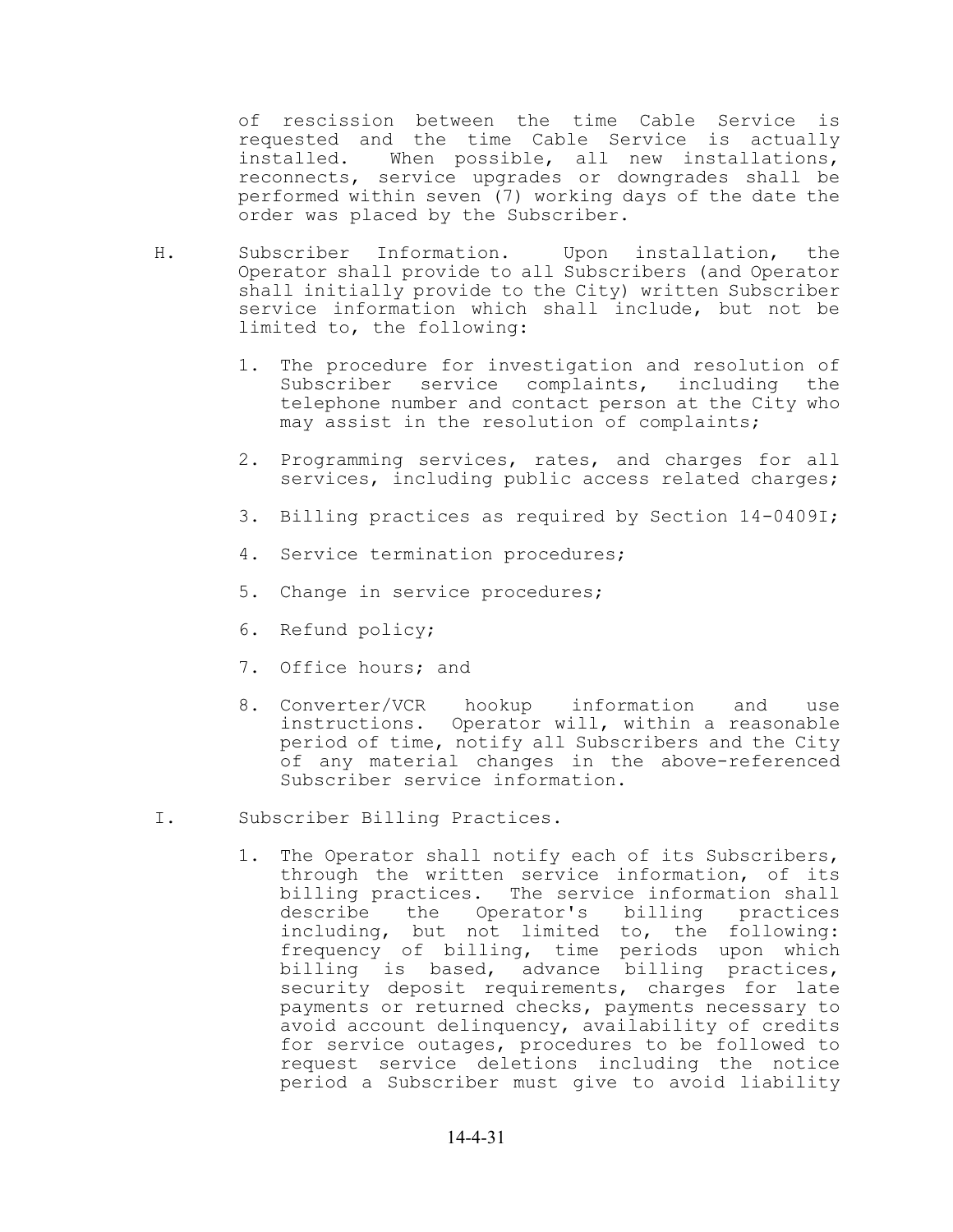for such services and procedures to be followed in the event of a billing dispute.

- 2. The Operator shall notify all affected Subscribers not less than thirty (30) days prior to any change in the billing practices and such notice shall include a description of the changed practice.
- 3. The Subscriber bill shall contain the following information presented in plain language and format:
	- a. Name and address of the Operator;
	- b. The period of time over which each chargeable service is billed including prorated periods as a result of the establishment and termination of Cable Service;
	- c. Each rate or charge levied;
	- d. The amount of the bill for the current billing period, separate from any balance;
	- e. The Operator's telephone number.
	- f. The date on which payment is due from the Subscriber.
- J. Parental Control Option. The Operator shall, for a lawful fee, furnish parental control devices to all Subscribers who wish to be able to black out any objectionable programming from the Cable Service entering the Subscriber's home.
- K. Periodic Subscriber Survey. Operator will notify City of Subscriber surveys being conducted and shall allow the City, upon request, the opportunity to review all survey results at the office of the Operator.

Section 14-0410. GENERAL FINANCIAL AND INSURANCE PROVISIONS.

- A. Payment to City. (Source: Ord. 1038, Sec. 5 [2015])
	- 1. The Operator shall pay to the City, an annual amount not to exceed five percent (5%) of its Gross Revenues. The foregoing payment shall be compensation for use of streets and other public property, as well as payment for the right to operate a Cable Television System in the City. The exact fee shall be set forth in the franchise agreement.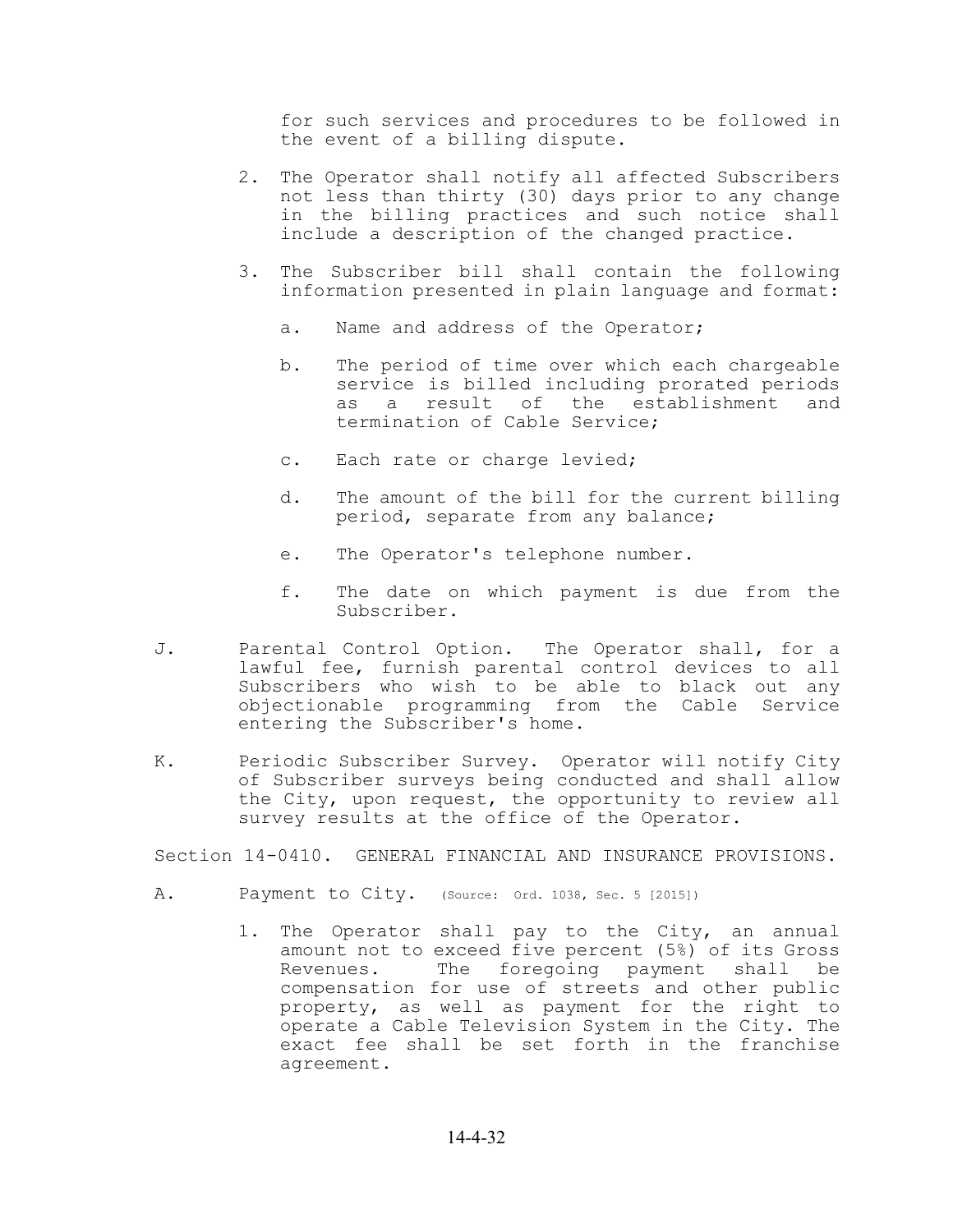- 2. Payments due the City under this provision shall be known as "franchise fees," shall be computed monthly and shall be paid on or before the thirtieth calendar day following the last day of the previous month to the City during regular business hours. Each payment shall be accompanied by a brief report showing the basis for the computation and such other relevant facts as may be required by the City.
- 3. No acceptance of any payment shall be construed as an accord that the amount paid is in fact the correct amount, nor shall such acceptance of payment be construed as a release of any claim the City may have for further or additional sums payable under the provisions of this Ordinance, or for the performance of any other obligation hereunder. All amounts paid shall be subject to audit and recomputation by the City.
- 4. On or before April 1st of each year, the Operator shall provide the City with a certification of the Gross Revenues for the preceding year prepared by an independent certified public accountant in accordance with generally accepted auditing standards, and that fairly and accurately presents the gross revenues of the Operator for the year. The calculation of the fee shall be clearly shown as part of this certification in a form approved by the City. This certification shall be used to determine the exact amount of payments due the City and to correct any overpayments or underpayments by the Operator.
- 5. All payments to the City shall be by check, made payable to the City of West Fargo, and delivered or sent by mail to the City Auditor, or by electronic means, if available.
- 6. In the event any payment is not made on the due date, interest on the amount due shall accrue from such date at the annual rate of 12%, or the maximum rate permitted under North Dakota law, but in no event greater than 12%.
- B. Future Costs. The Operator shall pay to the City an amount, not to exceed ten thousand dollars (\$10,000.00), equal to the reasonable costs and expenses which the City incurs for the services of third parties (including, but not limited to, attorneys and other consultants) in connection with any transfer, as more clearly referenced in Section 14-0412B hereof,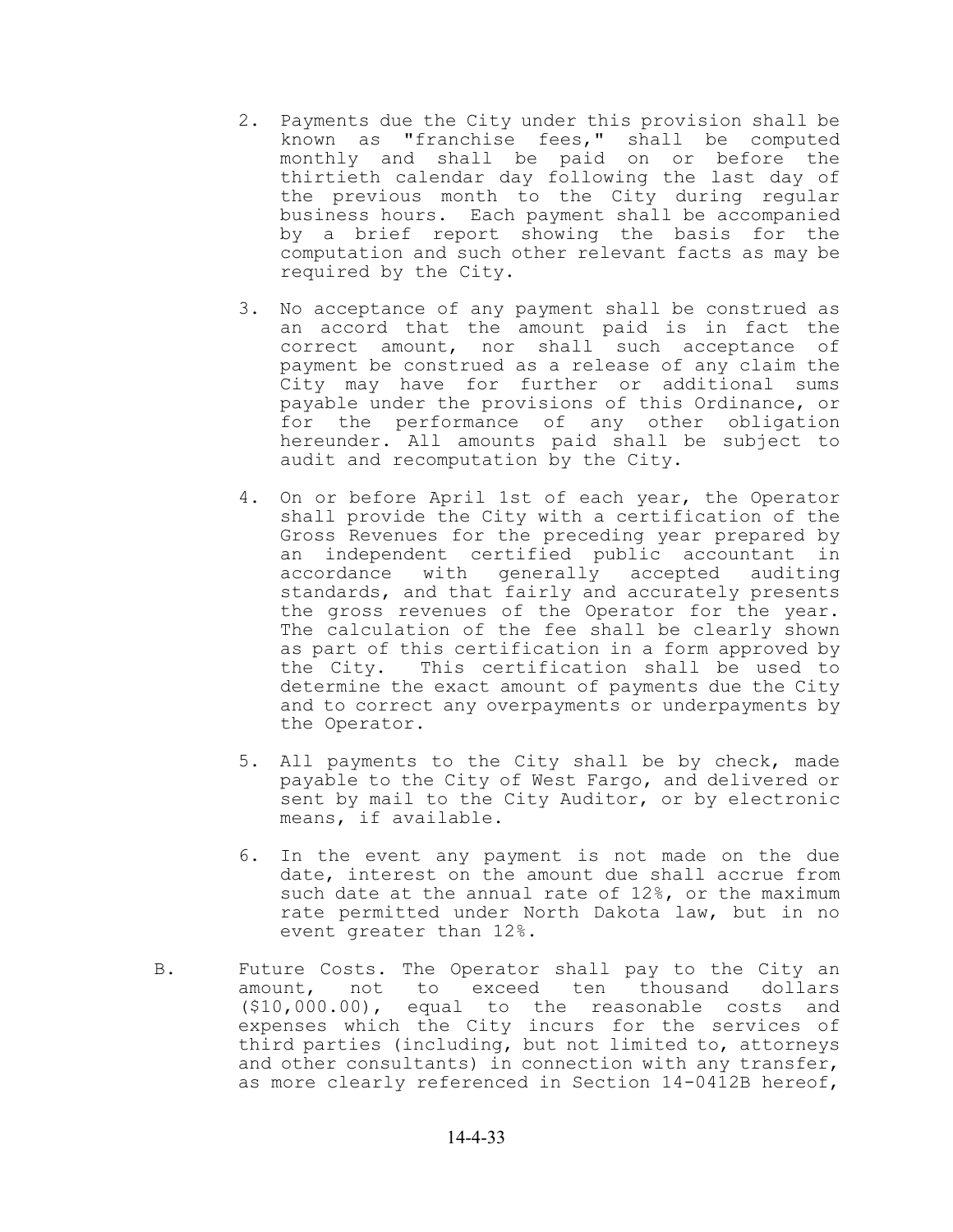of any franchise granted pursuant to this Ordinance at such time and in such manner as the City shall specify. Payments of such costs and expenses shall not be deemed to be "franchise fees" within the meaning of Section 622 of the Cable Act  $(47 \text{ U.S.C. } \S$  542), and such payments shall not be deemed to be (i) "payments-in-kind" or any involuntary payments chargeable against the compensation to be paid to the City by the Operator pursuant to Section 14-0410A hereof, or (ii) part of the compensation to be paid to the City by the Operator pursuant to Section 14-0410A hereof.

- 
- C. Not Franchise Fees.
	- 1. The Operator expressly acknowledges and agrees that except for the payments expressly required by Section 14-0410A hereof, none of the payments or contributions made by, or the services, equipment, facilities, support, resources, or other activities to be provided or performed by the Operator at the direction of the City or otherwise pursuant to this ordinance, or otherwise in connection with the construction, operation, maintenance, or upgrade of the System (including specifically, but not by way of limitation, such payments, contributions, services, equipment, facilities, support, resources, or other activities as described in or provided for in this Ordinance and the exhibits hereto) are franchise fees chargeable against the compensation payments to be paid to the City by the Operator pursuant to Section 14-0410A hereof.
	- 2. The Operator expressly acknowledges and agrees that, as applicable, except for the compensation payments expressly required by Section 14-0410A hereof, each of the payments or contributions made by, or the services, equipment, facilities, support, resources, or other activities to be provided by the Operator, are within the exclusions from the term "franchise fee" set forth in Section 622(g) (2) of the Cable Act (47 U.S.C.  $\$  542(g)(2)).
	- 3. The Operator expressly acknowledges and agrees that the compensation payments due from the Operator to the City pursuant to Section 14-0410A hereof, shall take precedence over all other payments, contributions, services, equipment, facilities, support, resources, or other activities to be paid or supplied by the Operator pursuant to this Ordinance and the compensation and other payments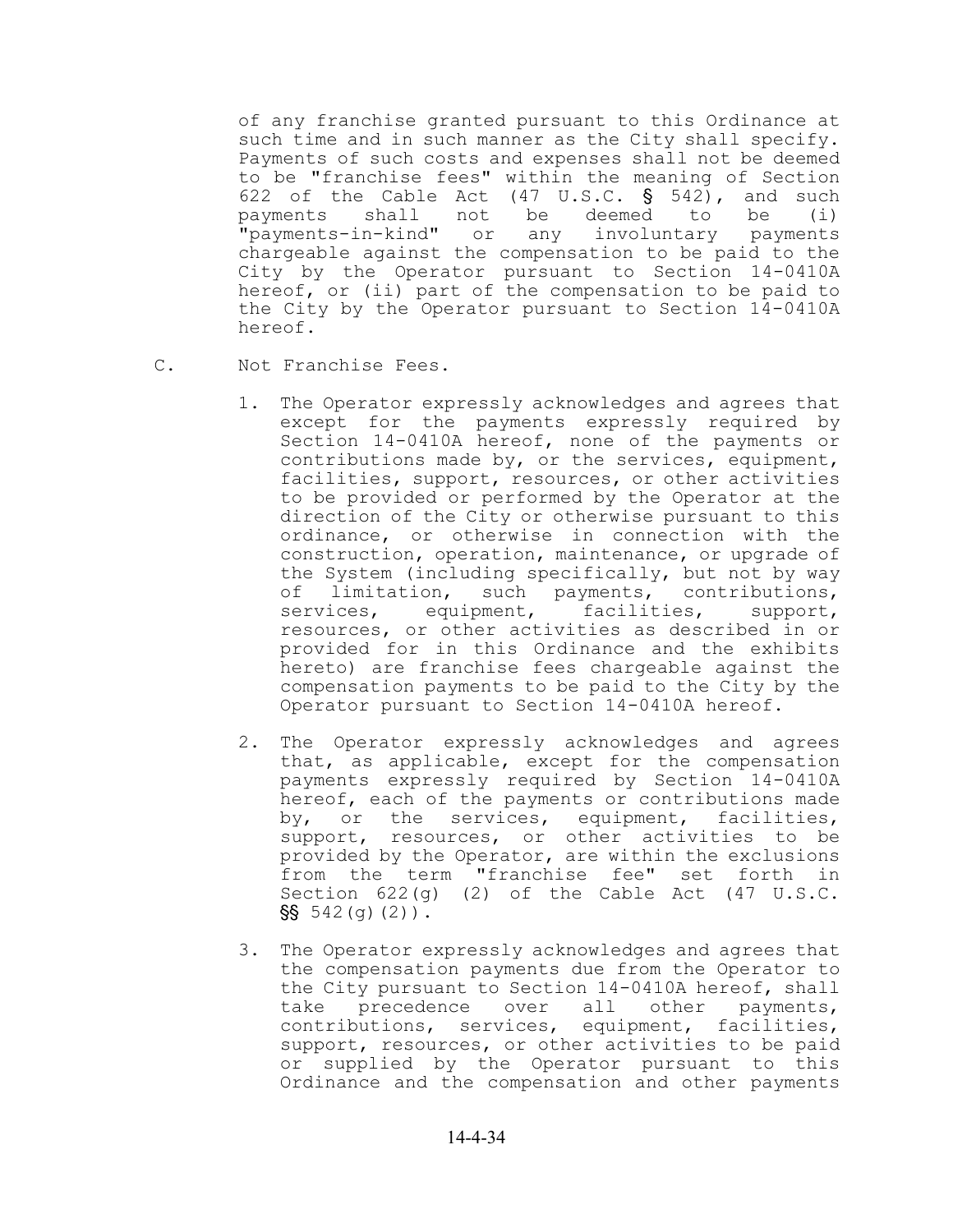to be made pursuant to this Section 14-0410A of this Ordinance shall not be deemed to be in the nature of a tax, and shall be in addition to any and all taxes of general applicability or other fees or charges which the Operator shall be required to pay to the City or to any state or federal agency or authority, all of which shall be separate and distinct obligations of the Operator.

- 4. The Operator shall not have or make any claim for any deduction or other credit of all or any part of the amount of the compensation or other payments to be made pursuant to this Ordinance from or against any city or other governmental taxes of general applicability or other fees or charges, including permit fees for excavation, which the Operator is required to pay to the City or other governmental agencies.
- 5. The Operator shall not apply or seek to apply all or any part of the amount of the compensation or other payments to be made pursuant to this Ordinance as a deduction or other credit from or against any city or other government taxes of general applicability which shall be deemed to be separate and distinct obligations of the Operator.
- 6. The Operator shall not apply or seek to apply all or any part of the amount of any city or other governmental taxes or other fees or charge, including permit fees for excavation, of general applicability as a deduction or other credit from or against any of the compensation or other payments to be made pursuant to this Ordinance, each of which shall be deemed to be separate and distinct obligations of the Operator.
- 7. In the event the Operator applies or seeks to apply all or any part of the amount of said compensation payments as a deduction or other credit from or against such city or other governmental taxes of general applicability or other fees or charges, or in the event that the Operator applies or seeks to apply all or any part of the amount of such taxes or other fees or charges as a deduction or other credit from or against said compensation obligations, the City may terminate Operator's franchise for cause due to a material breach, pursuant to Section 14-0410K hereof, without any liability or compensation to the Operator.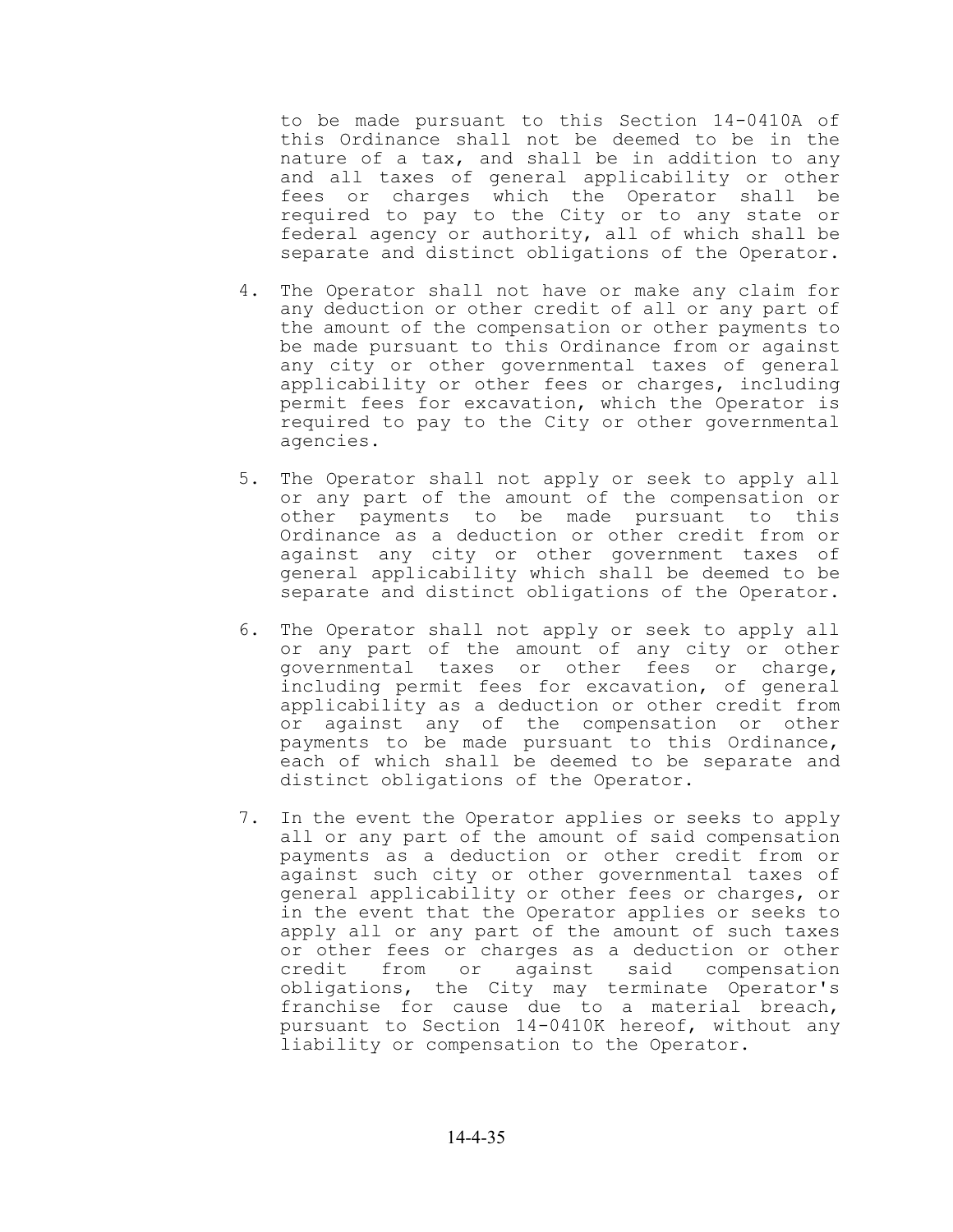- D. Performance Bond.
	- 1. The City may, in its sole reasonable discretion, require an Operator to furnish and file with the City a performance bond to ensure the faithful performance by Operator of all construction requirements contained in this Ordinance and any franchise granted hereunder. The bond shall run to the City in the penal sum of at least One Hundred Thousand and 00/100 Dollars (\$100,000.00). The rights reserved to the City with respect to the bond are in addition to all other rights the City may have under the Ordinance or any other law. The company providing such bond must be licensed to do business in the State of North Dakota.
	- 2. Following the completion of any construction as determined by the City in accordance with Section 14-0406C hereof, the requirement to maintain said bond referred to above shall be eliminated.
	- 3. The bond shall be subject to the approval of the City and shall contain the following endorsement:

It is hereby understood and agreed that this bond may not be canceled without the consent of the City until sixty (60) days after receipt by the City by registered mail, return receipt requested, of a written notice of intent to cancel or not to renew.

- E. Security Fund. (Source: Ord. 1038, Sec. 6 [2015])
	- 1. Within thirty (30) days after the effective date of the franchise agreement, Operator shall, upon request, establish a "security fund" by establishing with a financial institution, approved by the City, a letter of credit, escrow account or similar security in the amount of Five Thousand (\$5,000.00) Dollars. Any written instrument evidencing the security fund shall be subject to the approval of the City.
	- 2. In the event the Operator fails to perform any material obligation under the Ordinance or any franchise granted hereunder, the City shall provide thirty (30) days written notice to the Operator of such failure. If, after such thirty (30) days the failure remains uncured, and the City has been compelled to pay any damages, costs or expenses, or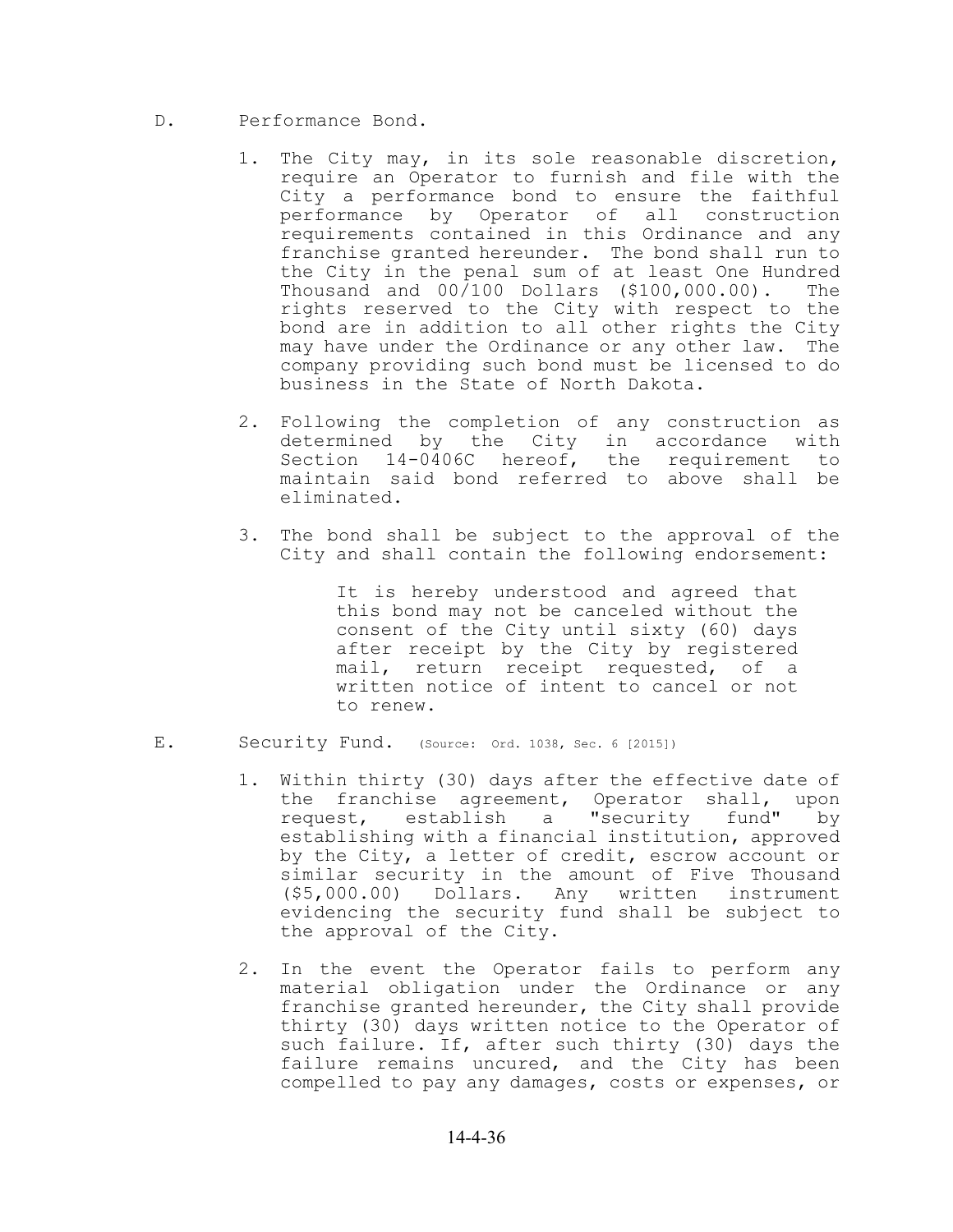has not received a payment from the Operator as required by this ordinance, the City shall provide written notice of the amount of such payment to the Operator. If within ten (10) days after Operator's receipt of written notice of such payment, the Operator fails to reimburse the City, then the City may withdraw the amount of such payment from the security fund.

- 3. Within ten (10) days after such withdrawal, the City shall provide Operator with written notice of the date and amount of such withdrawal. Within ten (10) days from receipt of such notice that any amount has been withdrawn, the Operator shall deposit a sum of money sufficient to restore such security fund to the required amount.
- 4. At a minimum, the letter of credit or escrow account shall (1) provide that it shall not be canceled without the prior written consent of the City and (2) not require the consent of Operator prior to the collection by the City of any amounts covered by the said security fund. The security fund shall be maintained, at Operator's sole expense, through the term of the franchise.
- 5. Interest on the amount in the security fund shall accrue to the benefit of the Operator and may be withdrawn by Operator.
- 6. The City reserves the right, in its sole discretion, to reduce the required amount of the security fund. Upon any termination of the franchise, Operator shall be entitled to the return of the security fund, or portion thereof as remains on deposit at such termination. In the event Operator continues to operate the System following any termination, then Operator shall not be entitled to a return of the security fund until the end of such continued operation.
- F. Damages and Defense.
	- 1. As between the City and the Operator, the Operator shall be responsible for any liability of the City, including, without limitation, any officer, employee, or agent of the City, arising out of or in connection with the construction, operation, maintenance, repair, upgrade or removal of the System by the Operator or its subcontractors, or the distribution of any service over the System. The Operator shall, at its own cost and expense,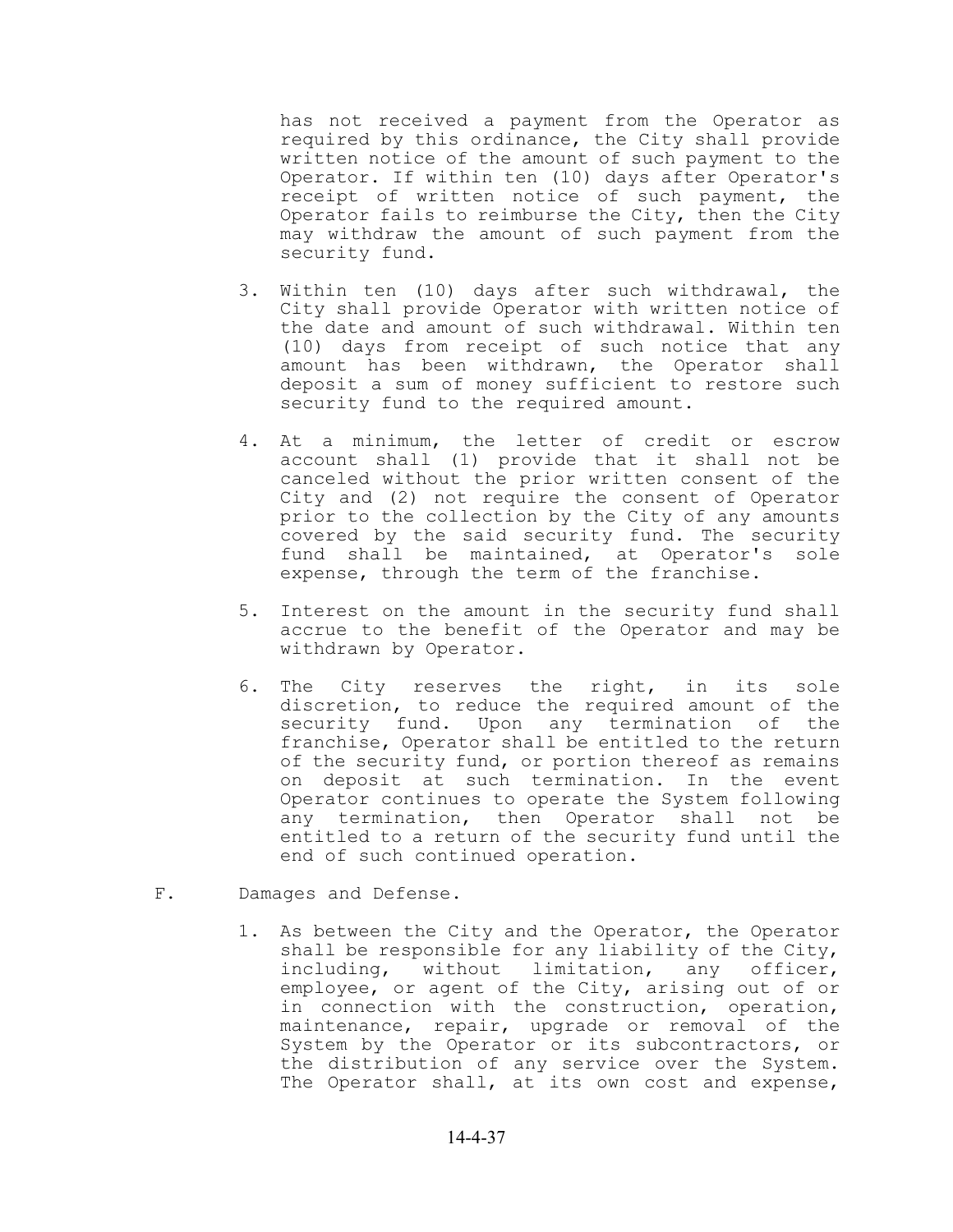replace, repair, or restore any damaged property to its prior condition and shall pay appropriate compensation in the event of any wrongful injury to or death of any individual person occasioned by any negligent act or failure to act of the Operator, or any officer, employee, agent, or subcontractor thereof, in connection with the construction, operation, maintenance, repair, upgrade or removal of the System.

- 2. The City, its officers, employees, agents, attorneys, consultants and independent contractors, shall not be liable for any liability of the Operator, or any other person, arising out of or in connection with the construction, operation, maintenance, repair, upgrade or removal of, or other action or event with respect to, the System, or the distribution of any service over the System.
- 3. The City may, at any time, in case of fire, disaster, or other emergency, as determined by the City, in its sole discretion, cut or move any of the wires, cables, amplifiers, appliances, or other parts of the System, in which event the City shall not incur any liability to the Operator or any other person. When possible, the Operator shall be consulted prior to any such cutting or movement of its wires and be given the opportunity to perform such work itself. All costs to repair or replace such wires, cables, amplifiers, appliances, or other parts of the System shall be borne by the Operator unless state law provides otherwise.
- 4. The City, its officers, employees, agents, attorneys, consultants and independent contractors shall have no liability to the Operator or any other person for any special, incidental, consequential, punitive, or other damages as a result of the lawful exercise of any right of the City pursuant to this Ordinance, or any franchise granted pursuant to this Ordinance or applicable law, including the rights of the City to grant, terminate, amend, or otherwise modify all or any part of this Ordinance, or any franchise granted pursuant to this Ordinance.
- 5. The Operator shall:
	- a. Defend, indemnify, and hold harmless the City, its officers, employees, agents, attorneys, consultants and independent contractors from and against all liabilities, special,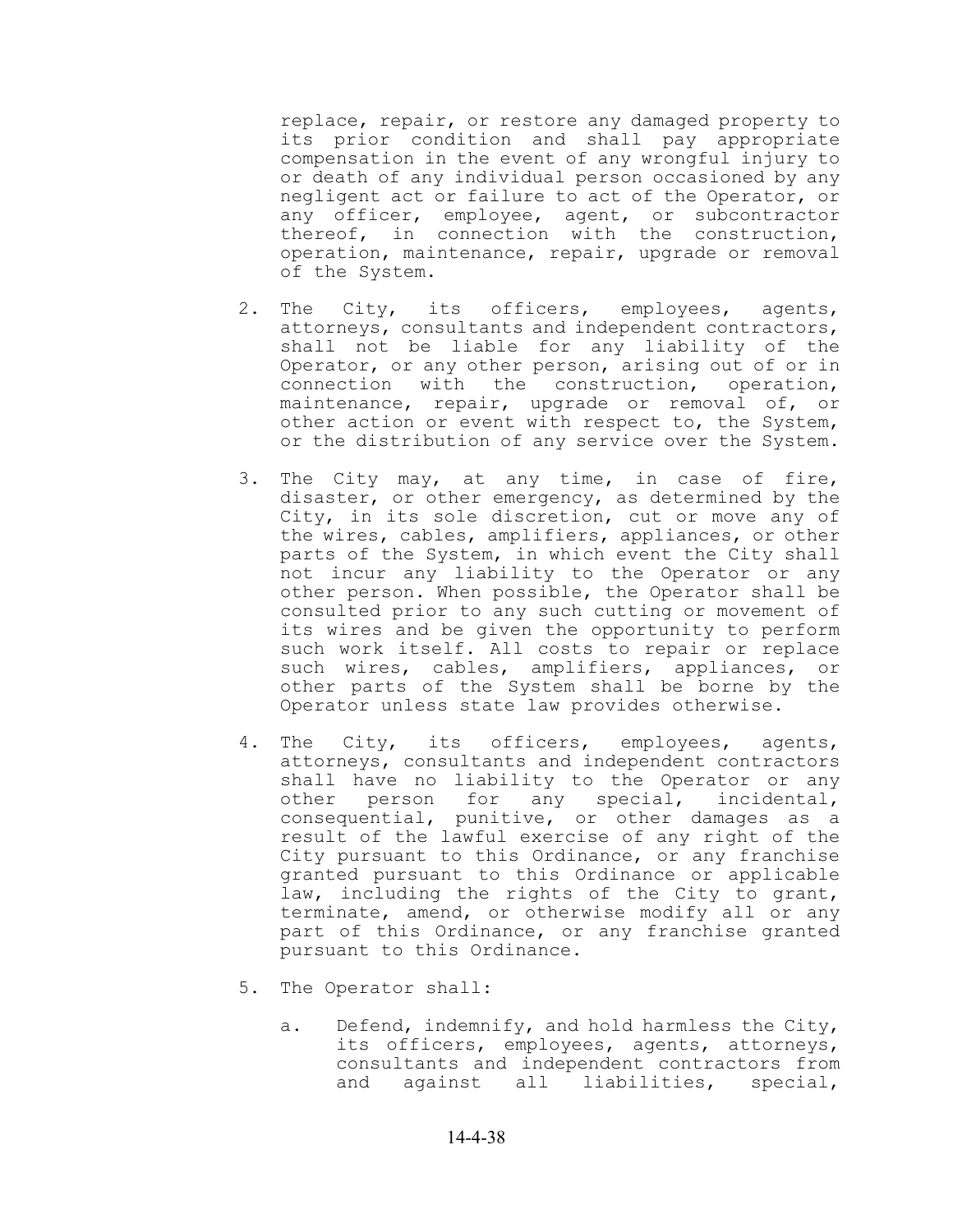incidental, consequential, punitive, and all other damage, cost, and expense (including reasonable attorneys' fees) arising out of or in connection with any and all negligent acts of the Operator in:

- (1) The award or renewal of a franchise;
- (2) The construction, operation, maintenance, repair, upgrade or removal of the System; or
- (3) The distribution of any service over the System.
- b. Cooperate with the City, by providing nonfinancial assistance in connection with any claim arising out of or in connection with the adoption of this Ordinance or the granting of a franchise.
- 6. As between the City and the Operator, the foregoing liability and indemnity obligations of the Operator pursuant to this Section shall not apply to:
	- a. Any willful misconduct or gross negligence of any city officer, employee, agent, attorney, consultant or independent contractor;
	- b. Any liability arising out of the distribution of services over the governmental channels to the extent that the Operator has not performed or failed to perform any act forming the basis of such claim;
	- c. Any liability arising out of the distribution of services over public channels to the extent that the Operator has not performed or failed to perform any other act forming the basis of such claim; or
	- d. Any liability arising out of the City's use of the Emergency Alert System.
- G. Liability Insurance.
	- 1. The Operator shall, at its own cost and expense, obtain a liability insurance policy or policies, together with evidence in the form of a certificate of insurance, demonstrating that the premiums for said policy or policies have been paid and evidencing that said policy or policies shall take effect and be furnished at or before the granting of a franchise. Such companies must carry a rating by Best of not less than "A." Such policy or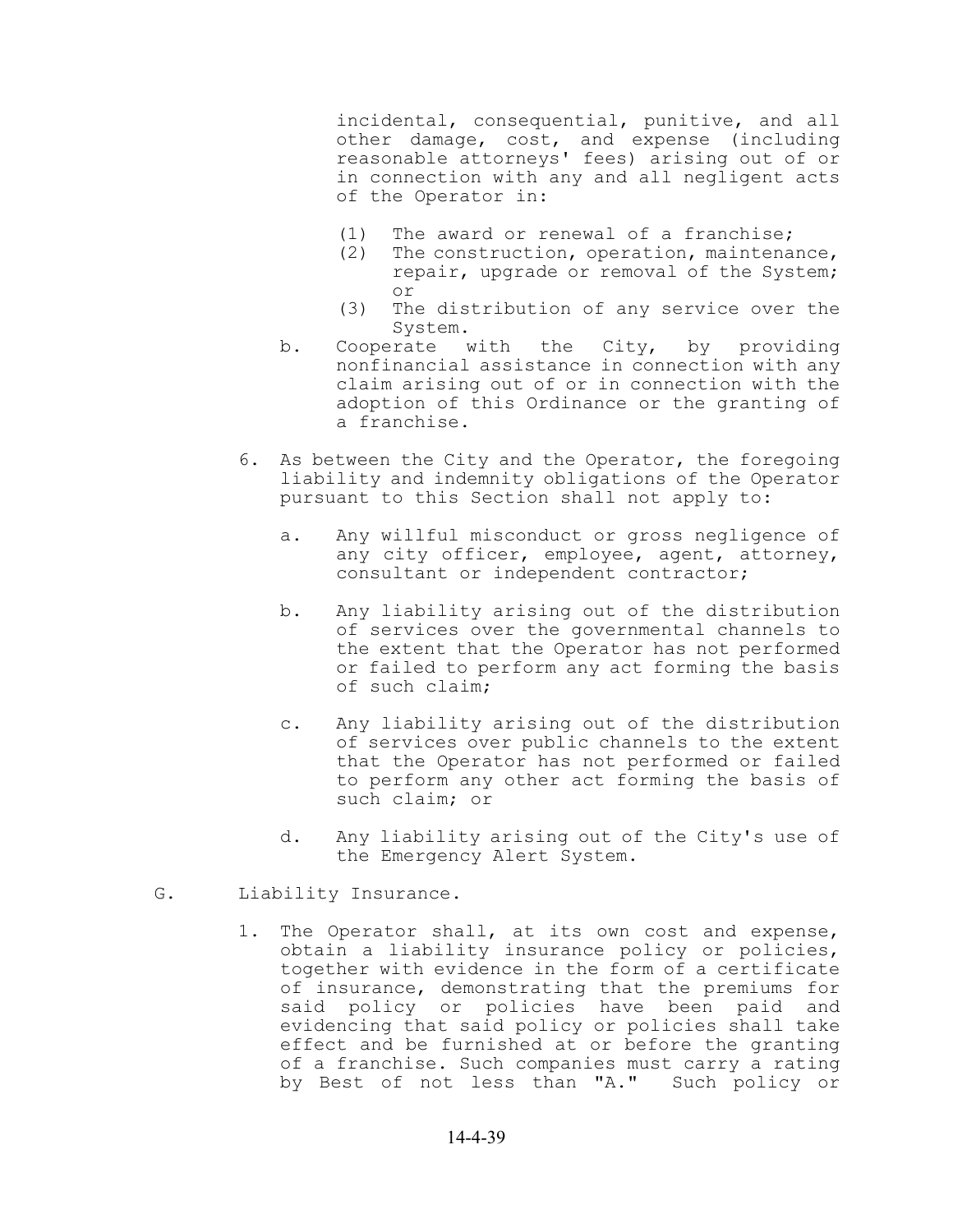policies shall be issued by companies duly licensed to do business in the State of North Dakota. Such policy or policies shall insure the company and the City and its officers, boards, commissions, elected officials, agents, and employees (through appropriate endorsements if necessary) against each and every form of liability of the company referred to in Section 14-0410F hereof in the minimum combined amount of Two Million Dollars (\$2,000,000.00) for bodily injury and property damage. The foregoing minimum limitation shall not prohibit the Operator from obtaining a liability insurance policy or policies in excess of such limitations, provided that the City, its officers, boards, commissions, elected officials, agents, and employees shall be named as additional insureds to the full extent of any limitation contained in any such policy or policies obtained by the Operator.

2. The liability insurance policies required by this Section shall be maintained by the Operator throughout the term of any franchise and such other period of time during which the Operator operates or is engaged in the removal of the System. Each such liability insurance policy shall contain the following endorsement:

> "It is hereby understood and agreed that this policy may not be canceled nor the intention not to renew be stated until sixty (60) days after receipt by the City, by registered mail, of a written notice of such intent to cancel or not to renew."

Within sixty (60) days after receipt by the City of said notice, and in no event later than thirty (30) days prior to said cancellation, the Operator shall obtain and furnish to the City, replacement insurance policies.

3. The legal liability of the Operator to the City and any person for any of the matters which are the subject of the liability insurance policies required by this Section, including, without<br>limitation, the Operator's indemnification limitation, the Operator's indemnification obligation set forth in Section 14-0410F hereof, shall not be limited by such insurance policies nor by the recovery of any amounts thereunder, except to the extent necessary to avoid duplicative recovery from or payment by the Operator.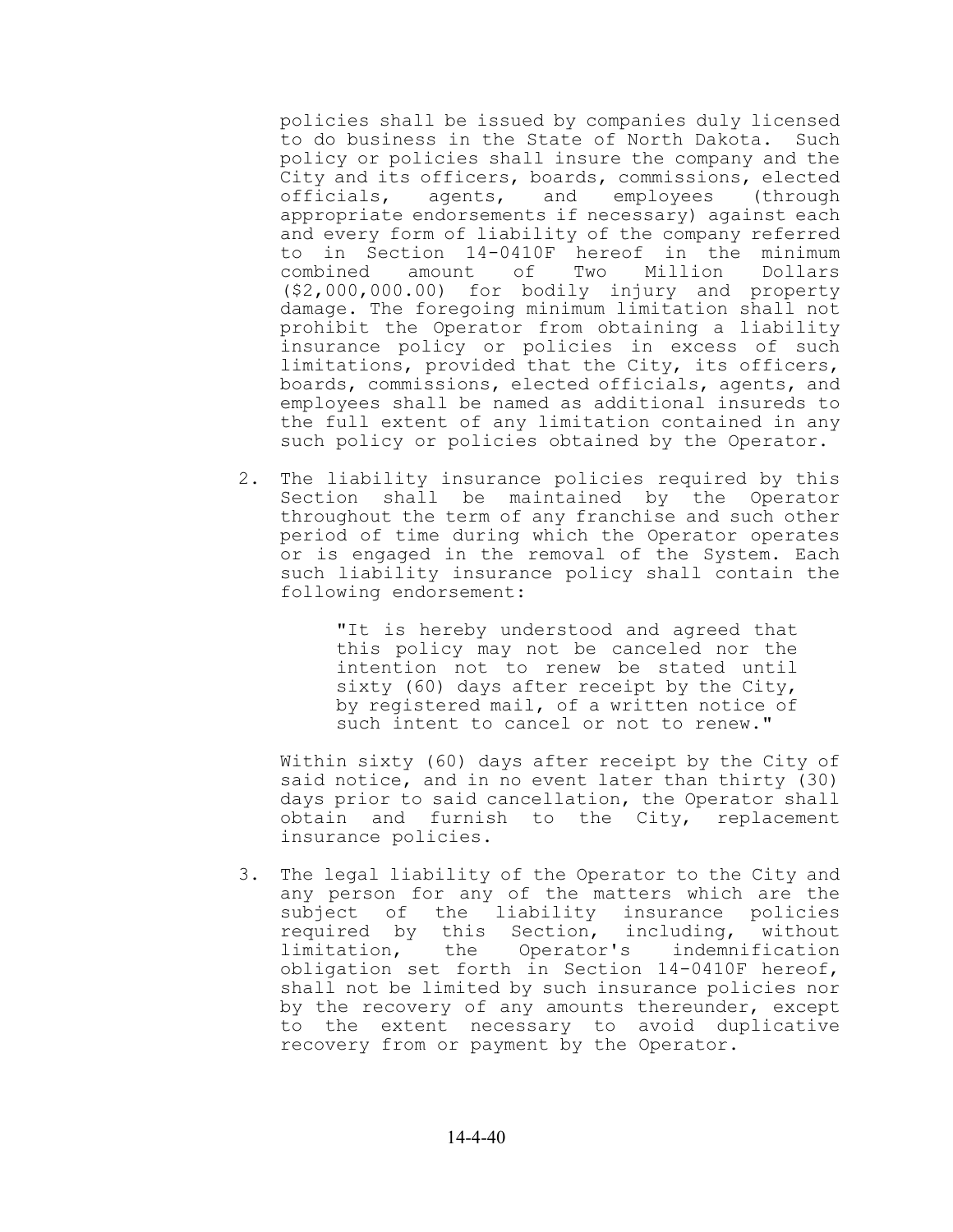- H. Limitation of Liability.
	- 1. In any court proceeding involving any claim against the City or any official, member, employee, or agent of the City, arising from the regulation of Cable Service or from a decision of approval or disapproval with respect to a grant, renewal, transfer or amendment of a permit, any relief, to the extent such relief is required by any other provision of federal, state, or local law, shall be limited to injunctive relief and declaratory relief.
	- 2. The limitation contained in paragraph 1 above shall not apply to actions that, prior to such violation, have been determined by a final order of a court of binding jurisdiction, no longer subject to appeal, to be in violation of an Operator's rights.
	- 3. Nothing in this section shall be construed as limiting the relief authorized with respect to any claim against the City or any official, member, employee, or agent of the City, to the extent such claim involves discrimination on the basis of race, color, sex, age, religion, national origin, or handicap.
	- 4. Nothing in this section shall be construed as creating or authorizing liability of any kind, under any law, for any action or failure to act relating to Cable Service or the granting of a franchise by the City, or any official, member, employee, or agent of the City.
- I. City's Right to Revoke. In addition to all other rights which the city has pursuant to law or equity, the City reserves the right to revoke, terminate or cancel any franchise granted pursuant to this Ordinance, and all rights and privileges pertaining thereto, in the event that, through willful failure, refusal or neglect:
	- 1. The Operator substantially violates any material provision of this Ordinance; or
	- 2. The Operator attempts to evade any of the material provisions of the Ordinance and refuses to cure it; or
	- 3. The Operator is found guilty of practicing any material fraud or deceit upon the City or any Subscriber; or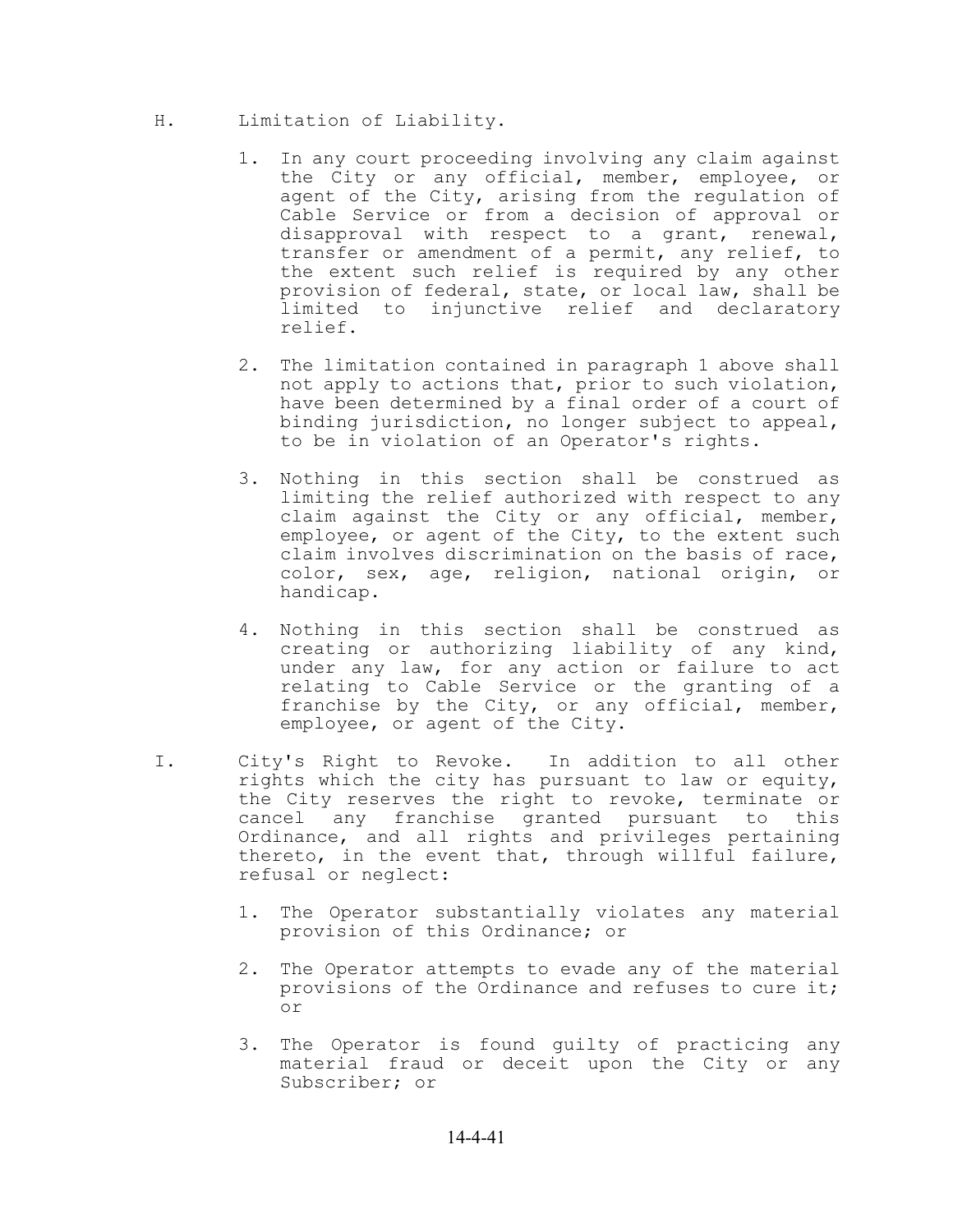- 4. The Operator becomes insolvent, unable or unwilling to pay its debts, or is adjudged as bankrupt; or
- 5. The Operator knowingly misrepresents a material fact in the application for or negotiation of, or renegotiation of, or renewal of, any franchise granted pursuant to this Ordinance.
- J. Enforcement of Franchise Provisions. In addition to any other remedies provided herein, the City may require Operator to appear before the City to address any alleged violations of the terms and conditions of this Ordinance, or any franchise granted hereunder. The City shall provide Operator thirty (30) days advance written notice of such a meeting, which notice shall include a detailed description of any alleged violation. Operator shall be prepared to explain the circumstances regarding such alleged violation, including any actions taken by Operator to cure such alleged violations or other relevant facts. If City is dissatisfied with the responses received from Operator, it may exercise any other rights available to it under the terms and provisions of this Ordinance, any franchise granted hereunder, or applicable local, state and federal law.
- K. Revocation Procedures. In the event that the City determines that the Operator has violated any material provision of the Ordinance, or any franchise granted pursuant to this Ordinance, the City may make a written demand on the Operator that it remedy such violation and that continued violation may be cause for<br>revocation of said Operator's franchise. If the revocation of said Operator's franchise. violation, breach, failure, refusal, or neglect is not remedied or commenced to be remedied to the reasonable satisfaction of the City within thirty (30) days following such demand, the City shall determine whether or not such violation, breach, failure, refusal or neglect by the Operator is due to acts of God or other causes which result from circumstances beyond the Operator's control.
	- 1. A public hearing shall be held and the Operator shall be provided with an opportunity to be heard upon thirty (30) days written notice to the Operator of the time and the place of the hearing. The causes for pending revocation and the reasons alleged to constitute such cause shall be recited in the notice. Said notice shall affirmatively recite the causes that need to be shown by the City to support a revocation.
	- 2. If notice is given and, at the Operator's option, after a full public proceeding is held, the City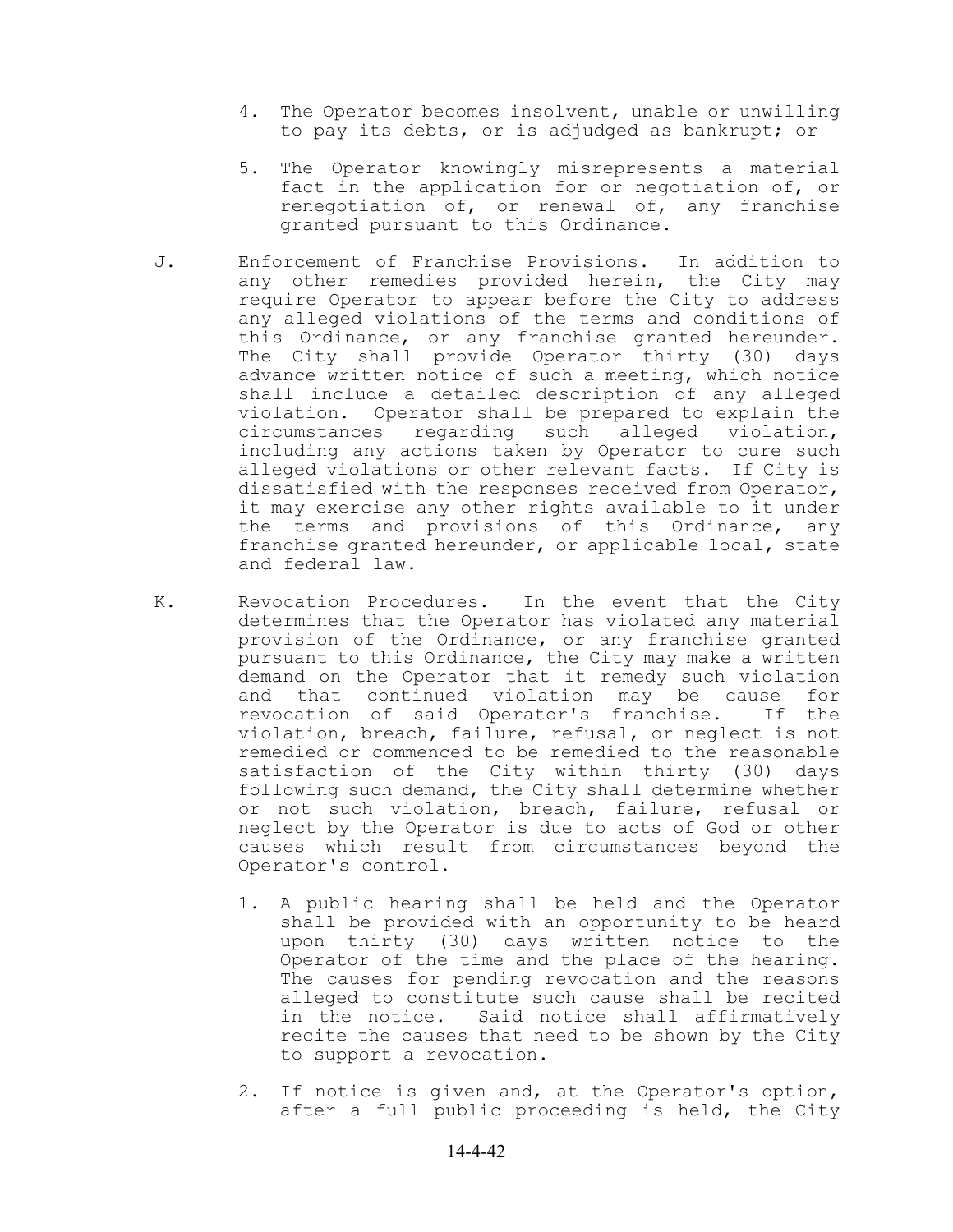determines there is a material violation, breach, failure, refusal or neglect by the Operator, the City shall direct the Operator to correct or remedy the same within such reasonable additional time, in such manner and upon such reasonable terms and conditions as City may direct.

- 3. If after a public hearing it is determined that the Operator's performance of any of the terms, conditions, obligations of the franchise or this Ordinance, or any requirements of law, was prevented or impaired due to any cause beyond its reasonable control or not reasonably foreseeable, such inability to perform shall be deemed to be excused and no penalties or sanctions shall be imposed as a result thereof, provided the Operator has notified City in writing within a reasonable period of time of its discovery of the occurrence of such an event and the realization of the event's impact on franchise performance. Such causes beyond the Operator's reasonable control or not reasonably foreseeable shall include, but shall not be limited to, acts of God and civil emergencies.
- 4. If, after notice is given and, at the Operator's option, a full public proceeding is held, the City determines there was a material violation, breach, failure, refusal or neglect, then the City may declare, by resolution, the franchise revoked and canceled and of no further force and effect unless there is compliance within such period as City may fix, such period not to be less than thirty (30) days, provided no opportunity for compliance need be granted for fraud or misrepresentation.
- 5. The issue of revocation shall automatically be placed upon the City Commission agenda at the expiration of the time set by it for compliance. The City then may terminate the Operator's franchise forthwith upon finding that the Operator has failed to achieve compliance or may further extend the period, in its discretion.
- 6. If the City, after notice is given and, at the Operator's option, a full public proceeding is held and appeal is exhausted, declares the franchise breached, the parties may pursue their remedies pursuant to this Ordinance or any other remedy, legal or equitable.
- 7. Within one hundred eighty (180) days after the City declares an Operator's franchise terminated, and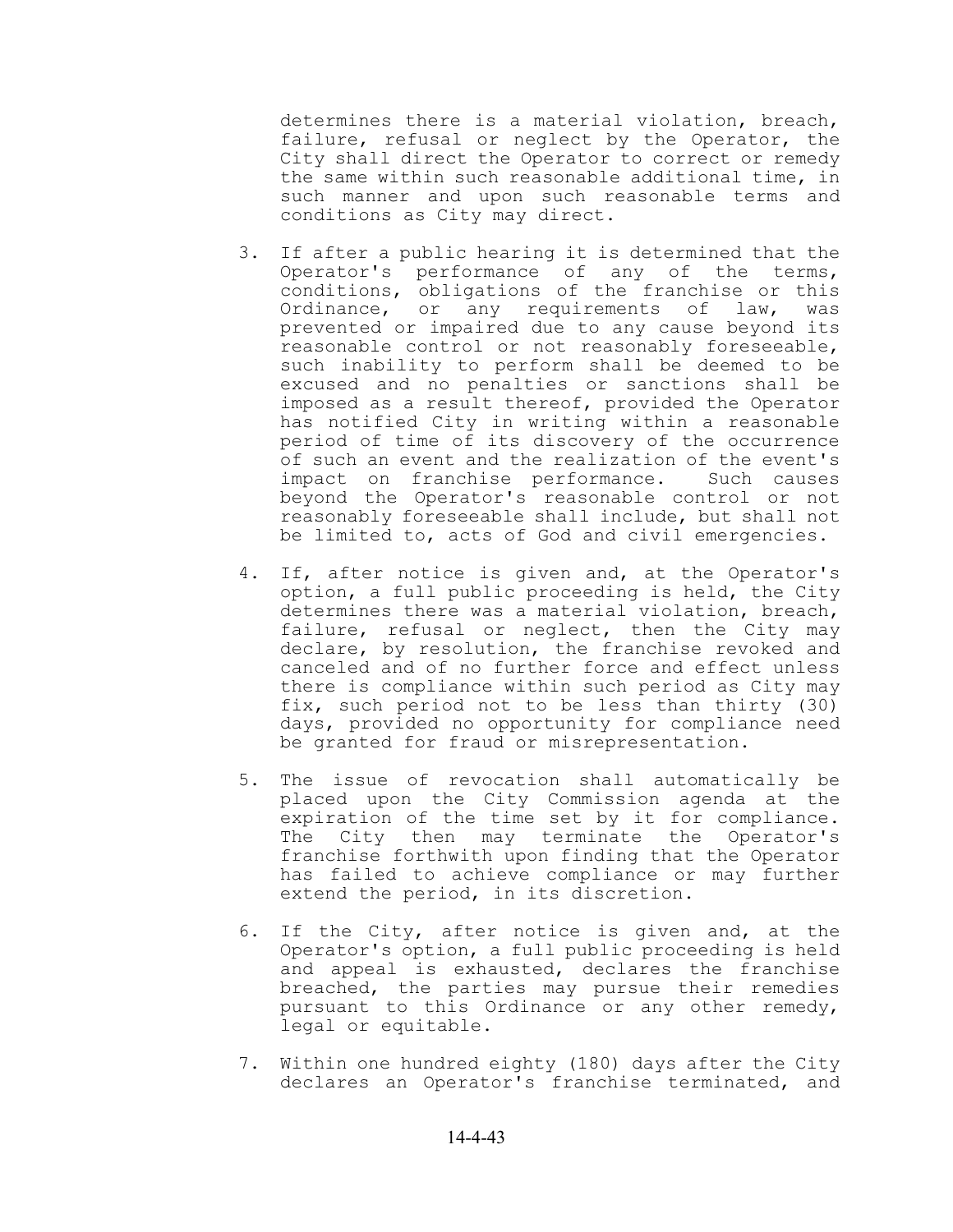regardless of the exercise of any right of the City hereunder, the Operator may sell, remove or (by means divesting Operator of all right, title, and interest) transfer the entire System of Operator, subject to the provisions of Section 14-0412B, and upon any such sale or transfer in addition to any of the rights hereunder or otherwise, City shall have a lien (next in order of preference to any liens or encumbrances existing of record on the date of such termination) against any and all proceeds thereof, and against the System of Operator, in the full amount of any loss, cost, expense or other financial detriment incurred by the City in the exercise of any right hereunder, or by reason of such termination.

- 8. In the event Operator shall fail or refuse to sell, remove or transfer the entire System of Operator, as hereinabove provided, and regardless of the exercise of any other right of City hereunder, then by operation of law, all of the properties, facilities, records, files, rights, privileges, powers, authorities and immunities of Operator, which are part of the System of Operator, shall become the property of the City, subject to any and all valid liens or encumbrances of record, and the System shall belong to the City; and Operator shall cause to be executed, acknowledged and delivered to the City, upon demand therefor, such instruments as the City Attorney shall prescribe and approve, evidencing or affecting the ownership or control of any of the same in the City.
- 9. In the event the System shall become the property of the City, as herein provided, then City may solicit and call for offers to purchase such System, by bid process; providing that City may, in the manner provided in Section 14-0407C hereof, solicit and call for offers and applications for a franchise, and may specify, as a term and condition thereof, that any such offer and application shall include the purchase of such System from City.
- 10. Nothing herein shall be construed to obligate or require City to exercise any right of City hereunder, and City shall at no time be obligated or required to undertake or assume the ownership or operation of any System, or to provide any services.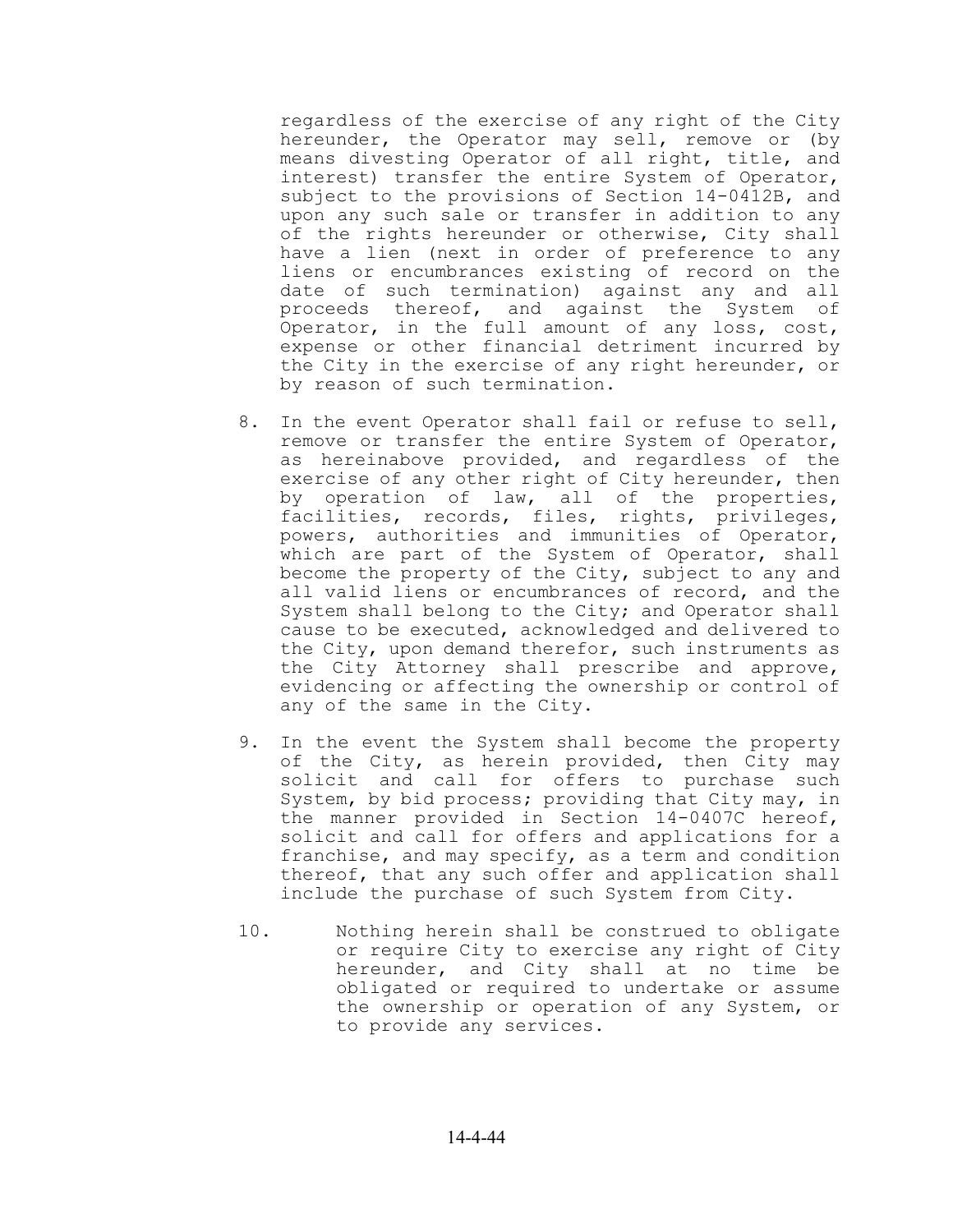Section 14-0411. FORECLOSURE, RECEIVERSHIP AND ABANDONMENT.

- A. Foreclosure. Upon the foreclosure or other judicial sale of the System, the Operator shall notify the City of such fact and such notification shall be treated as a notification that a change in control of the Operator has taken place, and the provisions of this Ordinance governing the consent to transfer or change in ownership shall apply without regard to how such transfer or change in ownership occurred.
- B. Receivership. The City shall have the right to cancel any franchise granted pursuant to this Ordinance subject to any applicable provisions of state law, including the Bankruptcy Act, one hundred and twenty (120) days after the appointment of a receiver or trustee to take over and conduct the business of the Operator, whether in receivership, reorganization, bankruptcy or other action or proceeding, unless such receivership or trusteeship shall have been vacated prior to the expiration of said one hundred and twenty (120) days, or unless:
	- 1. Within one hundred and twenty (120) days after his election or appointment, such receiver or trustee shall have fully complied with all the provisions of this Ordinance and remedied all defaults thereunder; and,
	- 2. Such receiver or trustee, within said one hundred and twenty (120) days, shall have executed an agreement, duly approved by the court having jurisdiction in the premises, whereby such receiver or trustee assumes and agrees to be bound by each and every provision of this Ordinance.
- C. Abandonment. The Operator may not abandon any portion of the System without having first given three (3) months written notice to the City. The Operator may not abandon any portion of the System without compensating the City for reasonable, actual damages resulting from the abandonment.

Section 14-0412. REMOVAL, TRANSFER AND PURCHASE.

- A. Removal After Revocation, Expiration, or Non-Renewal.
	- 1. If an Operator's request for renewal is denied or at the expiration of the term for which any franchise is granted, or upon its revocation, as provided for in Section 14-0410K hereof, the City shall have the right to require the Operator to remove, at the Operator's expense, all or any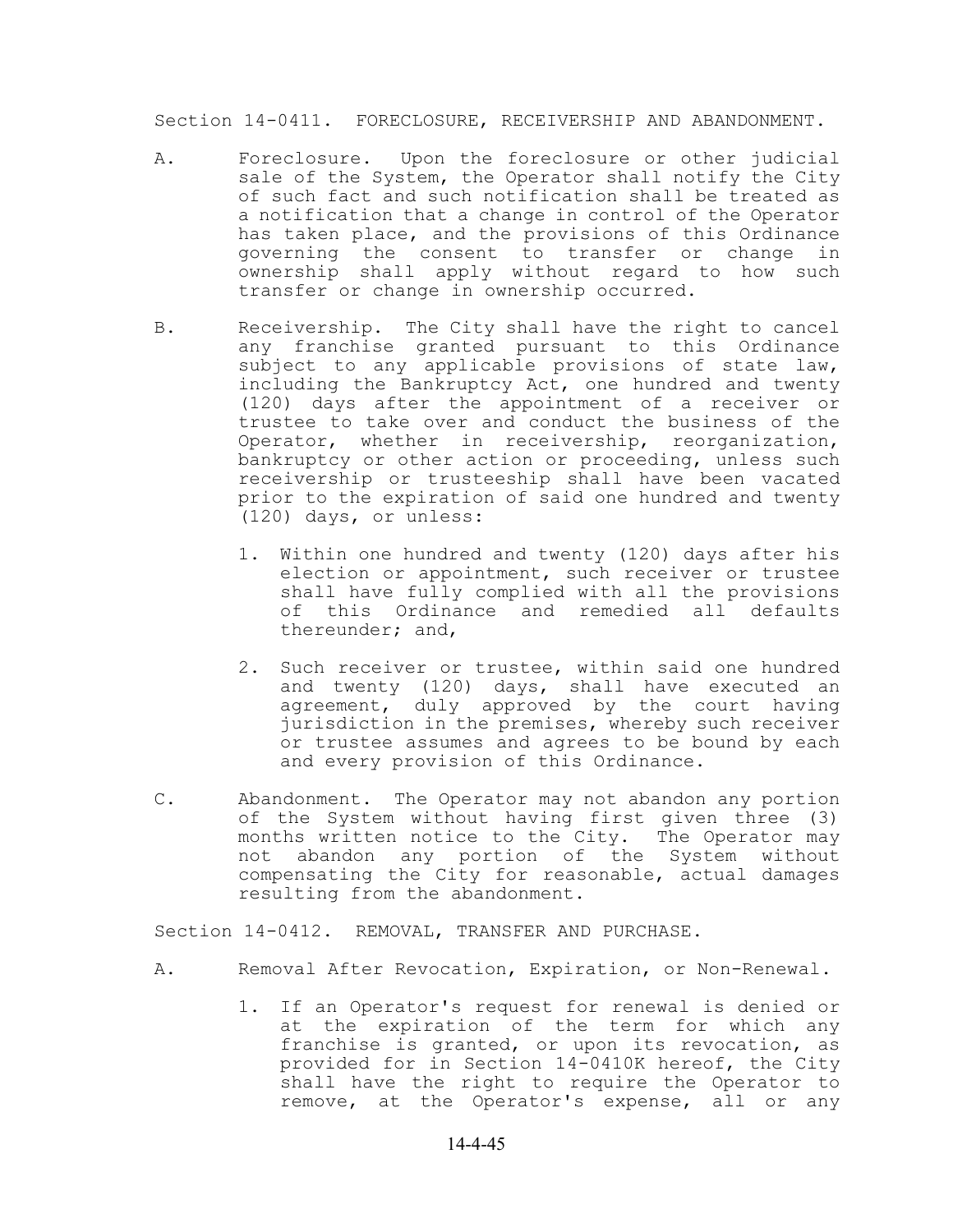portion of the System from all streets and public property within the City. In so removing the System, the Operator shall refill and compact at its own expense, any excavation that shall be made and shall leave all streets, public property and private property in as good a condition as that prevailing prior to the Operator's removal of the System. In so removing the System, Operator shall use its best efforts not to affect, alter or disturb in any way electric, telephone or utility cables, wires or attachments. Operator shall be responsible for any damage which occurs during said removal. The City, or its designee, shall have the right to inspect and approve the condition of such streets and public property after removal. The security fund, insurance, indemnity and penalty provisions of the Ordinance shall remain in full force and effect during the entire term of removal.

- 2. If, in the sole discretion of the City, the Operator has failed to commence removal of the System, or such part thereof as was designated within thirty (30) days after written notice of the City's demand for removal is given, or if the Operator has failed to complete such removal within one (1) year after written notice of the City's demand for removal is given, the City shall have the right to exercise one of the following options:
	- a. Declare all right, title and interest to the System to be in the City or its designee with all rights of ownership including, but not limited to, the right to operate the System or transfer the System to another for operation by it; or
	- b. Declare the System abandoned and cause the System, or such part thereof as the City shall designate, to be removed at no cost to the City. The cost of said removal shall be recoverable from the Operator.
- B. Sale or Transfer. (Source: Ord. 1038, Sec. 7 [2015])
	- 1. The right of an Operator under this Ordinance or any franchise granted pursuant to this Ordinance, shall not be sold, assigned or transferred, either in whole or in part, or leased or sublet in any manner, nor shall title thereto, either legal or equitable, or any right, interest or property therein, pass to or vest in any person without full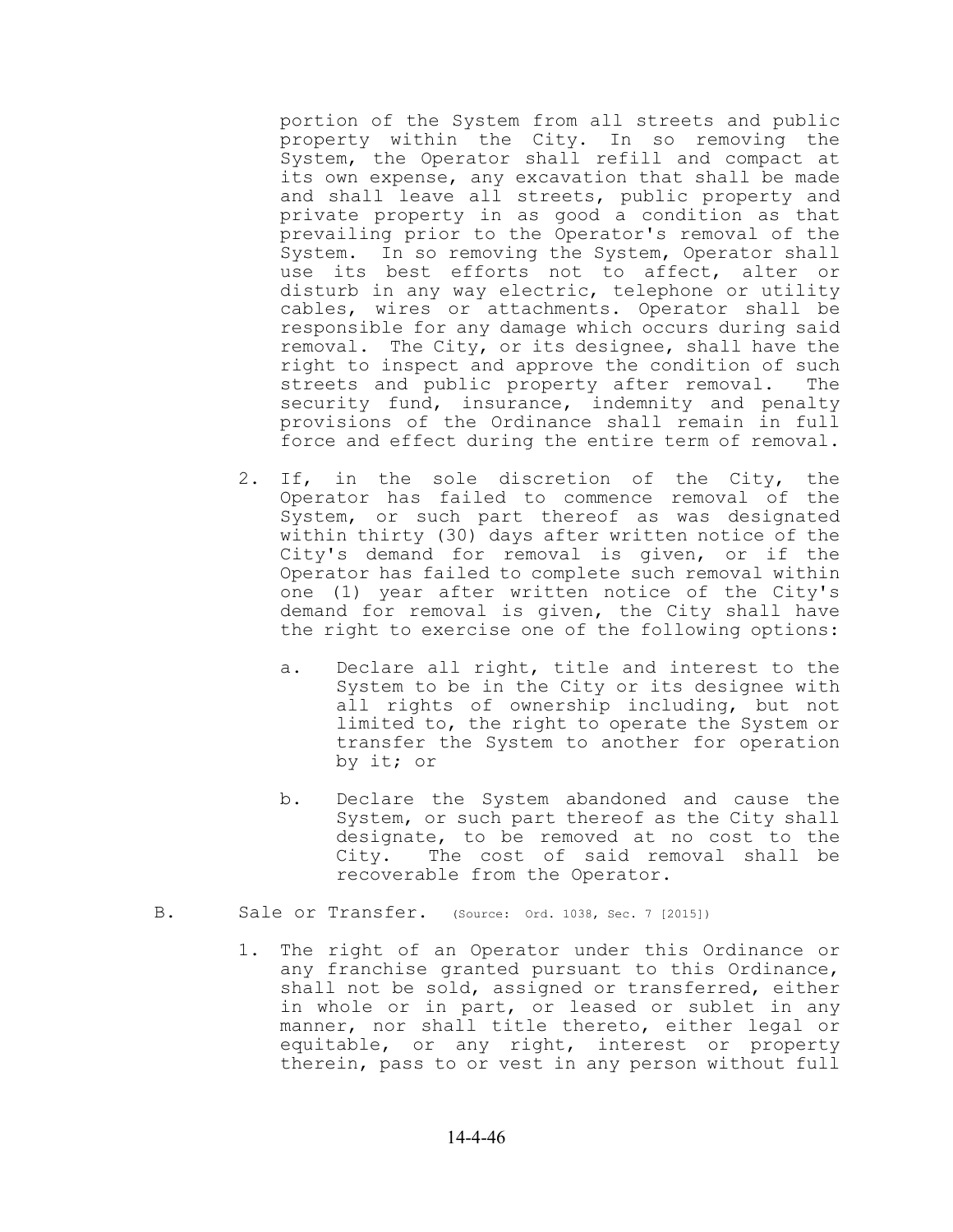compliance with the procedure set forth in this Section.

- 2. The provisions of this Section shall apply to the sale or transfer of all or a majority of the Operator's assets, merger (excluding any parent or subsidiary corporation), consolidation, creation of a subsidiary corporation or sale or transfer of stock in the Operator so as to create a new controlling interest. The term "controlling interest" as used herein is not limited to majority stock ownership, but includes actual working control in whatever manner exercised.
	- a. The parties to the sale or transfer shall make a written request to the City for its approval of a sale or transfer. The written request shall include or be accompanied by all information required by the City or required in accordance with FCC rules and regulations.
	- b. The City shall reply in writing within thirty (30) days of the request and shall indicate approval of the request or its determination that a public hearing is necessary due to potential adverse effect on the Operator's Subscribers.
	- c. If a public hearing is deemed necessary, such hearing shall be commenced within thirty (30) days of such determination and notice of any such hearing shall be given fourteen (14) days prior to the hearing by publishing notice thereof. The notice shall contain the date, time and place of the hearing and shall briefly state the substance of the action to be considered by the City.
	- d. Within thirty (30) days after the closing of the public hearing, the City shall approve or deny in writing the sale or transfer request.
	- e. Within thirty (30) days of any transfer, the Operator shall file with the City a copy of the deed, agreement, mortgage, lease or other written instrument evidencing such sale, transfer of ownership or control or lease, certified and sworn to as correct by the Operator. The Operator may label documents proprietary and confidential when necessary and legally appropriate.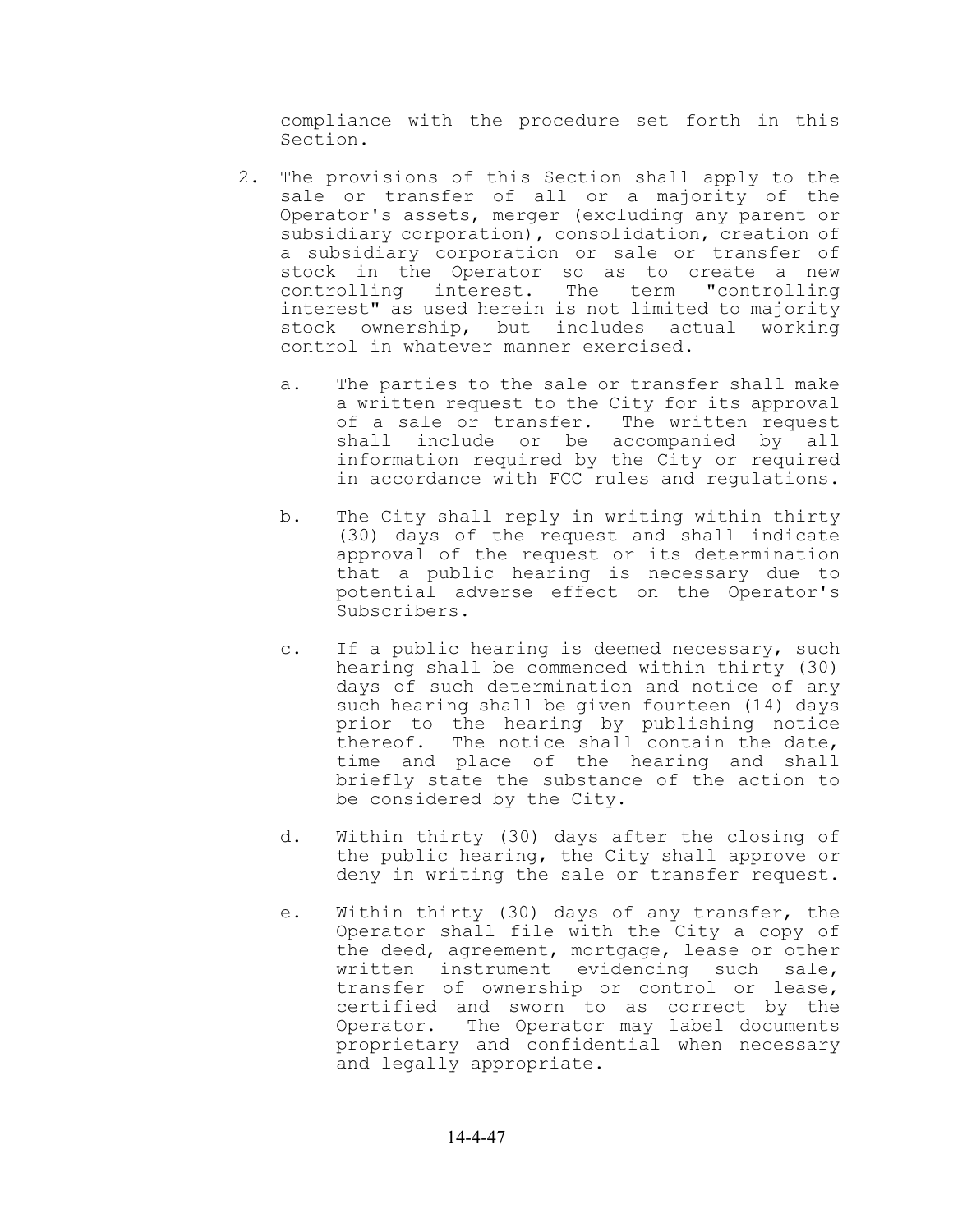- 3. In reviewing a request for sale or transfer pursuant to this Section, the City may inquire into the legal, technical and financial qualifications of the prospective controlling party, and the Operator shall assist the City in so inquiring. The City may condition said transfer upon such terms and conditions as it deems reasonably appropriate; provided, however, the City shall not unreasonably withhold its approval. In no event shall a transfer or assignment of ownership or control be approved without the transferee becoming a signator to the franchise. In no event shall the City exceed 60 days in approving or denying an Operator's written request, or such request shall be deemed granted unless there is a mutual agreement for extension of time.
- C. Purchase By City Upon Revocation or Non-Renewal.
	- 1. Upon non-renewal of a franchise, the City may, in lawful manner and upon the payment of fair market value, determined on the basis of the System valued as a going concern but with no value allocated to the franchise itself, lawfully acquire the System or effect a transfer consistent with the provisions of this Ordinance.
	- 2. Upon the revocation of a franchise for cause, the City may, in lawful manner and upon the payment of an equitable price, lawfully acquire the System or effect a transfer of ownership of System to another person.

Section 14-0413. RIGHTS OF INDIVIDUALS PROTECTED.

- A. Discriminatory Practices Prohibited. The Operator shall not deny service, deny access, or otherwise discriminate against Subscribers, or general citizens on the basis of race, color, religion, national origin, sex, or age. The Operator shall comply at all times with all other applicable federal, state and city laws, and all executive and administrative orders relating to non-discrimination.
- B. Subscriber Privacy. The Operator, the City, and any other person or organization utilizing the Cable System, shall strictly observe and comply with the privacy provisions of the Cable Act and state and federal law.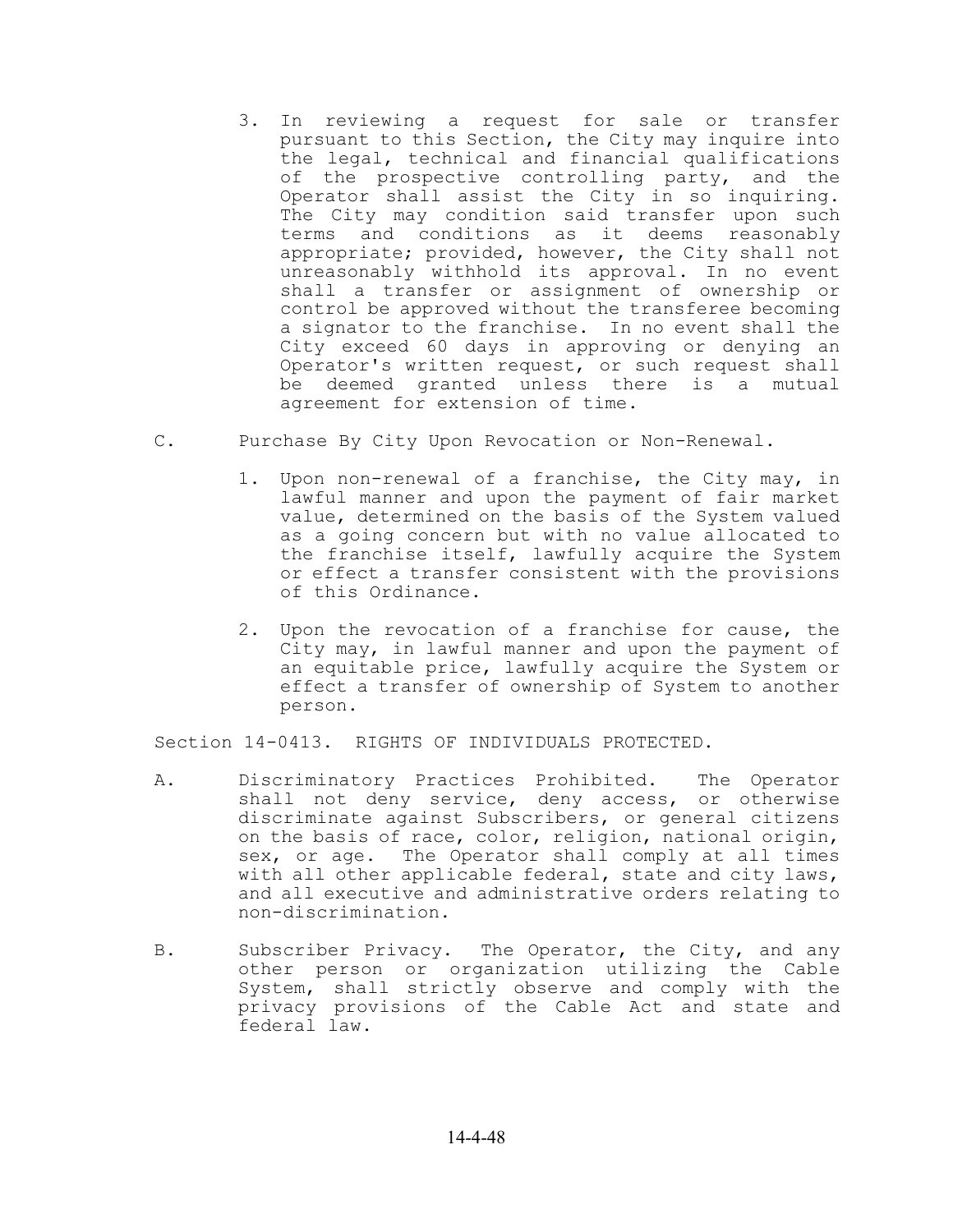Section 14-0414. MISCELLANEOUS PROVISIONS.

- A. Compliance with Laws. The Operator and the City shall conform to all state and federal laws and rules regarding Cable Television as they become effective, unless otherwise stated. The Operator shall also conform with all the city ordinances, resolutions, rules and regulations heretofore or hereafter adopted or established during the entire term of the Ordinance.
- B. Continuity of Service Mandatory. Upon expiration or the termination of a franchise, the City may require the Operator to continue to operate the System for an extended period of time not to exceed six (6) months. The Operator shall, as trustee for its successor in interest, continue to operate the System under the terms and conditions of this Ordinance. In the event the Operator does not so operate the System, the City may take such steps as it, in its sole discretion, deems necessary to assure continued service to Subscribers.
- C. Work Performed by Others.
	- 1. The Operator shall, upon request, give notice to the City specifying the names and addresses of any other entity, other than the Operator, which performs services pursuant to this Ordinance, provided, however, that all provisions of this Ordinance shall remain the responsibility of the Operator, and the Operator shall be responsible for and hold the City harmless for any claims or liability arising out of work performed by persons other than the Operator pursuant to Section 14-0410F.
	- 2. All provisions of this Ordinance shall apply to any subcontractor or others performing any work or services pursuant to the provisions of this Ordinance.
- D. Compliance with Federal, State and Local Laws.
	- 1. If any federal or state law or regulation requires or permits the Operator to perform any service or act or shall prohibit the Operator from performing any service or act which may be in conflict with the terms of this Ordinance, then as soon as possible following knowledge thereof, the Operator or City shall notify the other of the point of conflict believed to exist between such law or regulation. The Operator shall at all times comply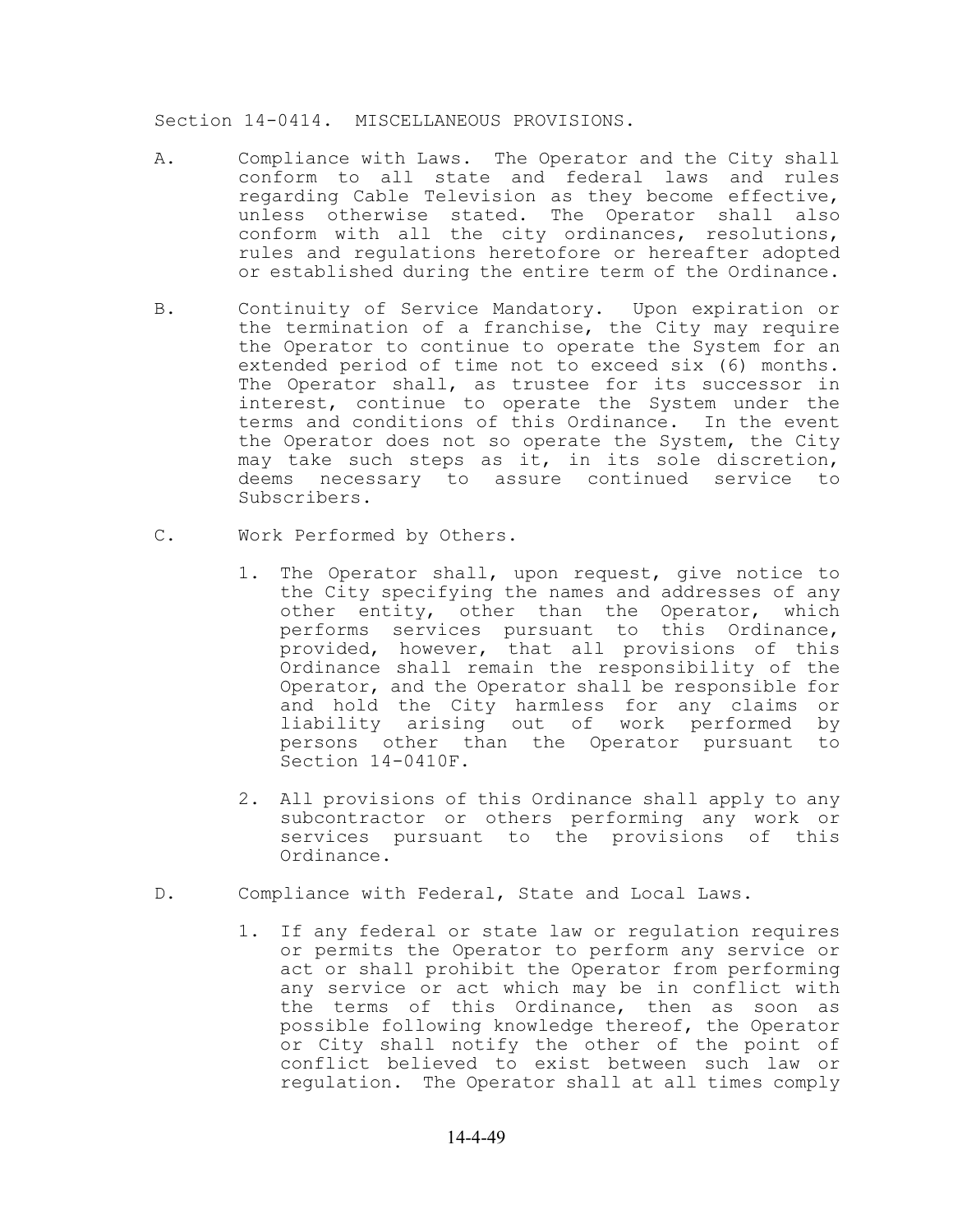with all applicable laws and ordinances enacted by the City.

- 2. If any term, condition or provision of this Ordinance or the application thereof to any person or circumstance shall, to any extent, be held to be invalid or unenforceable, the remainder hereof and the application of such term, condition or provision to persons or circumstances other than those as to whom it shall be held invalid or unenforceable shall not be affected thereby, and this Ordinance and all the terms, provisions and conditions hereof shall, in all other respects, continue to be effective and to be complied with. In the event that such law, rule or regulation is subsequently repealed, rescinded, amended or otherwise changed so that the provision which had been held invalid or modified is no longer in conflict with the law, rules and regulations then in effect, said provision shall thereupon return to full force and effect and shall thereafter be binding on the Operator and the City.
- E. Nonenforcement by City. The Operator shall not be relieved of its obligation to comply with any of the provisions of this Ordinance by reason of any failure of the City to enforce prompt compliance.
- F. Force Majeure. Whenever a period of time is provided for in this Ordinance for either the City or an Operator to do or perform any act or obligation, neither party shall be liable through causes beyond the control of such party, such as unavoidable delays in the issuance of utility company permits, licenses, authorizations and approvals; delays caused by utility company work required to be completed prior to activation; war; riot; insurrection; rebellion; strike; lockout; unavoidable casualty or damage to personnel, materials or equipment; fire; flood; storm; earthquake; tornado; orders of a court of competent jurisdiction; or any act of God, an upon the occurrence of any such event, that time period shall be extended for the amount of time said party is so delayed.
- G. Miscellaneous Violations.
	- 1. From and after the acceptance of the Ordinance, it shall be unlawful for any person to establish, operate or to carry on the business of distributing to any persons in the City any television signals or radio signals by means of a System using public right of ways unless a permit therefor has first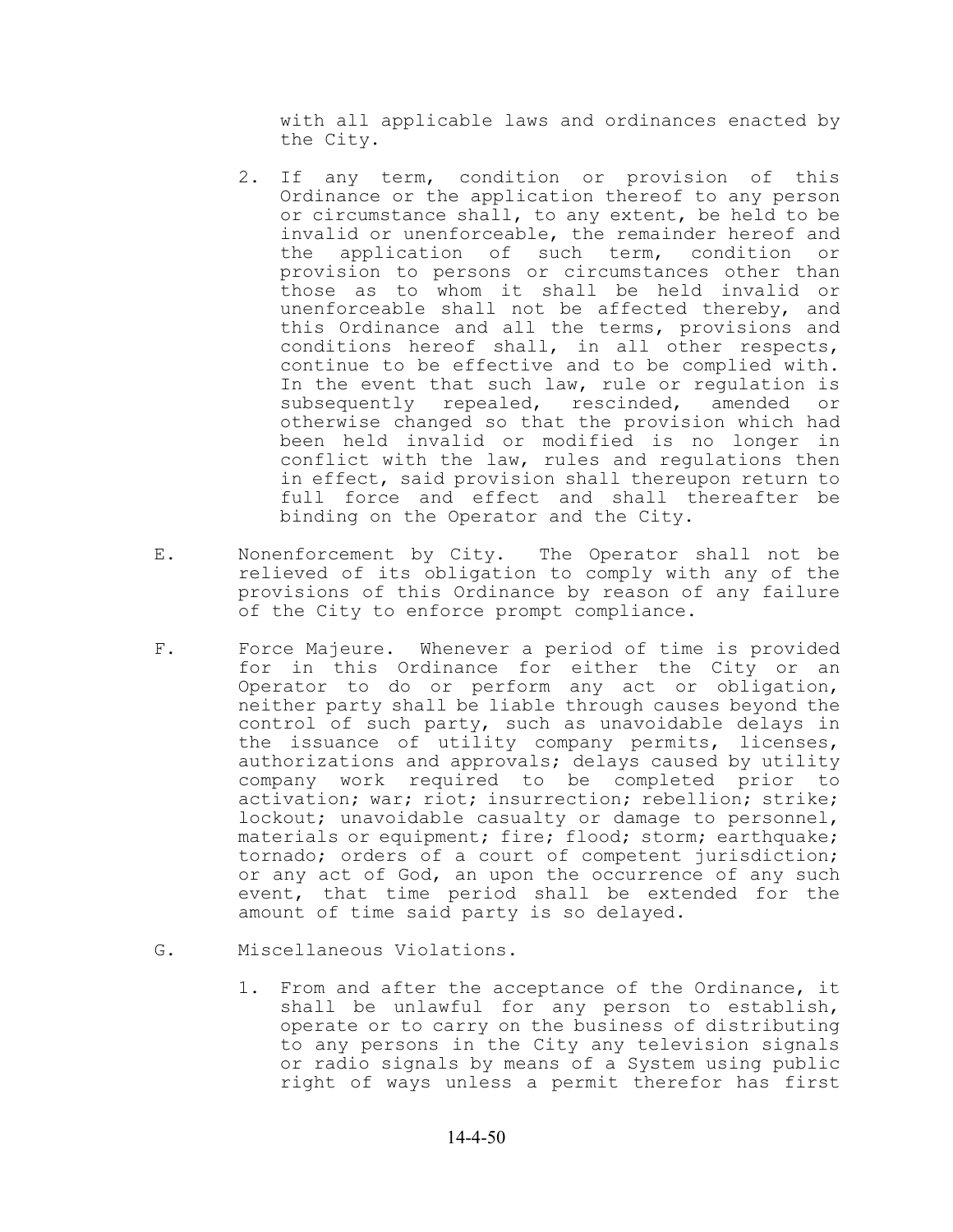been obtained pursuant to the provisions of this Ordinance, and unless such permit is in full force and effect.

- 2. From and after the acceptance of the Ordinance, it shall be unlawful for any person to construct, install or maintain within any street in the City, or within any other public property of the City, or within any privately owned area within the City which has not yet become a public street but is designated or delineated as a proposed public street on any tentative subdivision map approved by the City, or the City's official map or the City's major thoroughfare plan, any equipment or facilities for distributing any television signals or radio signals through a System, unless a permit authorizing such use of such street or property or areas has first been obtained.
- H. Emergency Use. In the case of any emergency or disaster, the Operator shall, upon request of the City, make available its System and related facilities to the City for emergency use during the emergency or disaster period.
- I. Controlling Law. This Ordinance shall be construed and enforced in accordance with the substantive laws of the State of North Dakota.
- J. Captions. The paragraph captions and headings in this Ordinance are for convenience and reference purposes only and shall not affect in any way the meaning of interpretation of this Ordinance.
- K. Calculation of Time. Where the performance or doing of any act, duty, matter, payment or thing is required hereunder and the period of time or duration for the performance or during thereof is prescribed and fixed herein, the time shall be computed so as to exclude the first and include the last day of the prescribed or fixed period or duration of time. When the last day of the period falls on Saturday, Sunday or a legal holiday, that day shall be omitted from the computation.